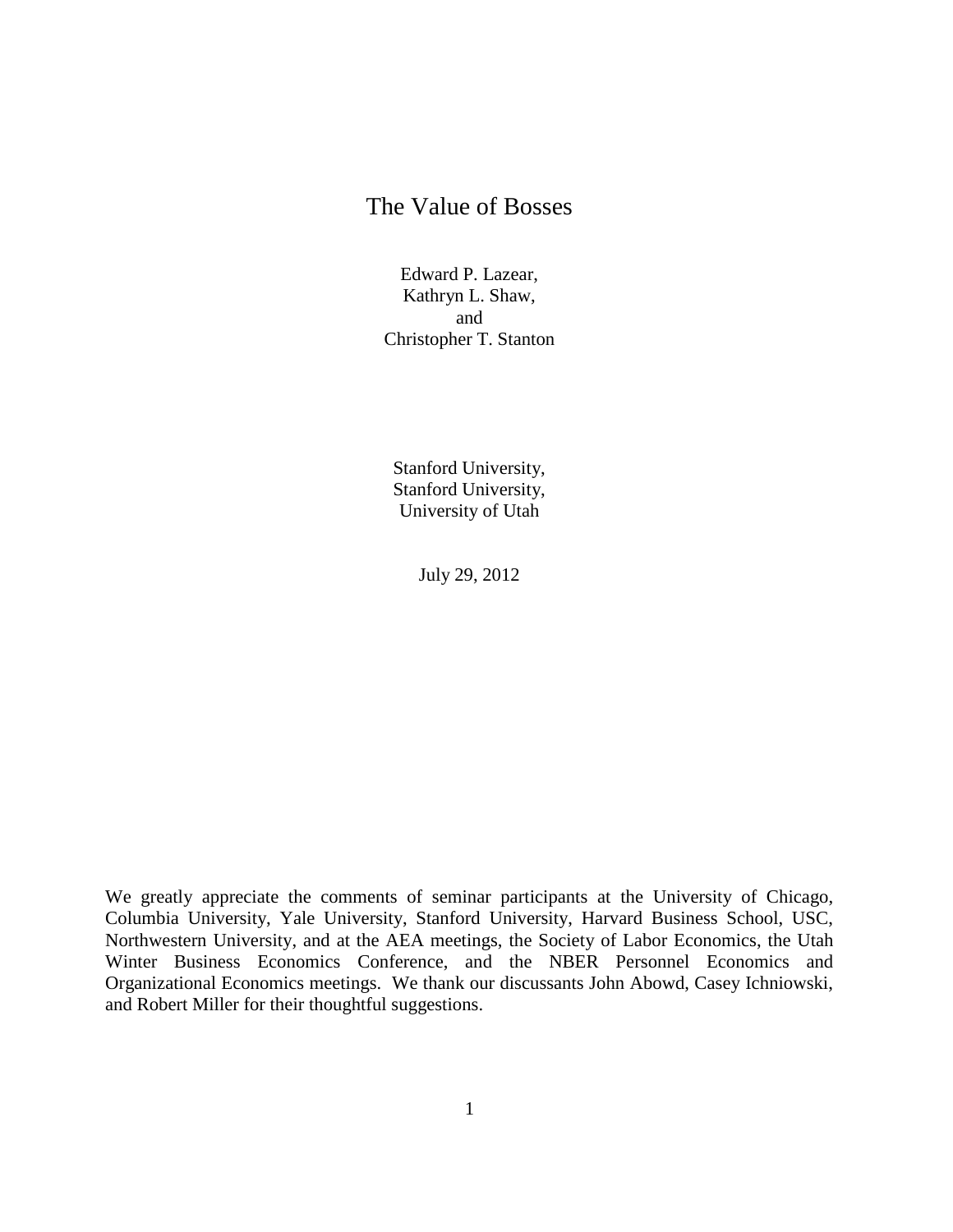#### Abstract

Do supervisors enhance productivity? As more data become available, it is possible to examine the effects of people and practices on productivity. Arguably, the most important relationship in the firm is between worker and supervisor. The supervisor may hire, fire, assign work, instruct, motivate and reward workers. Models of incentives and productivity build at least some subset of these functions in explicitly, but because of lack of data, little work exists that demonstrates the importance of bosses and the channels through which their productivity enhancing effects operate. Using a company-based data set on the productivity of technology-based services workers, supervisor effects are estimated and found to be large. Three findings stand out. First, the choice of boss matters. There is substantial variation in boss quality as measured by the effect on worker productivity. Replacing a boss who is in the lower 10% of boss quality with one who is in the upper 10% of boss quality increases a team's total output by about the same amount as would adding one worker to a nine member team. Using a normalization, this implies that the average boss is about 1.75 times as productive as the average worker. Second, boss's primary activity is teaching skills that persist. Third, efficient assignment allocates the better bosses to the better workers because good bosses increase the productivity of high quality workers by more than that of low quality workers.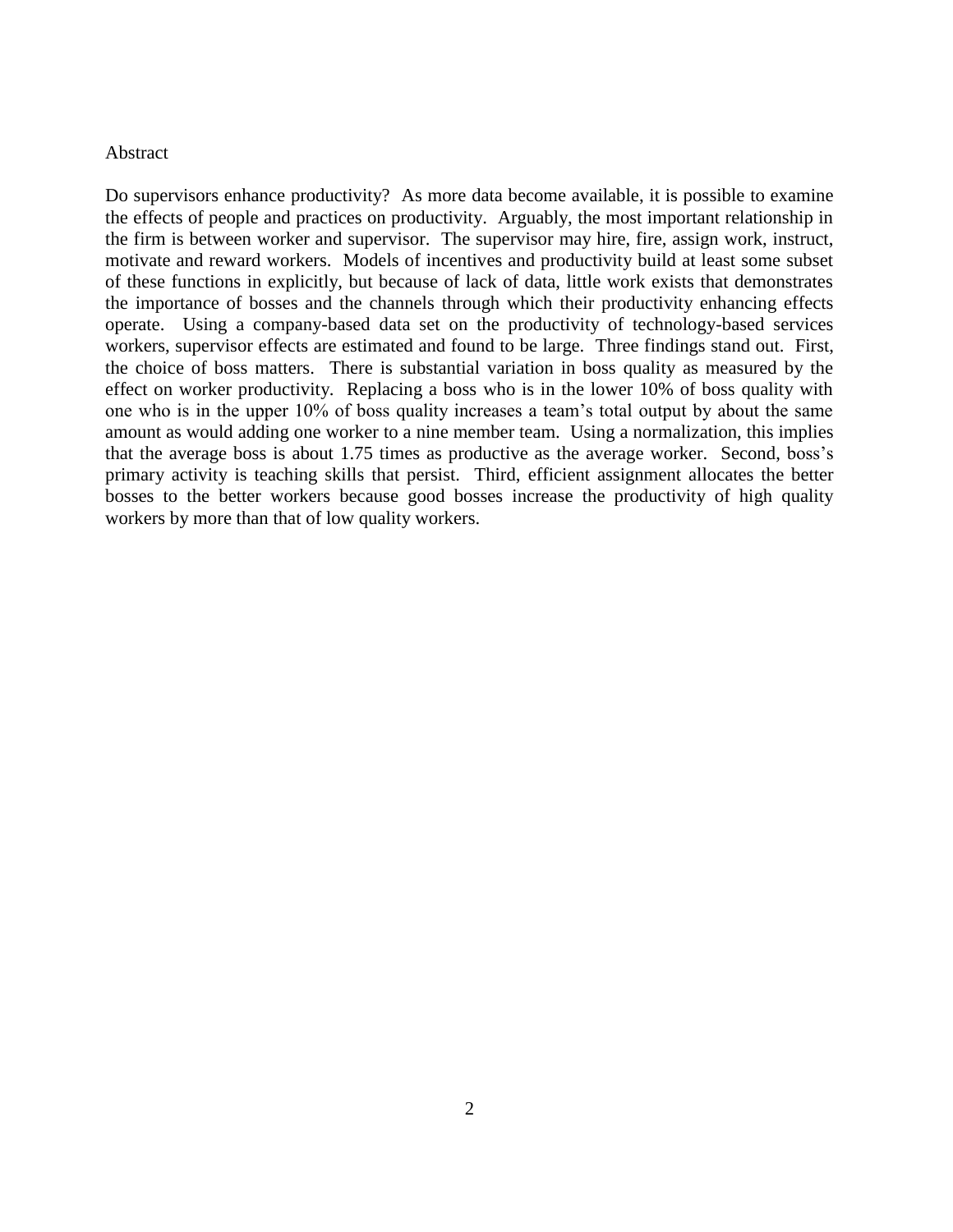Do bosses have a positive effect on worker output? One extreme view is that bosses are irrelevant and that worker productivity is unaffected by the choice of supervisor. Anyone can do the supervisor's job because the supervisor has little direct impact on worker output. An alternative is that workers are indistinguishable and the output of the firm depends only on how well bosses make use of labor. Using a setting where individual workers frequently switch bosses, this paper estimates the effect of individual bosses on worker productivity.

Workers depend on their bosses in many ways. First, the hiring decision may rely on input from a worker's prospective supervisor. Second, the supervisor is likely to be important in motivating a worker, which affects worker productivity and the workers' success within the firm. In extreme cases, supervisors discipline and terminate workers. Third, the supervisor acts as mentor or coach, teaching subordinates the techniques that will enhance their productivity. Fourth, supervisors assign tasks to workers and tell them what they must do and may not do on the job.

Despite the potentially important role that supervisors play, the economics literature has been silent on the effects that bosses actually have on affecting worker productivity.<sup>1</sup> Even more to the point, the literature has not been able to speak to the importance of the various mechanisms through which boss effects might operate. Most of this is a data issue, but some of it reflects the fact that the literature has modeled the relationship between boss and worker at an

 $\overline{a}$ 

<sup>&</sup>lt;sup>1</sup>Some early exceptions are Herbert Simon on firm size and compensation (1957) and Sherwin Rosen on the span of managerial control (1982). There has been substantial recent attention on the effect of CEOs on firm performance (see Marianne Bertrand and Antoinette Schoar, 2003; Kevin J. Murphy and Jan Zabojnik, 2007). There is also a growing, related literature on the managerial practices that affect productivity (see Nicholas Bloom and John Van Reenen, 2007).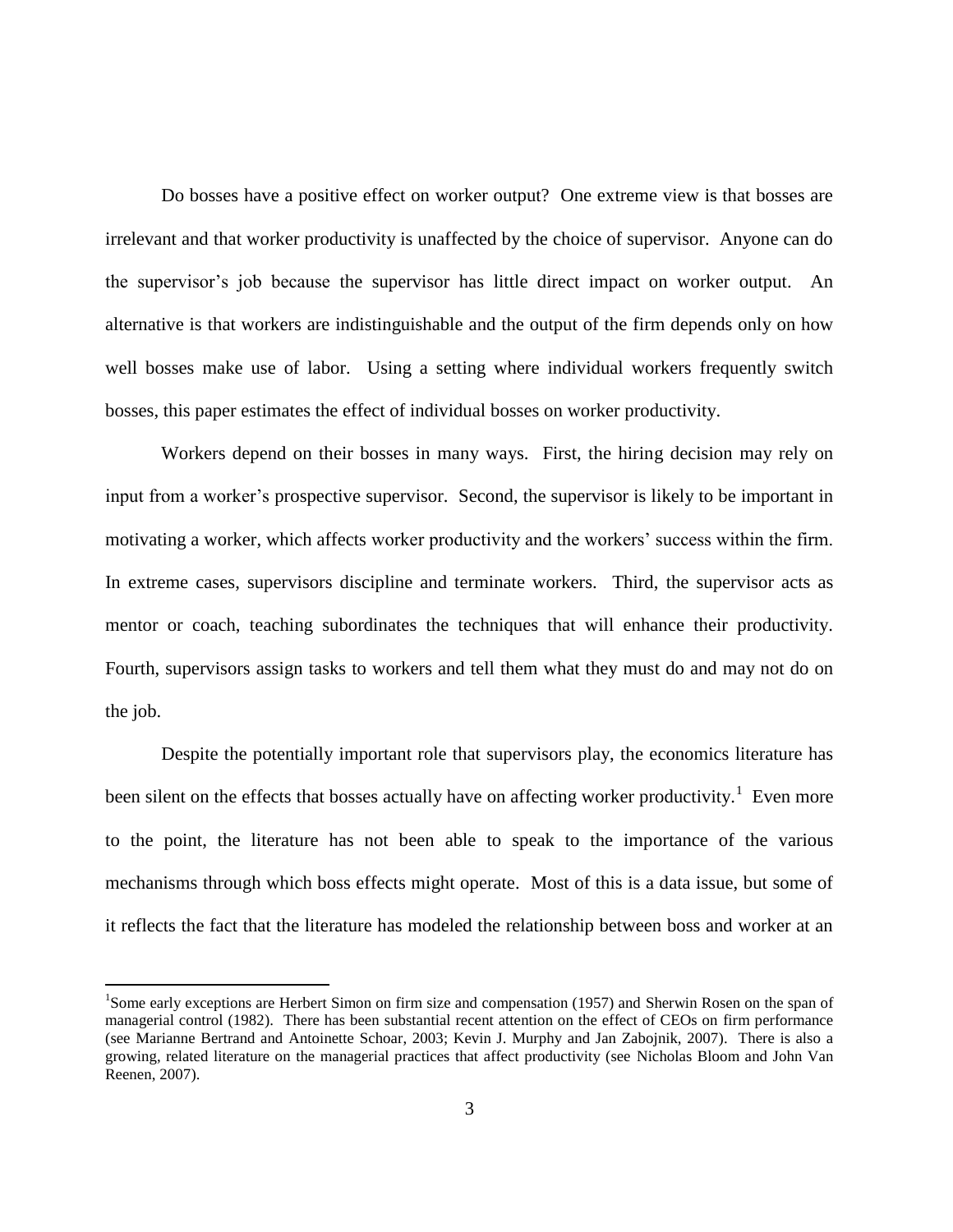abstract level and has not pushed beyond to ask about what is likely to be the most important relationship in the workplace.

The neglect is even more striking when contrasted with the interest in peer effects. There is a large literature, both theoretical and more recently empirical, that has focused on the effects of workers on their peers and team members.<sup>2</sup> Peer effects may be important, but except in a few industries, like academia, where the structure is very flat and workers have much authority over what they do, the relationship with one's boss is likely to be as or more important than that to any other worker. At a minimum, this remains an open question and one that should be investigated.

A significant fraction of resources is devoted to supervision. Among manufacturing workers, front-line supervisors comprised 10 percent of the non-managerial workforce in 2010. Among retail trade workers, front-line supervisor comprised 12 percent of the non-managerial workforce.<sup>3</sup>

By using data from a large service oriented company, it is possible to examine the effects of bosses on their workers' productivity and to compare them to individual worker effects. Daily productivity is measured for 23,878 workers matched to 1,940 bosses over five years from June 2006 through May 2010, resulting in 5,729,508 worker-day measures of productivity. The productivity data are from one production task that we label a TBS job, or "technology-based

 $\overline{a}$ 

 $2^2$  For theory, see Eugene Kandel and Edward Lazear (1992). For empirical examples, see Alexandre Mas and Enrico Moretti (2009), and Armin Falk and Andrea Ichino (2006). For work on teams and complementarities, see Ichniowski and Shaw (2003).

<sup>&</sup>lt;sup>3</sup> The data is from Bureau of Labor Statistics, Occupational Employment Statistics for 2010. First-line supervisors are an occupational class. For manufacturing, the non-managerial workforce is all those who are not supervisors or managers. For retail, the non-managerial workforce is retail clerks and cashiers.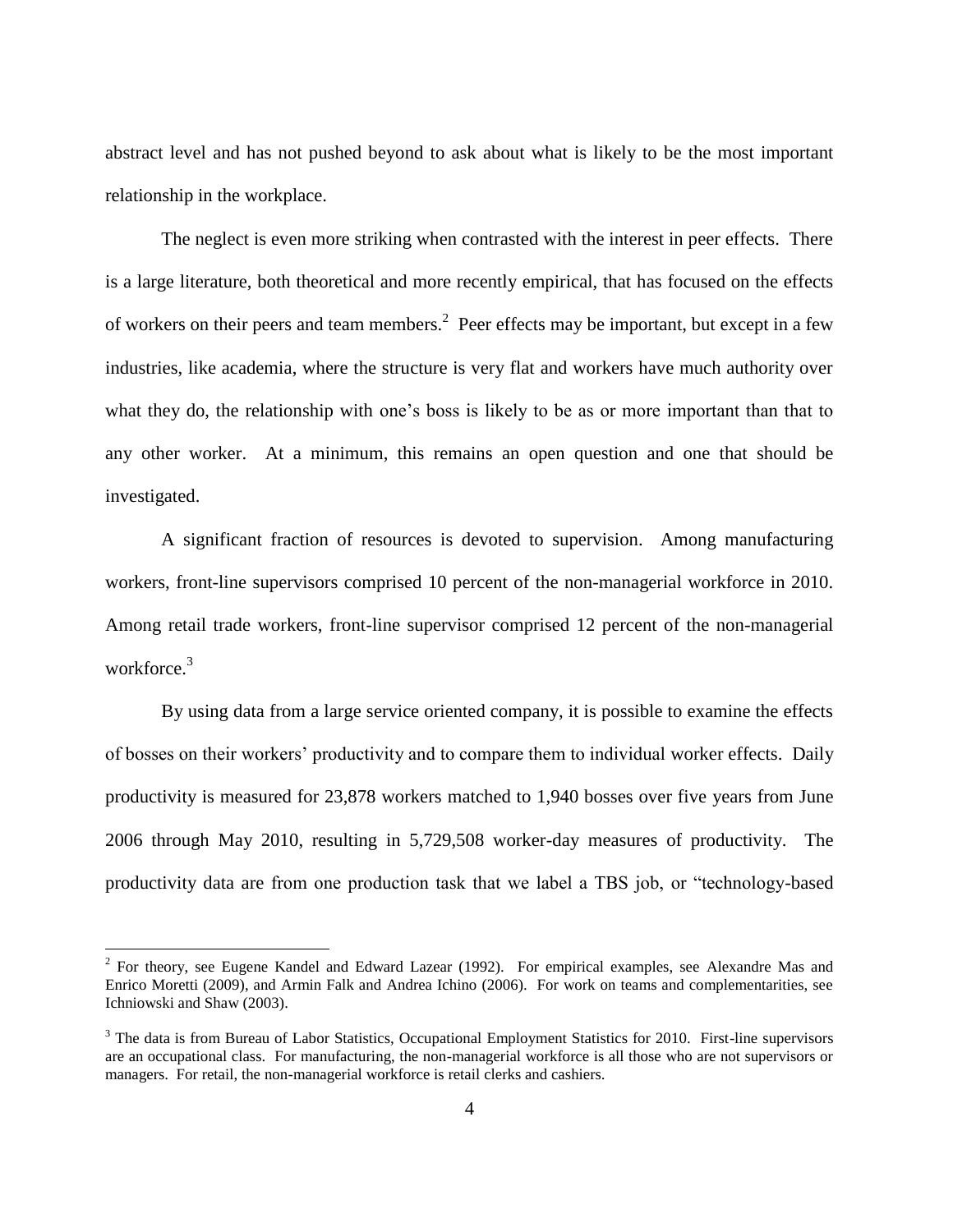service" job. The workers are monitored by a computer which provides a computer-based measure of productivity. Companies that have TBS jobs like this one include those with retail sales clerks, movie theater concession stand employees, in-house IT specialists, airline gate agents, call center workers, technical repair workers, and a host of other jobs in which an employee is logged into a computer while working. Because of confidentiality restrictions, details about the day-to-day tasks of the workers cannot be revealed for this large company.

The primary findings are:

- 1. Bosses vary greatly in productivity. The difference between the best bosses and worst bosses is significant. Bosses in the top decile increase each worker's output by about 1.3 units per hour more than bosses in the bottom decile. Given that the typical boss supervises about nine workers and the average worker produces about 10.3 units per hour, this amounts to a change in total productivity that is larger than the amount produced by the average worker.
- 2. Using what we believe is a conservative normalization, the average boss adds about 1.75 times as much output as the average worker, which is in line with the differences in pay received by the two types of employees.
- 3. The boss's primary job is teaching skills that persist. Contemporaneous motivation of workers is secondary.
- 4. The worst bosses are unlikely to be retained. Over a one year period, bosses in the lowest 10% of the quality distribution are 67% more likely to leave the firm than bosses in the top 90% of the distribution.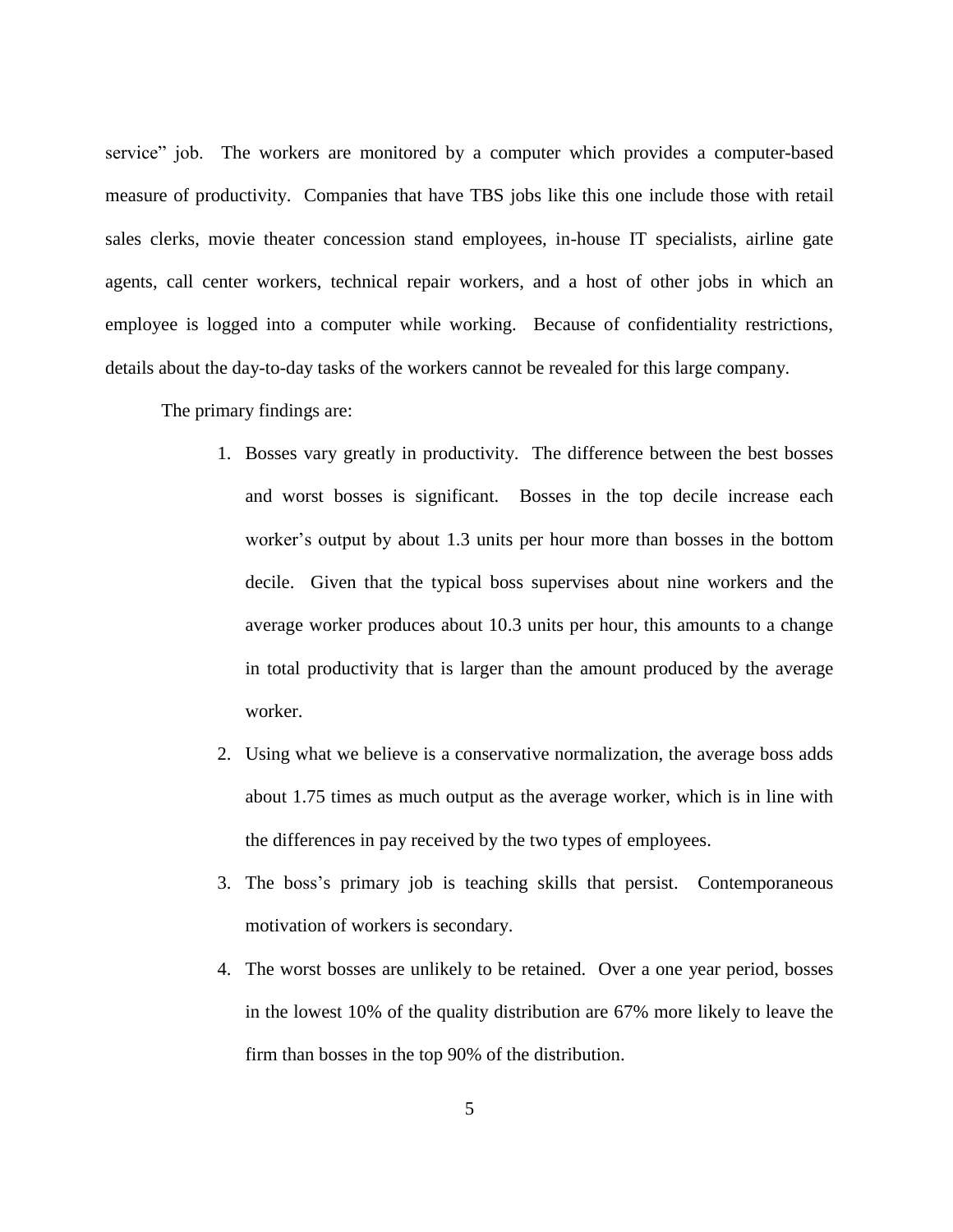5. Workers and bosses should be matched according to performance. The effect of good bosses on high quality workers is greater than the effect of good bosses on lower quality workers.

### **I. Theoretical Framework**

### **A. Human Capital and Effort**

An individual worker's output at time t,  $q_t$ , depends on human capital,  $H_t$ , which reflects both innate ability and previously learned skills, and on effort,  $E_t$ . A natural (although not necessary) specification is multiplicative: harder work results in greater returns to human capital

$$
(1) \qquad q_t = H_t * E_t.
$$

A worker's stock of human capital at time t depends on: experiences with current and previous bosses; other variables, the set of which is denoted  $X_t$ ; and some innate ability, denoted α. Then

$$
(2) \qquad H_t = H(X_t, \alpha, b_t)
$$

where  $b_t$  is the quality-adjusted boss time that a worker has encountered over his or her career up to time t. If the team m to which the worker is assigned contains one boss and  $N_m$  workers, then

(3) 
$$
b_t = b(d_{jt}/N_{mt}, d_{j t-1} / N_{m t-1}, ..., d_{j 0} / N_{m 0})
$$

where  $d_{it}$  is the quality of boss j with whom the worker is paired at time t and  $N_{mt}$  is the size of the team at time t. Past bosses can affect the worker's output at time t because some of the knowledge and work habits acquired from those bosses may be retained.

Analogously, effort is

(4) 
$$
E_t = Z(X_t, \alpha, b_t).
$$

Substituting  $(2)$ ,  $(3)$  and  $(4)$  into  $(1)$  yields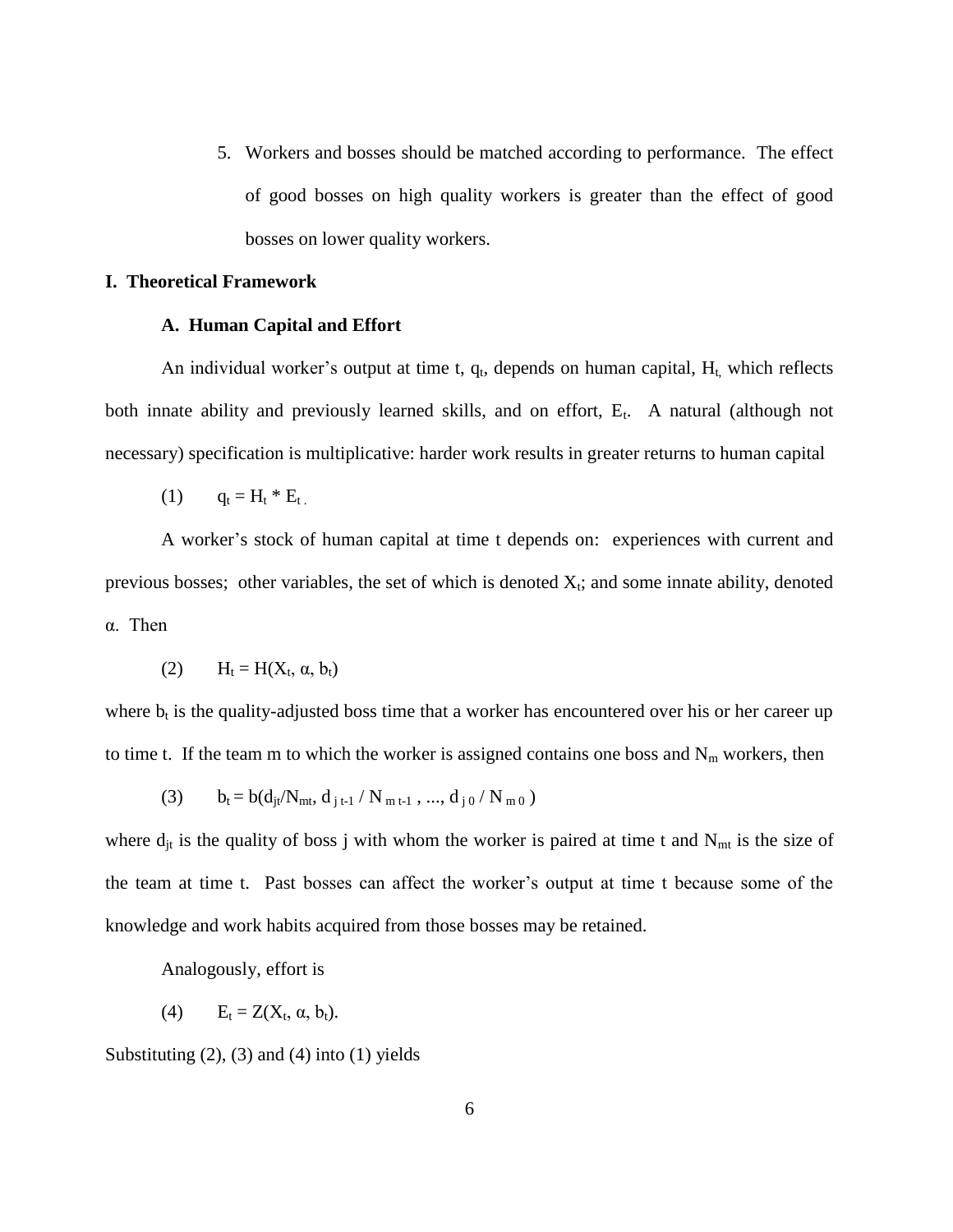$$
q_t\!\!=H(X_t,\alpha,\ b(d_{jt}\!/N_{mt},\,d_{j\,t\text{-}1}\,/\,N_{m\,t\text{-}1}\,,\,...,\,d_{j0}\,/\,N_{m0}\,)\,)\,x
$$

$$
Z(X_t, \alpha, b(d_{jt} / N_{mt}, d_{j t-1} / N_{m t-1}, ..., d_{j0} / N_{m0})
$$

or

(5) 
$$
q_t = f(X_t, \alpha, b(d_{jt} / N_{mt}, d_{j t-1} / N_{m t-1}, ..., d_{j 0} / N_{m 0})).
$$

Bosses, in the context in which we study, are most important in their ability to teach and motivate workers. For the most part, they do not engage in task assignment, hiring, or other aspects of the supervisor job, although they may play some role in firing and in promotion. One might expect that the motivation effect of bosses works primarily through effort,  $E_t$ , and that the teaching role of bosses works primarily through skill level,  $H_t$ , but there is nothing in the specification that requires this.

Bosses also have some endowment of skills and these skills need not be uni-dimensional. For example, it may be that nature endows boss skills such that good teachers are also good motivators. Or the endowments may be negatively correlated: Good drill sergeants may make terrible psychotherapists. There may be some ability to trade these skills off. A boss with any given set of endowed skills might be able to turn one into another by spending a larger fraction of time focused on teaching or motivating.

This framework suggests the following empirical questions:

**E1:** Do bosses matter? Specifically, do they raise workers' output? If so, by how much?

**E2:** Do bosses vary in their quality or are they homogeneous?

**E3:** Do bosses matter because they teach or because they motivate? Which dominates?

### **B. Sorting Bosses to Workers**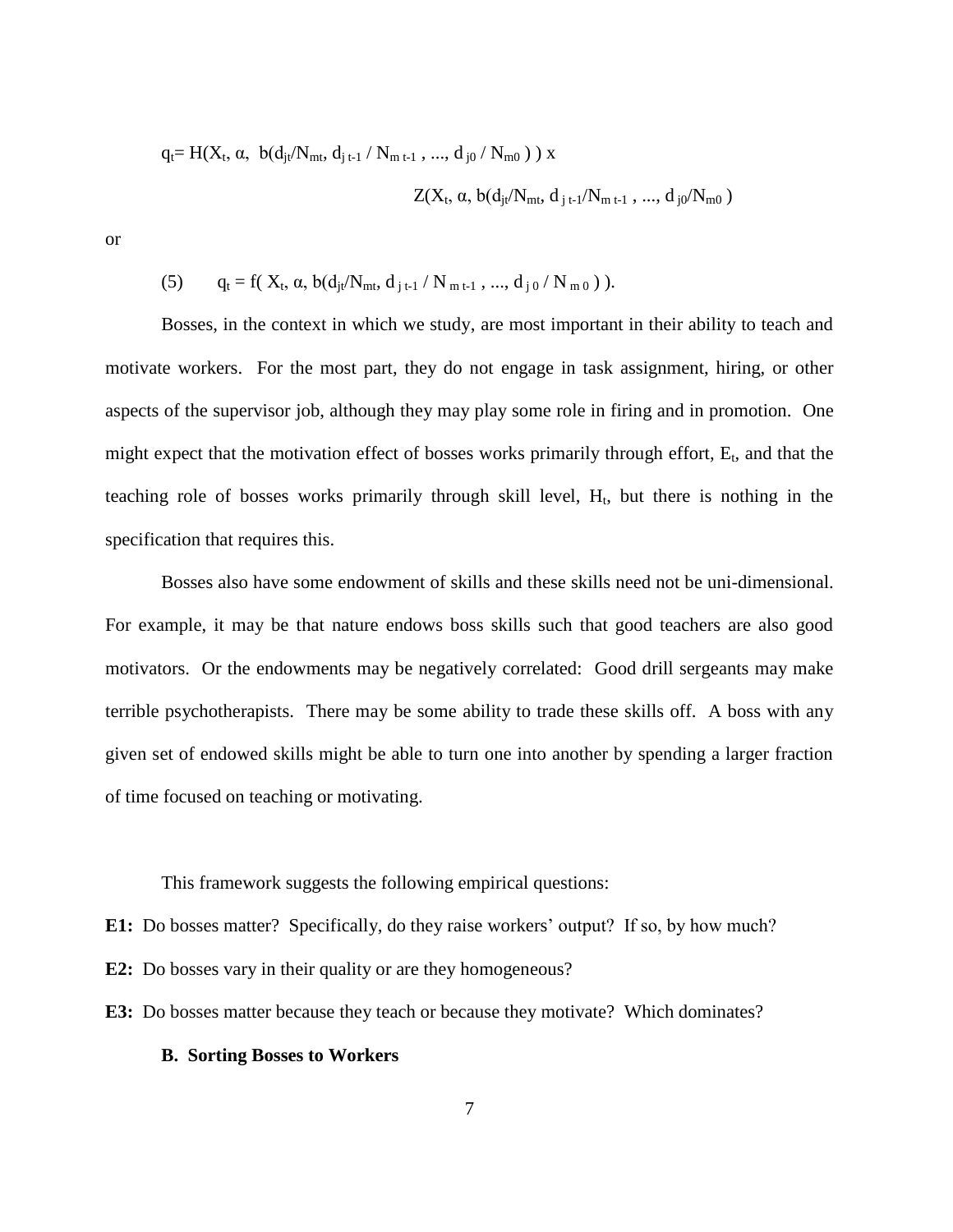Sorting is key. Should good bosses be matched with good workers or with bad workers? It is conceivable that good bosses are more valuable to less able workers because the most able workers can learn by themselves and are innately highly motivated. The reverse is also possible. The best workers may be able to take better advantage of the knowledge and motivation that a good boss passes on.

The empirical question is:

**E4:** Comparative Advantage: To which workers should the best bosses be assigned? Do good bosses improve productivity more for the best workers (stars) or more for the worst workers (laggards)?

### **C. Workers are Additive; Bosses are Multiplicative**

Why is a research scientist who makes a great breakthrough so valuable to a firm? It is because the innovation enhances the productivity of a large number of workers. The effect is multiplied by the number of workers that the innovation affects.

The same is true of bosses. A good claims processor can process a larger number of claims than a poorer one, but the effects are limited to the claims that the worker processes himself. Supervisor quality affects output primarily through the work of subordinates and an increase in supervisor quality is multiplied by the number of individuals who are touched by that supervisor. Thus, the effects are multiplicative for supervisors and additive for workers.

Formally, the total output of the firm, *Q*, is the sum of the individual worker's outputs, *q<sup>i</sup>* ,

$$
Q=\sum_i q_i
$$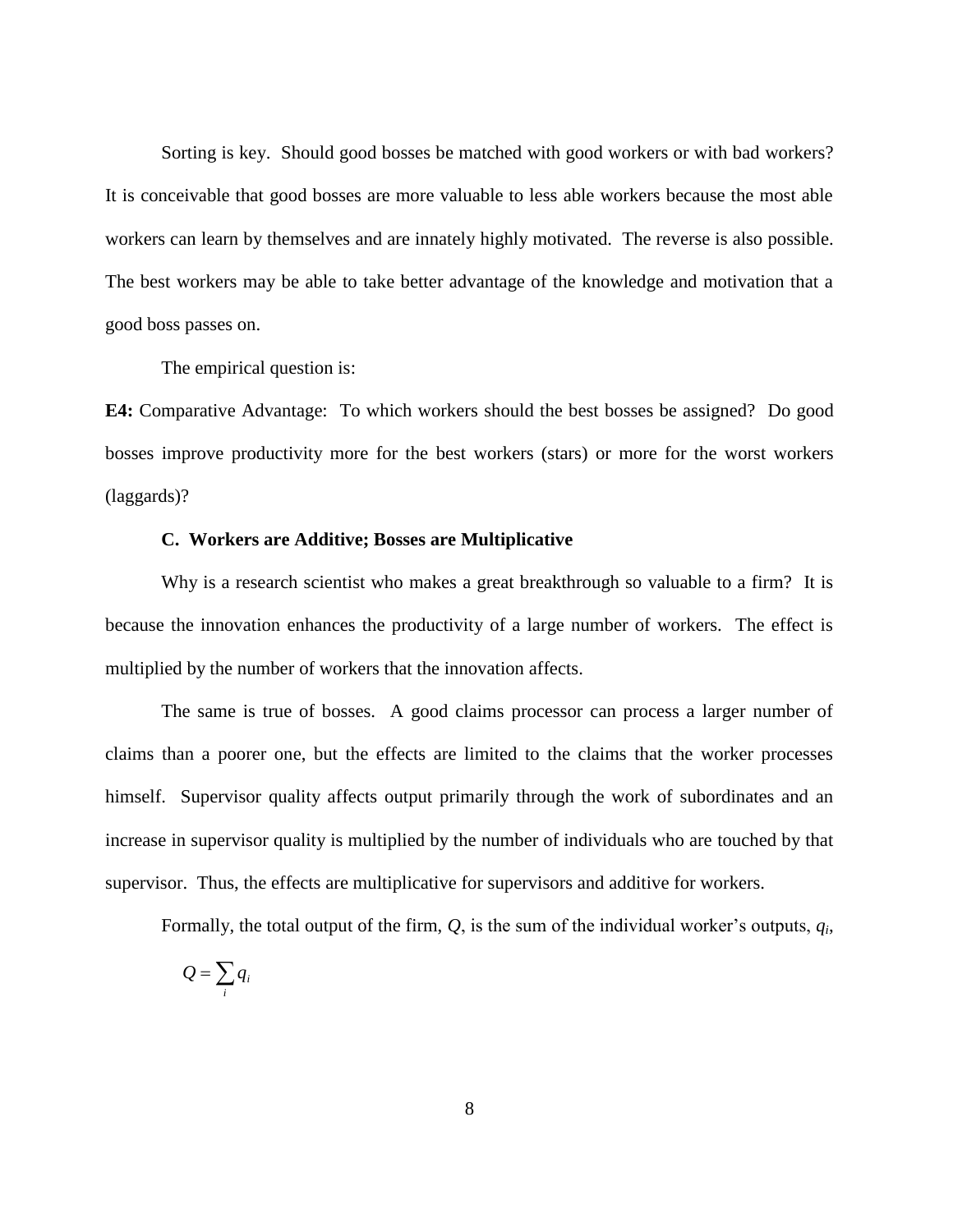so 
$$
\frac{\partial Q}{\partial d_j} = \sum_i \frac{\partial q}{\partial d_j}
$$

If the boss effect is the same on each worker, then

$$
\frac{\partial Q}{\partial d_j} = N_M \frac{\partial q}{\partial d_j}
$$

The worker effect on total output is simply

.

$$
\frac{\partial Q}{\partial \alpha_i} = \frac{\partial q}{\partial \alpha_i}
$$

Thus, the effect of worker talent on output is just the effect itself, whereas the effect of the boss's talent on output is multiplied by the number of individuals that she supervises.

If peer effects are operative then, like bosses, peers could have multiplicative effects on productivity. This generates the empirical question:

**E5:** Are boss effects larger than peer effects?

# **II. Data**

 $\overline{a}$ 

The data are from an extremely large service company that has daily records on worker output, linked to the boss to which the worker was assigned on each day. $4$  The period covered is June, 2006 to May, 2010. There are 23,878 workers and 1,940 bosses. The unit of analysis is a worker-day and there are about 5.7 million worker-days over the entire period.

The company has multiple service functions, but the data used come from one task classification where workers are involved in general customer transactions. The task is one that

<sup>&</sup>lt;sup>4</sup> In reality, the boss is recorded as the regular boss for that day. If there was a substitute boss, say because the usual boss was absent, this would not be picked up in the record.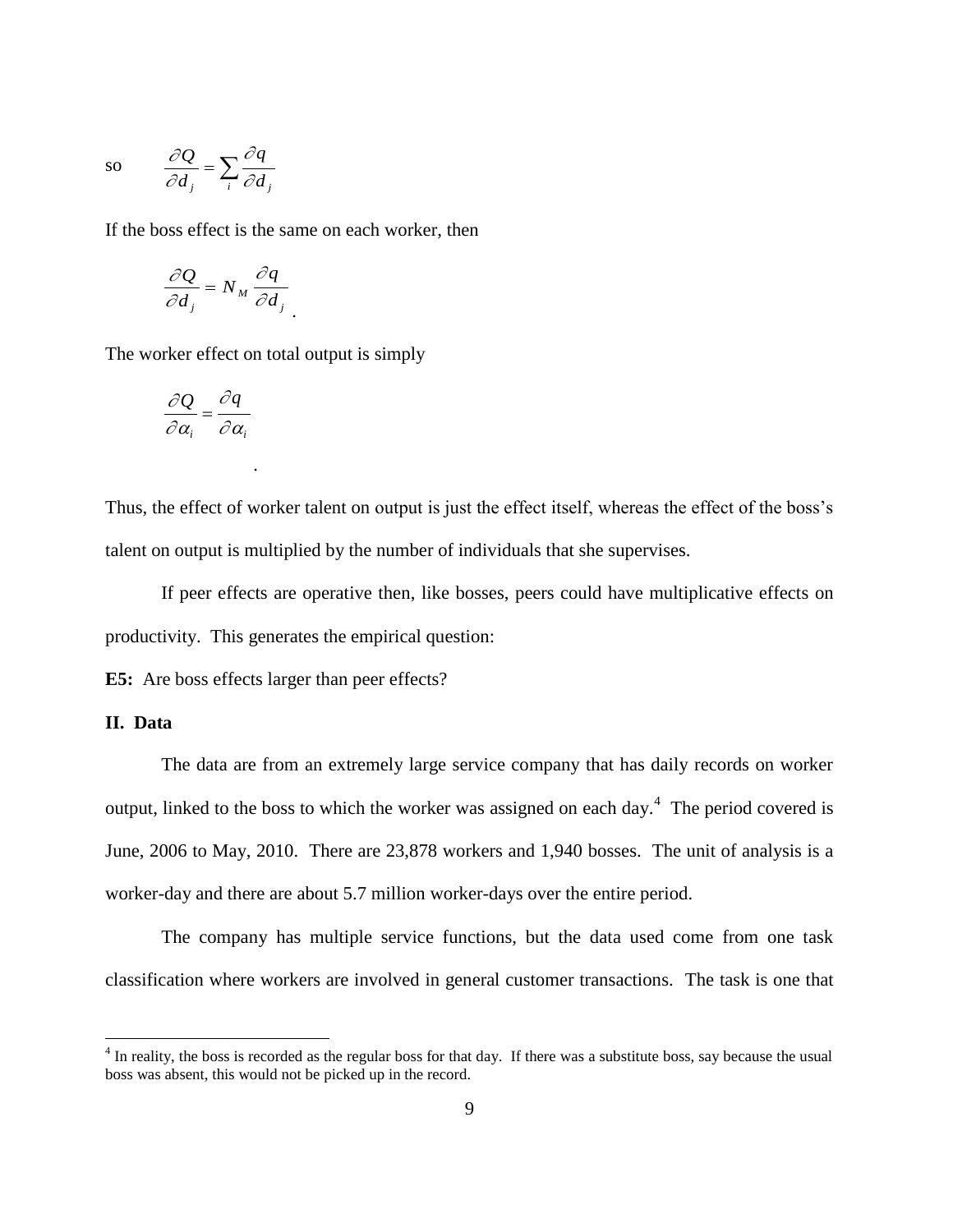is repeated, but each experience has some differences. The choice of one task for analysis ensures that all workers in the sample are engaged in approximately the same activity.

The jobs are labeled, "technology-based service jobs" (TBS jobs). Examples include insurance-claims processing, computer-based test grading, technical call centers, some retailing jobs such as cashiers, movie theater concession stand employees, in-house IT specialists, airline gate agents, technical repair workers, and a large number of other jobs. Because of confidentiality restrictions, most detail about the day-to-day tasks that workers perform must be suppressed. The data come from many sites, but number of sites is also suppressed for confidentiality reasons.

To provide some context, consider an example of a technology-based service job: workers doing computer-based test grading. In most states, students take standardized tests, such as the "Star" tests in California. The students' handwritten essays (in subjects from science to English) are scanned into a computer, and then the graders of these tests sit in large rooms, where they grade each essay on a computer. The graders' work is timed and checked for quality. Graders must be at their desk a certain percent of the day (defined as 'uptime' below), which is recorded, and have modest amounts of incentive pay. They are given frequent feedback on their performance. Their bosses sit with them to teach them grading skills and to motivate the workers. While this may seem like an unusual example, we made a number of plant visits to companies like this and all visits shared this typical scenario.

These are labeled technology-based service jobs because the company uses some form of advanced IT system to record the beginning and ending time for each transaction, or to record the daily volume of transactions, for each worker. As described above, many production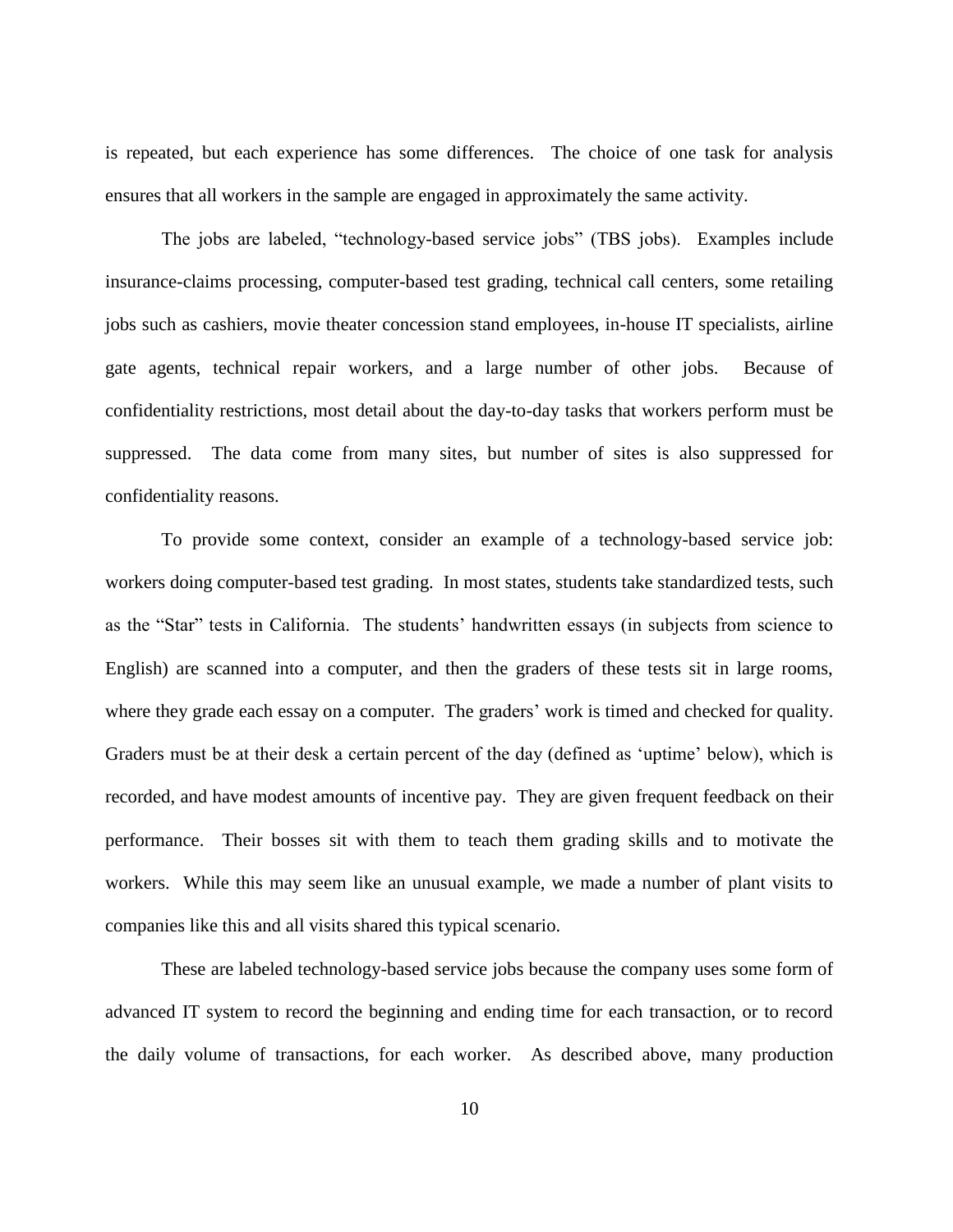processes in services now fit this description. The technology that is used to measure performance may be a new computer-based monitoring system (as in the standardized test grading above), an ERP (Enterprise Resource Planning) system that records a worker's productivity each day (such as the number of windshield repair visits done by each Safelite worker (Lazear, 1999; Shaw and Lazear, 2008)), cash registers that record each transaction under an employee ID number, call centers, or computer-monitored data entry. These technologybased service jobs are likely to be widespread and represent a major IT-based shift in computerization and measurement of worker productivity. Although some of these jobs are outsourced to firms outside the U.S., many remain in the U.S., particularly when the customer interaction is face-to-face or the work is idiosyncratic and skilled (as in test grading).

The technology-based service workers studied herein are constantly learning. New products or processes are introduced over time so there is learning by workers and the potential for teaching by bosses on the job.

Work takes place in "areas" and the group of workers associated with a given area is labeled a "team." The average daily team size is 9.04 workers and each team is managed by one boss. The team is identified through the worker's link to a boss identification number; all workers with the same boss that day are said to be part of the team. Workers switch bosses about four times per year.<sup>5</sup> It is these switches to different bosses that permits estimation of the effect of bosses on workers' productivity.

There are two measures of output: output-per-hour and uptime as reported in Table 1. Each worker handles about 10.3 transactions per hour. In any hour at work, workers miss some

 $\overline{a}$ 

 $<sup>5</sup>$  The worker-boss pair is defined by the usual worker-boss pairing. If a boss were absent on any given day, the</sup> usual boss would be the one of record.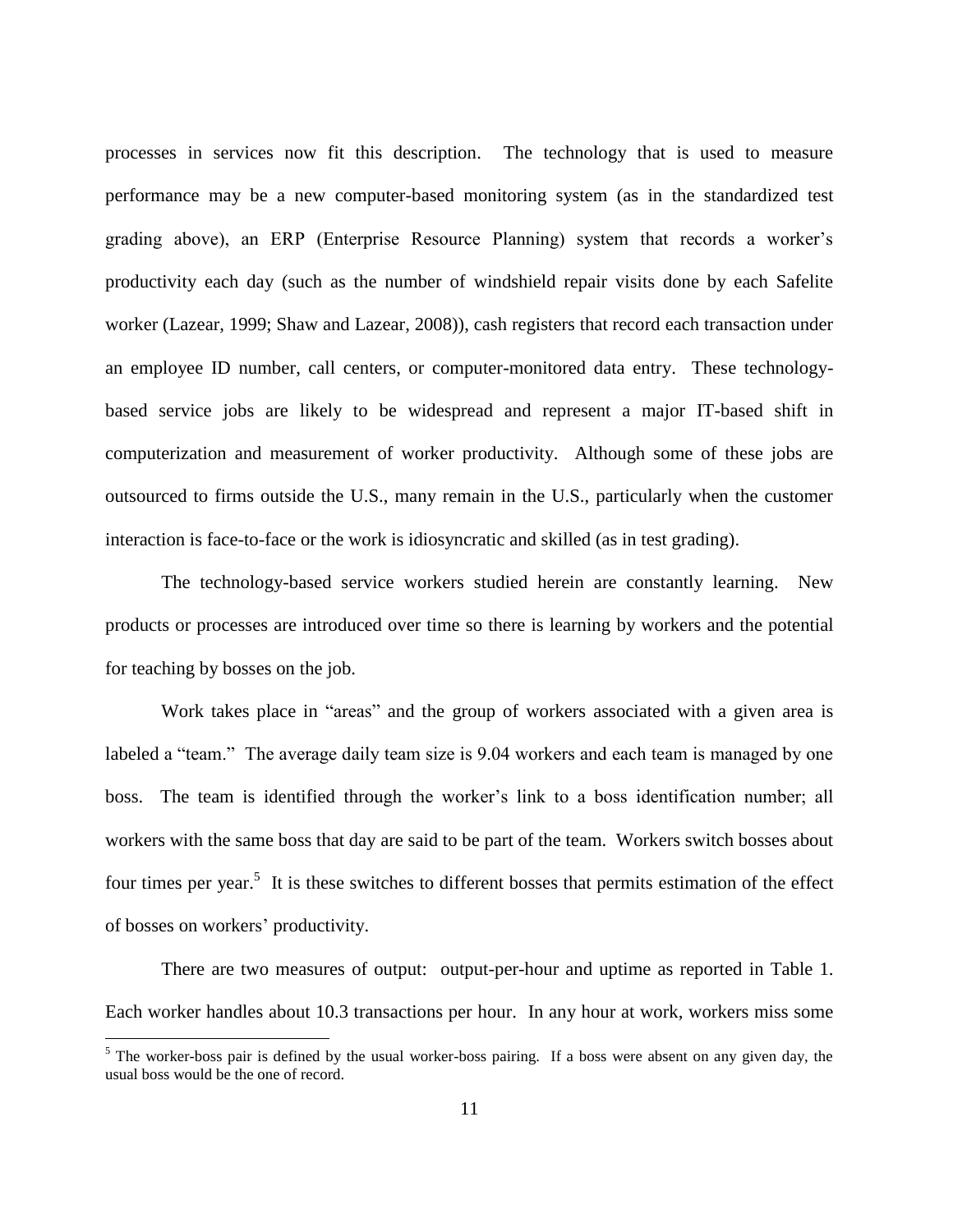time for breaks and personal time, leaving their work areas and thereby slowing the entire system. This is rare. The mean uptime is 96.3%.

Most of the variation is in output-per-hour rather than in uptime. The standard deviation of output-per-hour is 30.8% of its mean; the standard deviation of uptime is 2.8% of its mean. Consequently, the initial discussion and results focus on variation in output-per-hour. Later, the basic analysis is repeated for uptime.

### **III. The Basic Results**

The empirical specification starts with equation (5) and assumes a linear structure as

(6) 
$$
q_{it} = X_{it}\beta + \alpha_i + \left(\frac{d_j}{N_{m_{it}}}\right) + g\left(\left(\frac{d_{jt-1}}{N_{m_{it-1}}}\right), \dots, \left(\frac{d_{j0}}{N_{m_{i0}}}\right)\right) + \varphi_{ij} + \varepsilon_{it}.
$$

where  $X_{it}$  is a set of control variables, described below, and  $\alpha_i$  is the worker fixed effect. Each boss j's quality is assumed to be invariant over time, but workers change bosses so in the most complete specification, it is necessary to keep track of the past bosses to whom the worker was assigned. The effect of the boss on all workers taken together is denoted  $d_{it}$  for boss j at time t. The subscript t is dropped for the contemporaneous effect so  $d_i$  refers to the boss on the current worker day, t. Recall that  $N_{m_{it}}$  is the size of the team for worker i at time t. The parameter  $\varphi_{ij}$ captures concurrent interactive effects, or match effects, in worker-boss pairs. It is conceivable that worker i is better suited to boss j than to boss k and  $\varphi_{ij}$  allows that generality.

#### **A. Brief Discussion of Estimation Issues**

Before discussing the estimates, it is important to flag a couple of potential problems that may arise in estimation. First, there may be non-random assignment of workers to bosses. There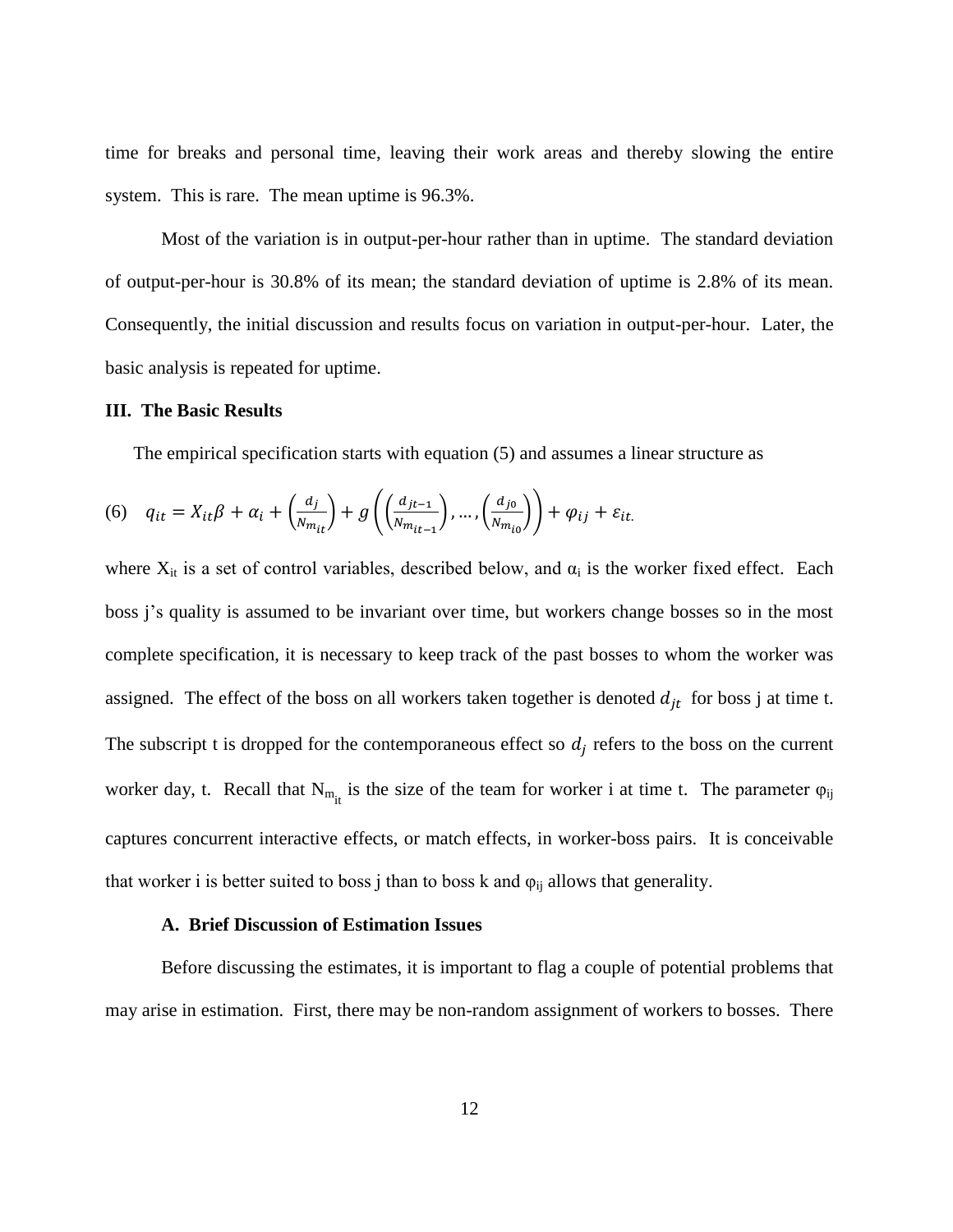is some evidence of non-randomness, but it seems less pronounced than might be expected. Much of the technical analysis that follows in section VI below addresses this issue.

If worker quality can be measured well and the functional form of the estimating equation is properly specified, then non-random assignment is not a problem. More specifically, even if good workers are more frequently assigned to good bosses, there is no bias in the estimates of the boss effect so long as the model controls for worker quality and so long as the model allows a given boss to affect workers differently.

At the most basic level, the inclusion of worker effects controls for worker quality, but there are more sophisticated and more comprehensive ways both to test for the extent of the problem and to treat it. A variety of methods is used and described in more detail in the subsequent analysis. They include a general form of mixed estimation, which allows for interaction effects between workers and bosses. All approaches yield the same qualitative conclusions. Bosses are both important to worker productivity and vary in their effectiveness.

Second, because boss (and worker) fixed effects are estimated with error, there can be more variation in the estimated effects than exist in reality. Here, too, a number of approaches are used to correct estimates for this problem. A typical boss effect is estimated with about 3,000 worker-days of data, but a boss effect that is estimated from a small number of workerdays will be estimated less precisely than one estimated with a large number of worker-days. The most basic approach to deal with this issue is to weight calculations by worker-days to downplay the effect of noise on the estimated boss effects. Other more sophisticated approaches are also employed, including one that uses a likelihood-based approach to adjust for sampling error. Again, these are explained in more detail below. The choice of technique affects the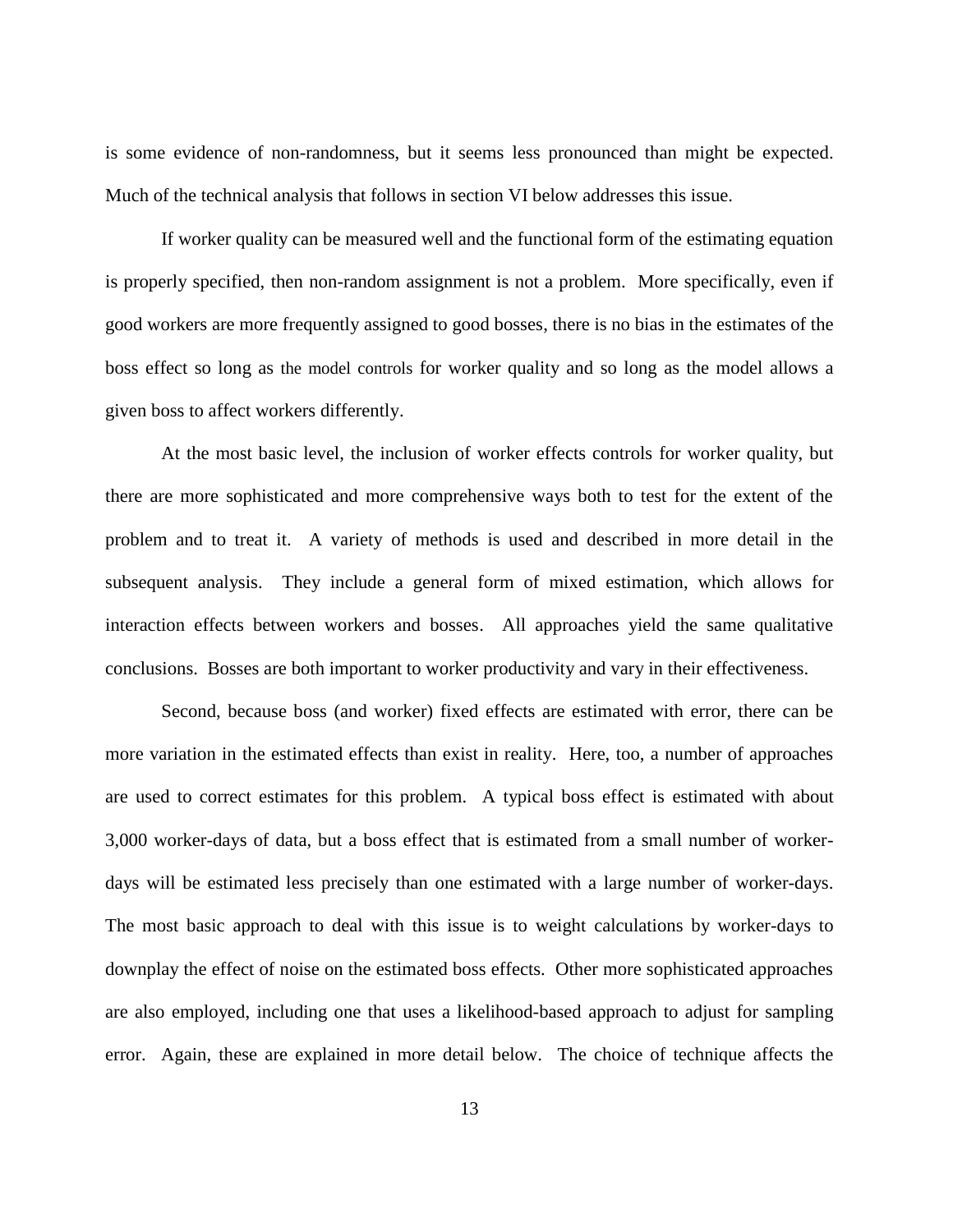estimated effects, but the least sophisticated correction of merely weighting by worker-days and the most sophisticated correction provide very similar results, with both boss effects varying significantly, even after the corrections are made.

### **B. Regression Results**

The most straightforward way to analyze boss effects on worker productivity is to estimate a simple variant of (6) that includes both boss and worker fixed effects. Since most of what follows reinforces the conclusions of this analysis, this is a good place to start because it provides the main intuition behind the primary findings of the study.

The simple fixed-effect specification follows directly from (6), given a number of simplifying assumptions. If it is assumed that all teams are of the same size equal to  $N<sub>m</sub>$ , that there are no match effects,  $\varphi_{ii}=0$ , and that there are no effects of past bosses on current output, then (6) reduces to

$$
(7) \qquad q_{it} = X_{it}\beta + a_i + \delta_i + \varepsilon_{it}.
$$

 $\overline{a}$ 

Note that  $\delta_i$  replaces the d<sub>i</sub> because d<sub>i</sub> is the effect of the boss on the entire team so  $\delta_i = d_i / N_m$ .

Table 2 reports the results.  $6$  All models contain tenure controls given by

 $g(ten) = 1\{ten < 365\} * f(ten) + L1\{ten \ge 365\} + 1\{ten \ge 365\} * f(365),$ 

where f is a fifth order polynomial over the first year.<sup>7</sup> After the first year, f is evaluated at 365, and  $\mathcal L$  captures this plateauing of the tenure profile. This functional form is chosen because

<sup>&</sup>lt;sup>6</sup> Throughout the remainder of the paper, details about the estimation procedures are contained in the notes accompanying each table.

 $<sup>7</sup>$  For these jobs, a portion of the learning is firm-specific and a portion is occupation-specific, and the regressions do</sup> not hold constant the latter because the data contains only the start date with the current firm, not general occupational experience. Therefore, the tenure coefficients combine firm-specific learning with occupational learning for those who did not arrive with previous occupational experience, but estimate firm-specific learning for those who arrived with previous experience.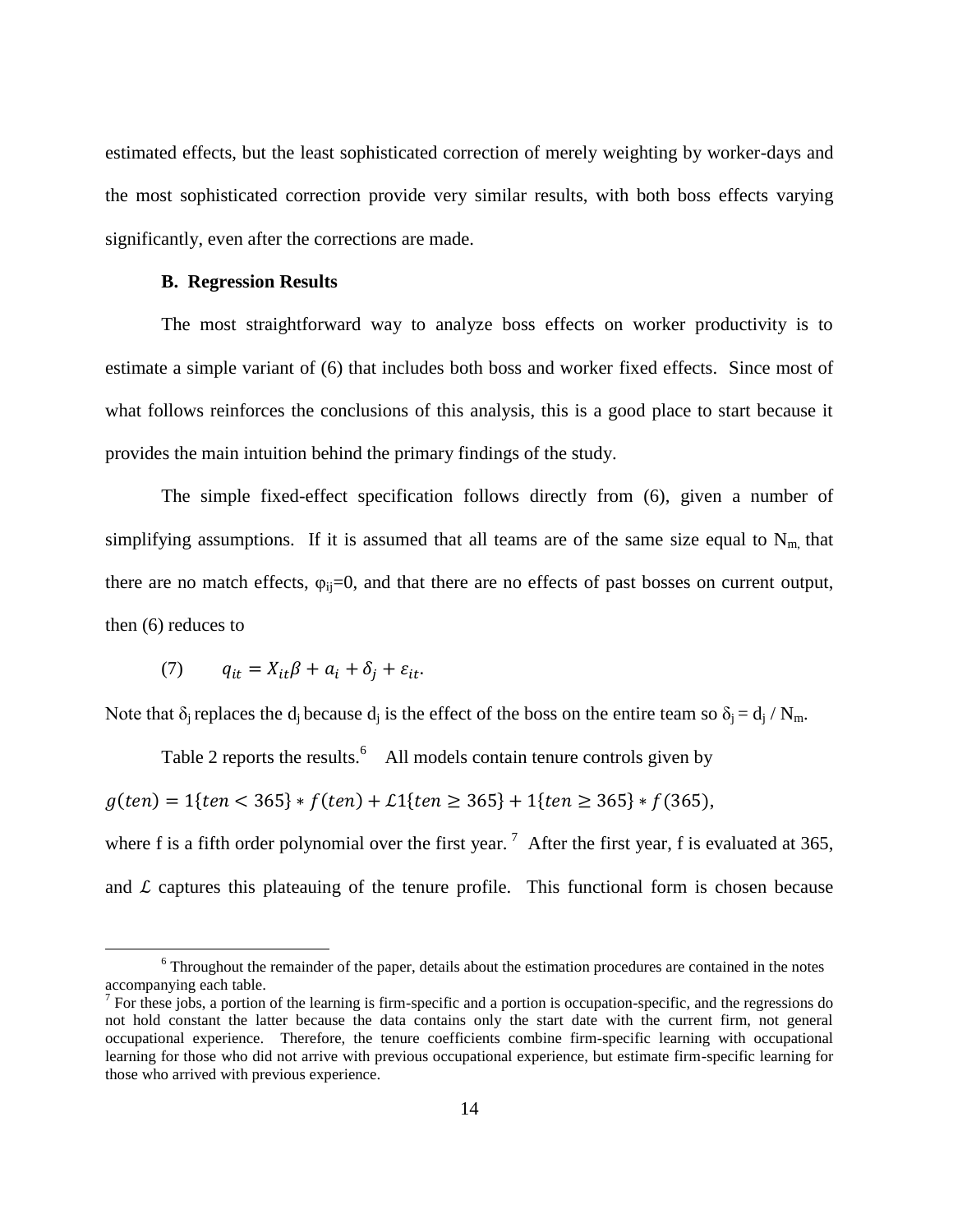month fixed effects and a worker's tenure profile are nearly colinear after including worker fixed effects.<sup>8</sup> Not surprisingly, and consistent with prior work in other industries,<sup>9</sup> worker output is increasing and concave in tenure.

The columns of Table 2 display several different specifications: OLS without any fixed effects, worker effects, boss effects, and worker plus boss effects. The results of Table 2 make the most important points, which survive various later specifications changes. Column 2 shows that worker effects are clearly important. When worker effects are included, the R-squared rises from 0.061 to 0.237 with an  $F(23877, 5705571)=55.6$  (p-value = 0), rejecting the null hypothesis that the set of individual fixed effects are zero. Column 3 shows that boss effects contribute to worker productivity, but absent worker fixed effects, these boss effects include worker sorting to bosses. The inclusion of boss effects in addition to worker fixed effects, in Column 4, yields an F statistic of  $F(1939, 5727509)=102.1$  (p-value = 0), rejecting the null hypothesis that the boss fixed effects are jointly zero.

Focus on rows (1) and (4), which report the standard deviations of the worker and boss effects when the fixed effects are weighted by worker-days. This approach corrects in the simplest way for excess volatility resulting from sampling error. To interpret these estimates, see, for example, the 1.34 coefficient in row (1). This states that when the estimation is done with worker fixed-effects included and with boss fixed-effects excluded, the standard deviation in worker fixed effects is 1.34 transactions or "units" per hour.

 $\overline{a}$ 

<sup>&</sup>lt;sup>8</sup> Estimates of L suggest that the discrete jump at day 365 is less than 3% of the total effect of tenure. Alternative assumptions about the tenure profile do not change the magnitude of worker and boss effects.

<sup>&</sup>lt;sup>9</sup> See Lazear (2000), Shaw and Lazear (2008) for examples of estimated productivity-tenure profiles.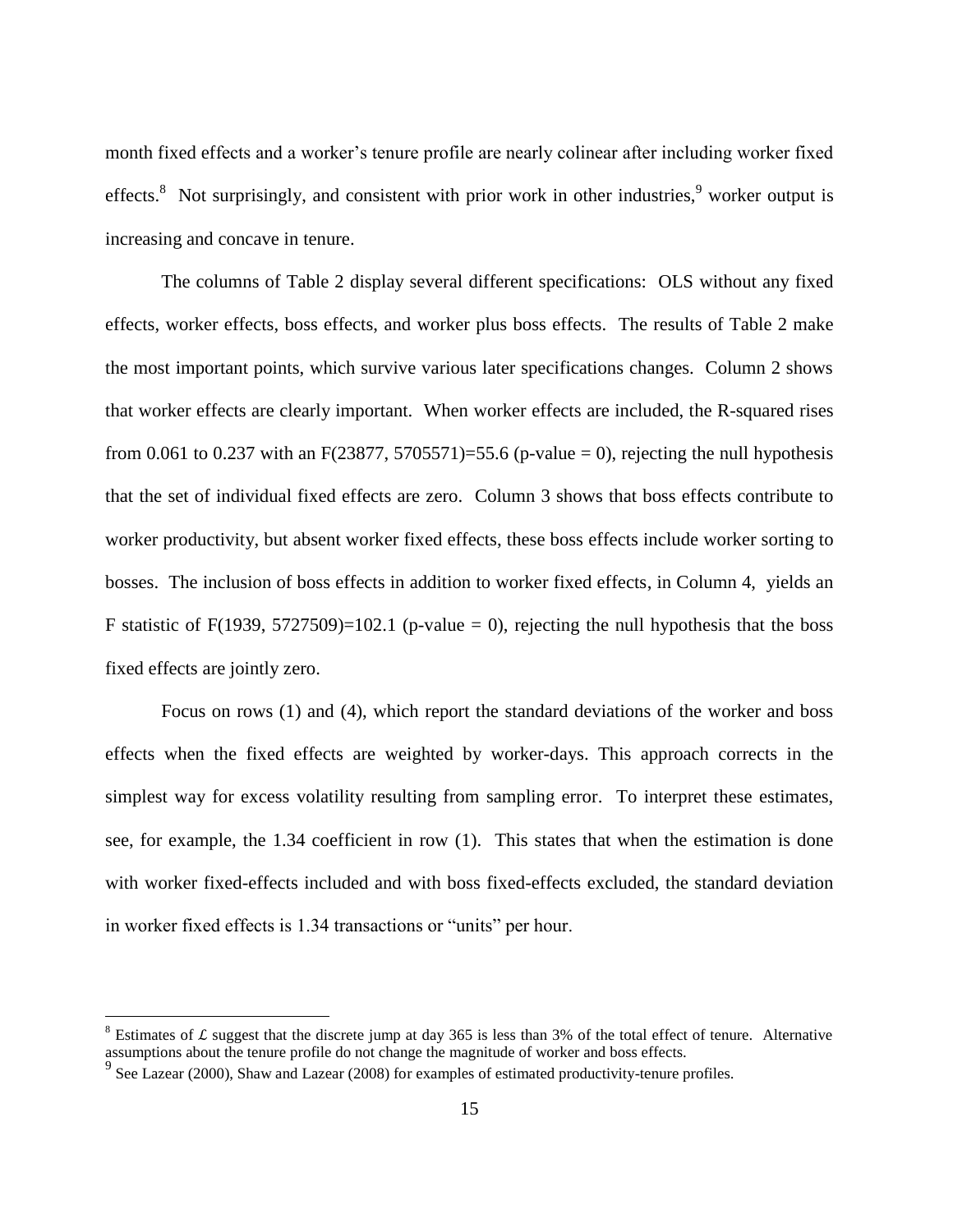More important, the standard deviation of the boss effects, shown in row (4), is 3.44, which is about  $2 \frac{1}{2}$  times larger than the standard deviation of the worker fixed effects themselves. There is significant variation in the quality of bosses that is reflected in the amount by which they can affect the productivity of the teams that they supervise. The magnitude of this effect is interpreted in section D below.

Alternative approaches to weighting the boss fixed effects, reported in rows (2)-(3) and (5)-(6), leave the basic conclusions unchanged. The results in rows (2) and (5) use a more sophisticated approach following Rockoff (2004) to reweight the fixed effects. The estimated boss effects are assumed to be drawn from a normal distribution with unknown variance  $\sigma_{\delta}^2$ . The variance of the estimated boss effects is then composed of the sum of sampling error and the true variance of the boss effect. An estimate of the parameter  $\sigma_{\delta}^2$  can be obtained by maximizing the likelihood of the individual estimates, which is just the normal likelihood with mean zero and variance equal to  $\sigma_{\delta}^2$  plus sampling error. With an estimate of the variance of the sampling error in hand, it is straightforward to recover an estimate of  $\sigma_{\delta}^2$ . An alternative set of baseline results, reported in rows (3) and (6), are the unweighted standard deviations of the boss effects. The high values of these boss effects reflect sampling error. Some bosses are estimated to be very good or very bad simply because of noise associated with not appearing frequently in the data. Given this undesirable sampling error, these unweighted baseline estimates are of little interest.

#### **C. A More Refined Specification: Mixed Effects**

The main story, that there is significant variation in boss quality and that bosses affect worker productivity, is robust to various corrections. A second estimator is mixed effects. In the mixed effects model, the estimates of  $\sigma_{\delta}^2$  and  $\sigma_{\alpha}^2$  are obtained by treating  $\alpha_i$  and  $\delta_i$  as random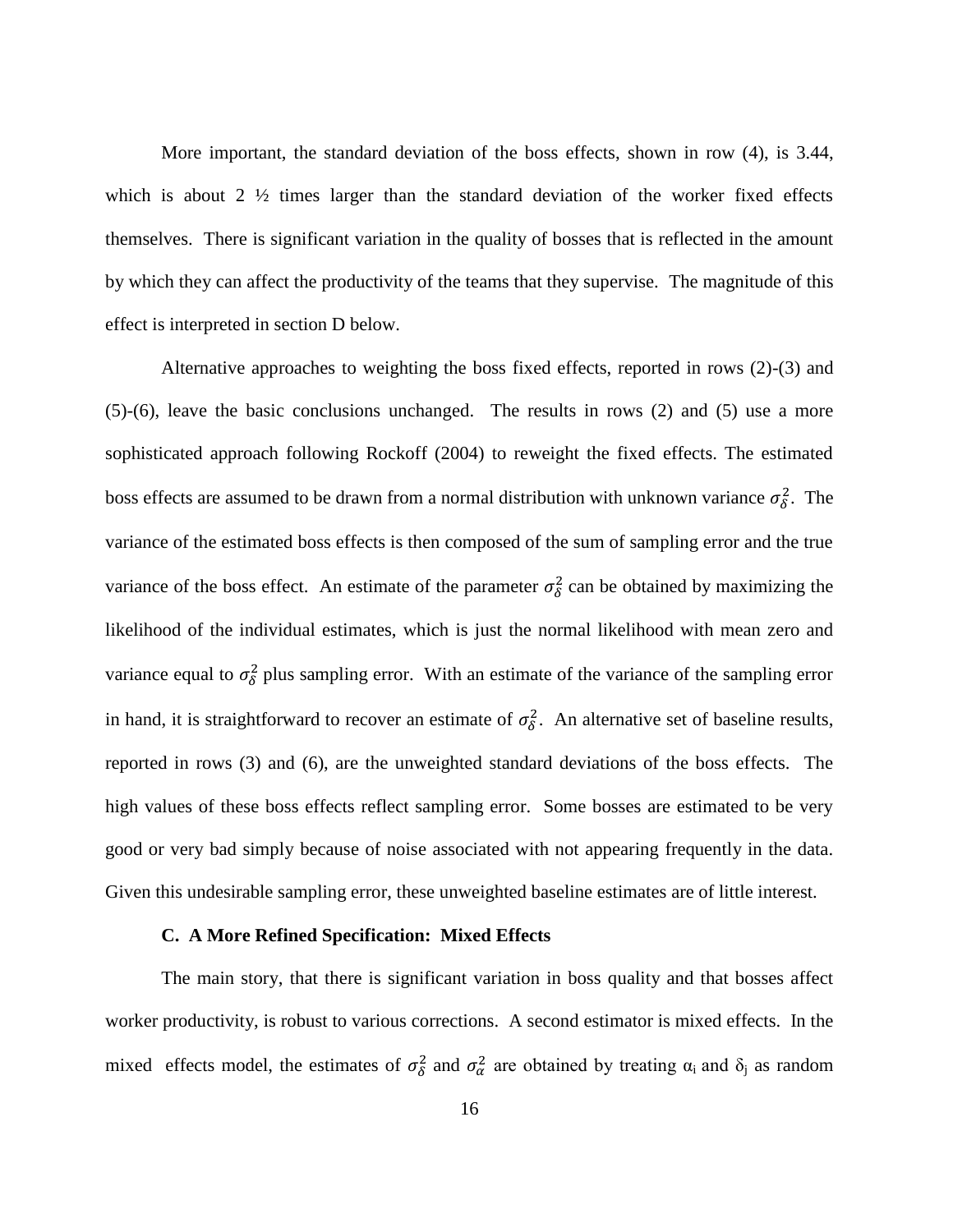effects, but with a mixed estimation that allows an arbitrary correlation between the random effects design matrix [A D] and X, where A and D are matrices of worker and boss indicators and X is the matrix of other right hand side variables. The identifying assumptions are:

$$
E(\alpha|X) = E(\delta|X) = 0 \text{ and } Cov\begin{pmatrix} \alpha \\ \delta \\ \varepsilon \end{pmatrix} X = \begin{bmatrix} \sigma_{\alpha}^2 I_{\#W} & 0 & 0 \\ 0 & \sigma_{\delta}^2 I_{\#B} & 0 \\ 0 & 0 & R \end{bmatrix}
$$
 where  $I_{\#W}$  and  $I_{\#B}$  are identity matrices

with sizes corresponding to the numbers of workers and bosses, respectively. The matrix R is the covariance matrix of the errors. For the purposes of estimating equation (7), R is assumed to be  $\sigma_{\epsilon}^2 I_N$ . The covariance parameters  $\sigma_{\delta}^2$  and  $\sigma_{\alpha}^2$  are estimated via restricted maximum likelihood, using the procedure detailed in John Abowd, Francis Kramarz, and Simon Woodcock (2006).

Mixed effects estimation has one advantage over the prior fixed effects estimation. When fixed effects are estimated with a short panel, the estimated fixed effects are not consistent. The results in Table 2 weight the estimated fixed effects by worker-day frequency or by maximum likelihood to reduce the role that some short panel data plays in calculating the standard deviation of the boss effects. In mixed effects, no weighting is needed because the standard deviation of boss effects is calculated. Therefore, for most regressions below, the mixed effects model is the one that is reported, not the fixed effects model. In a few regressions below, only the fixed effects model can be estimated and those results are reported.

The results of the mixed effects model are comparable to the results of the fixed effects model. A standard deviation change in boss quality increases total output by about 4.61 units per hour (Panel B of Table 2). This is larger than the 3.44 estimate using fixed effects weighted by worker days and the maximum likelihood estimate of 3.53.

#### **D. The Impact of Bosses**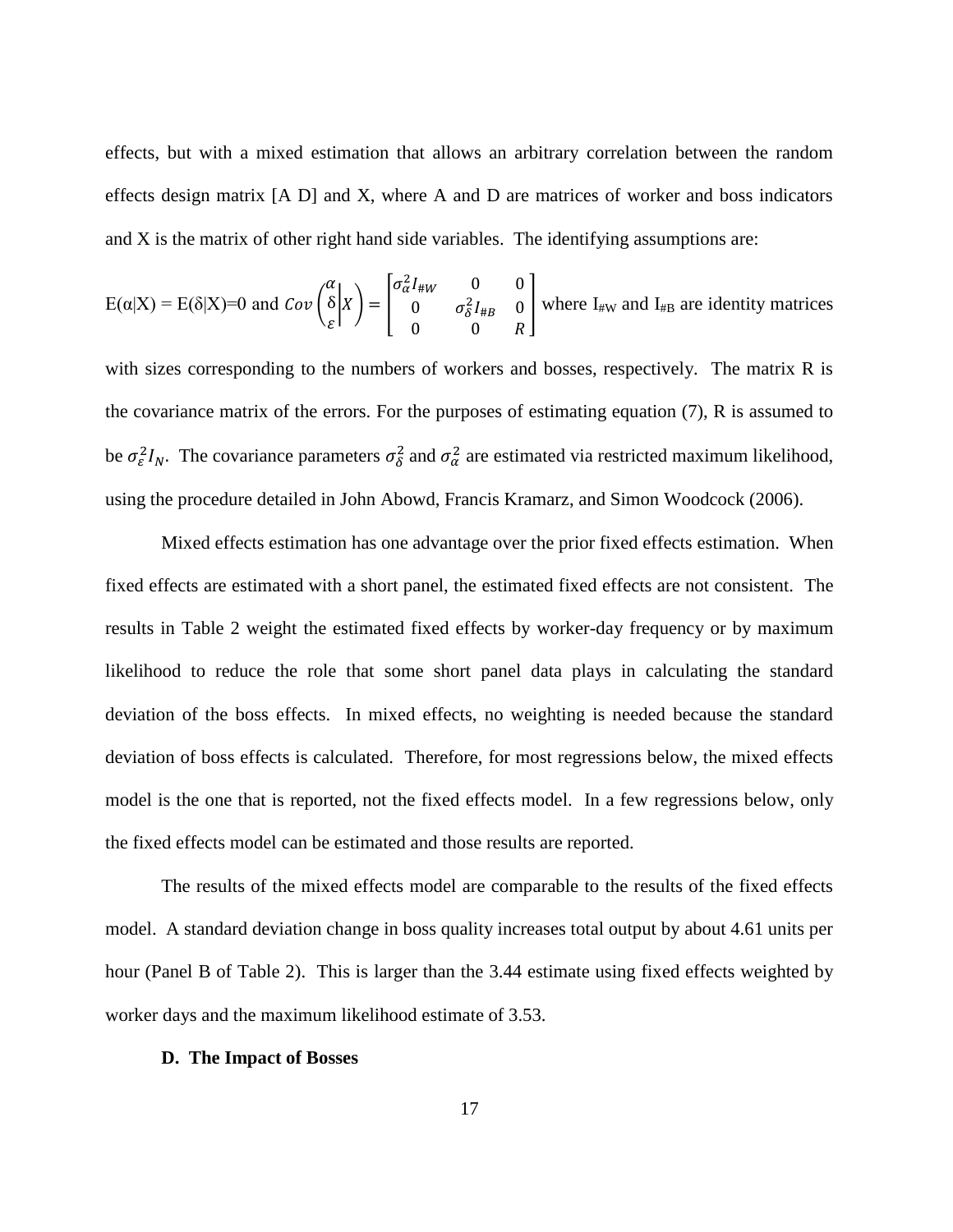How much do bosses matter? There are two notions of the impact of bosses. One is the increase in productivity that a typical worker would achieve by moving from a poor boss to a good boss. The other is the increase in the productivity of all team members resulting from the performance of the average boss.

Using the mixed effects results, the boss who is at the  $90<sup>th</sup>$  percentile of boss quality distribution increases productivity by 5.9 units/hour more than the boss at the  $50<sup>th</sup>$  percentile. Comparably, replacing a boss who is in the lower 10% of boss quality with one who is at the  $90<sup>th</sup>$ percentile increases a team's total output by about the same amount as would adding one worker to a nine member team.

It is important to remember that the estimates of boss effects are lower bounds of the variance in boss effects because of selection of bosses. The worst conceivable boss is not likely to be in our sample of bosses. Consequently, the observed distribution is likely to be a truncated version of the underlying potential distribution of boss effects. Even if the distribution of boss effects had no variance, this would not mean that bosses did not matter. It would merely imply that all bosses affected worker output to the same extent. The conclusion is that even among the selected sample of those who are employed as bosses, there is large variation in the effect of bosses on worker output.

The fact that bosses vary significantly in their productivity-enhancement effects implies by necessity that bosses must matter. It can only be the case that a good boss affects productivity by much more than a bad boss when bosses affect productivity in the first place. If bosses were mere decorations, one would expect no variation in boss effects beyond sampling error. The fact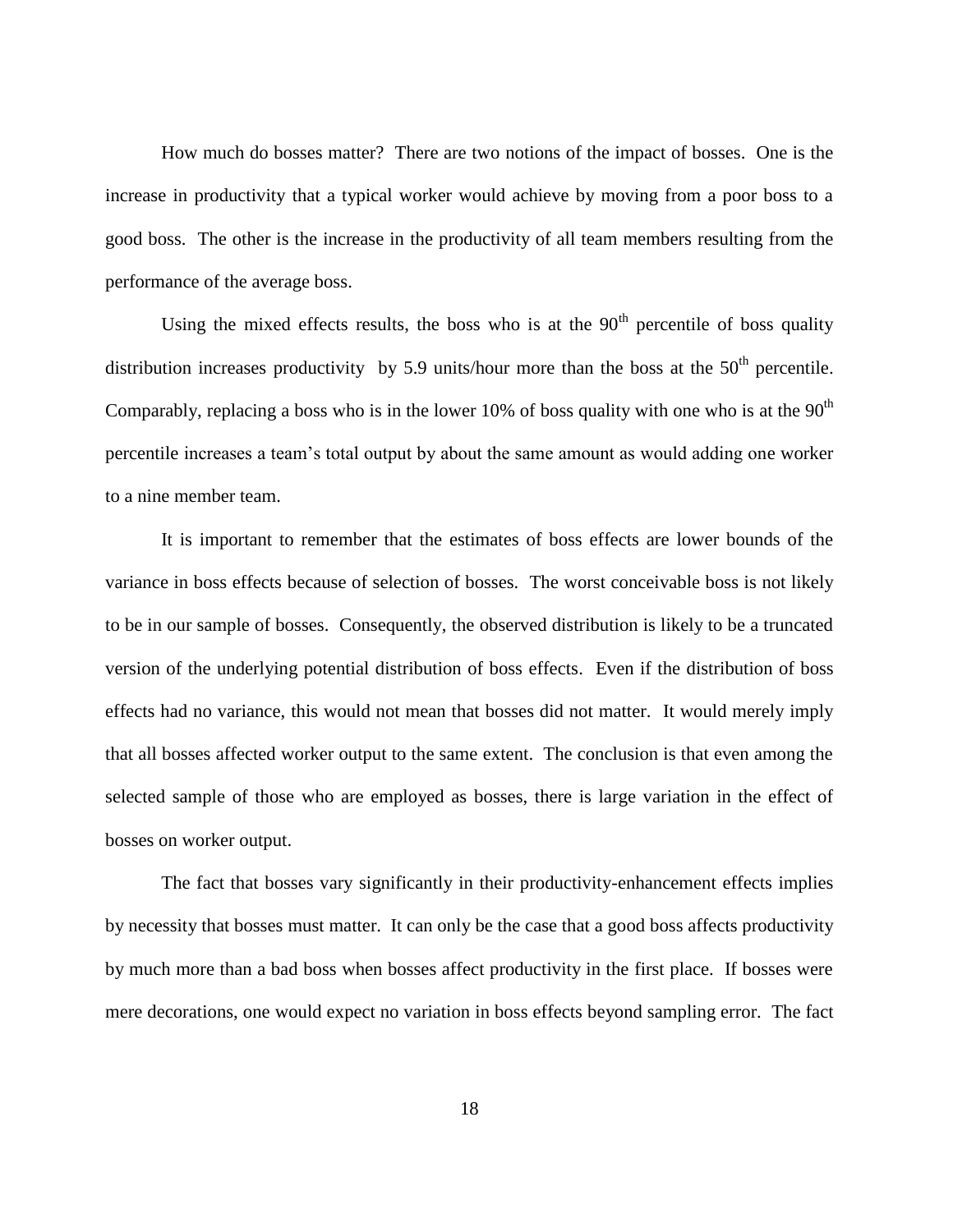there is wide variation in boss effects implies that there is a substantial productivity effect that bosses confer on their teams.

These numbers are not the productivity of the boss, but merely the difference in productivity between very good and very poor bosses. To obtain an estimate of the productivity effect, it is necessary to normalize the estimates. Boss fixed-effects, like all fixed-effects, are relative. They do not provide an estimate of the level of productivity enhancement, but only of the difference between one boss's effect and that of another.

One normalization that may be reasonable and on which evidence is provided below, is based on the idea that those who are bosses are promoted and hired into that position are superior to the best workers. Bosses obtain and retain their jobs only by being more productive as bosses than they would be as workers. Otherwise, comparative advantage would dictate that they operate as workers rather than bosses. It is also reasonable to expect that those who are promoted to boss are identified as being more able than the average worker because they were exceptional producers when they were workers themselves. Of course, promotion mistakes can be and are made, but they tend to be weeded out (as shown later).<sup>10</sup> Therefore, let us assume that the poorest bosses have productivity that is equal to that of the better workers. Specifically, assume that the boss who is at the  $10<sup>th</sup>$  percentile of the boss quality distribution is as productive as a worker who is at the  $90<sup>th</sup>$  percentile of the worker quality distribution. The  $10<sup>th</sup>$  percentile boss is then worth about 12.1 transactions per hour, which is the number of units that the  $90<sup>th</sup>$ percentile worker produces in a typical hour. Given this benchmark and knowledge of the

 $\overline{a}$ 

 $10$  See Lazear (2004) for a theoretical exposition of promotion decisions under uncertainty and the effects of error.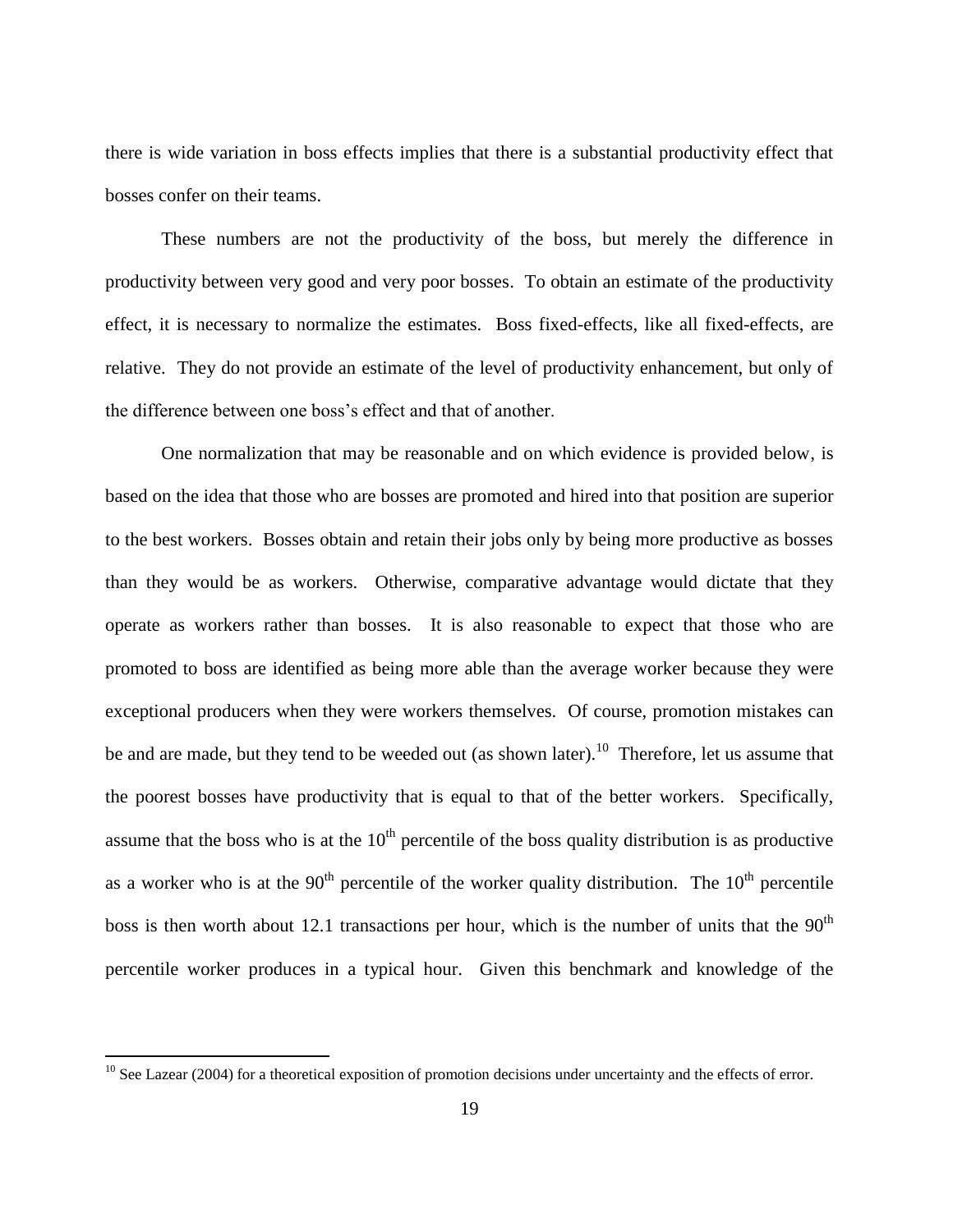parameters of the distributions governing worker and boss effects, it is possible to calculate the level of productivity for every boss.

This normalization implies that the average boss produces about 18 transactions per hour in enhanced productivity of that boss's subordinates. This is consistent with our discussions with the firm on levels of compensation. No compensation data are available to us, but we were told that bosses, who are almost twice as productive as workers by this measure, earn between 1.5 to 2 times as much as workers.

### **E. Demand Variation**

 $\overline{a}$ 

Because the firm is large, it should be able to cope with demand shocks by changing the number of workers that it has working at any point in time so as to keep the load constant. Still, unanticipated changes in demand may catch the firm off-guard and may result in changes in output-per-worker. Thus, the question: Are the results sensitive to demand shocks? Perhaps some workers and even bosses look exceptionally good not because they are inherently more productive, but because they encounter more periods of high demand and have lower slack time as a result.

To control for demand shocks, the regression contains day of the week and monthly dummies. $11$  But there is an additional control for daily demand shocks: The mean contemporaneous (daily) output for all other team members, excluding the worker, will pick up demand variations that are specific to the team at any given time. The regression results are

<sup>&</sup>lt;sup>11</sup>Whether market conditions affect output depends on how good the firm is at adjusting the number of employees at work so as to keep the transaction arrival rate close to constant for any given worker, despite varying demand conditions. In our discussions with the firm, we know that the firm attempts to adjust the number of hours worked so as to minimize slack. Still, there is variation in part because the firm must observe slack persisting for a long enough period of time before it makes sense to send some workers home.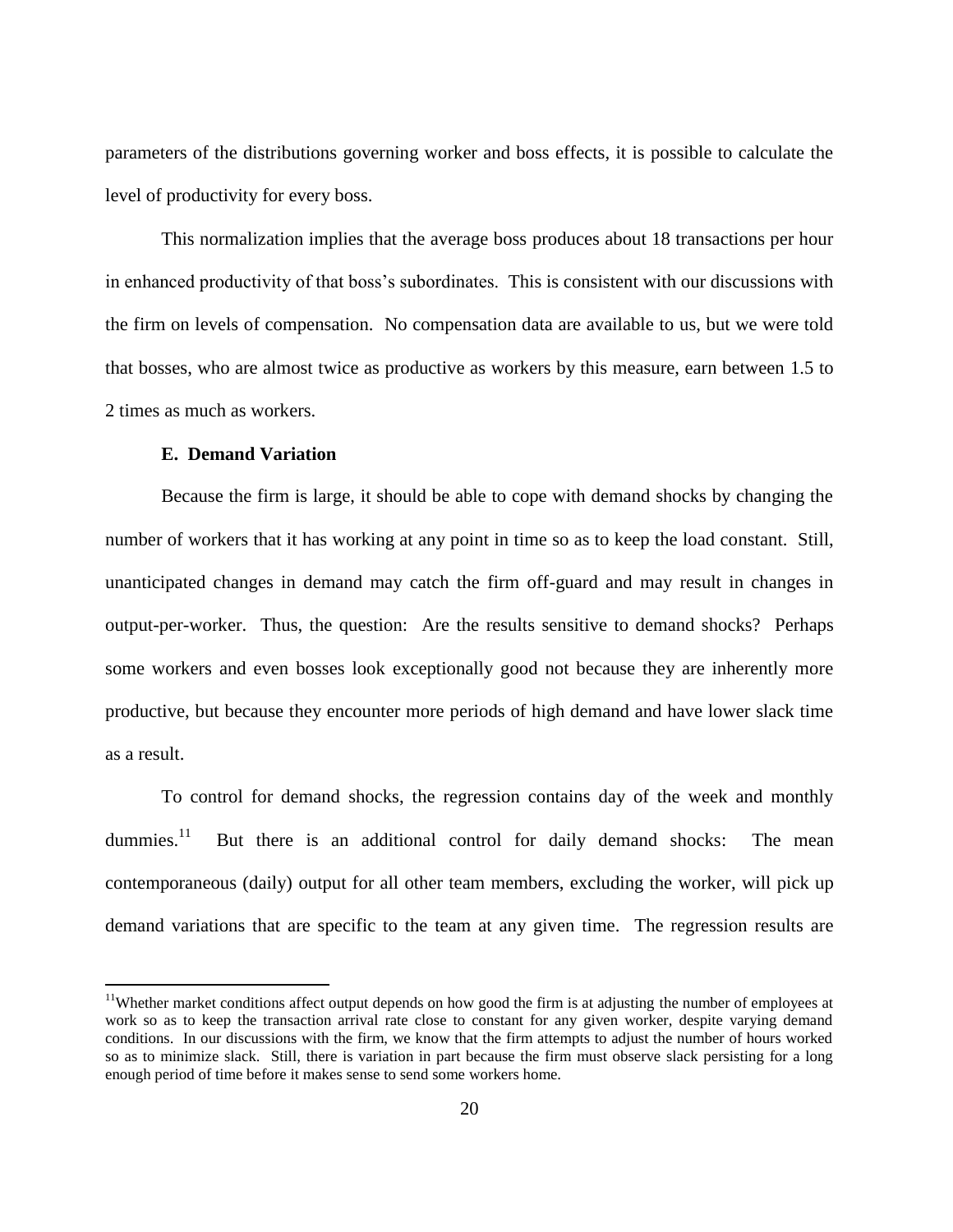easily summarized. The inclusion of a peer mean output reduces the standard deviation of the boss effect from 3.44 to 2.90, when weighted by worker-days, comparable to row 4 of Table  $2^{12}$ The drawback of including the peer mean output variable is over-controlling: If a good boss raises the mean of every worker on the team, then including peer mean output will inappropriately lower the estimated boss fixed effect. Therefore, the peer mean output variable is excluded from future analyses. But the conclusion is that even with the most powerful proxy for demand, the standard deviation of boss effects remains large.

### **F. Variation in Team Size**

Bosses should have more impact on workers' productivity in smaller teams. Reintroduce team size from (7) in the productivity regression as

(8) 
$$
q_{it} = X_{it}\beta + a_i + \left(\frac{d_j}{(N_{m_{it}})^{\theta}}\right) + \varepsilon_{it}
$$

where  $\theta$  permits boss attention for any individual to decline at a nonlinear rate with team size. Equation (8) is estimated as a fixed effects model with nonlinear least squares. There is evidence that rising team size lowers the impact of the boss on workers' productivity: The estimated  $\theta$  is .197. However, the estimated standard deviation of boss effects is modestly larger. The standard deviation of boss effects is 5.32 when multiplied by the observed team size in the data and weighted by worker-days and is 4.41 using mean team size of 9.04 (these estimates are comparable to the functional form of row 4, Table 2).<sup>13</sup>

### **G. The Boss Effects are Identified**

 $\overline{a}$ 

<sup>&</sup>lt;sup>12</sup>It falls similarly from 3.53 to 3.07 when using the likelihood weighting estimates (comparable to row 5 in Table 2), and falls from 4.61 to 2.73 when using the mixed effects estimates

Team size may not be exogenous. Better bosses may be assigned to larger teams. This would reduce the variance of the estimated boss effects. We have been unsuccessful in finding an appropriate instrument to deal with this problem.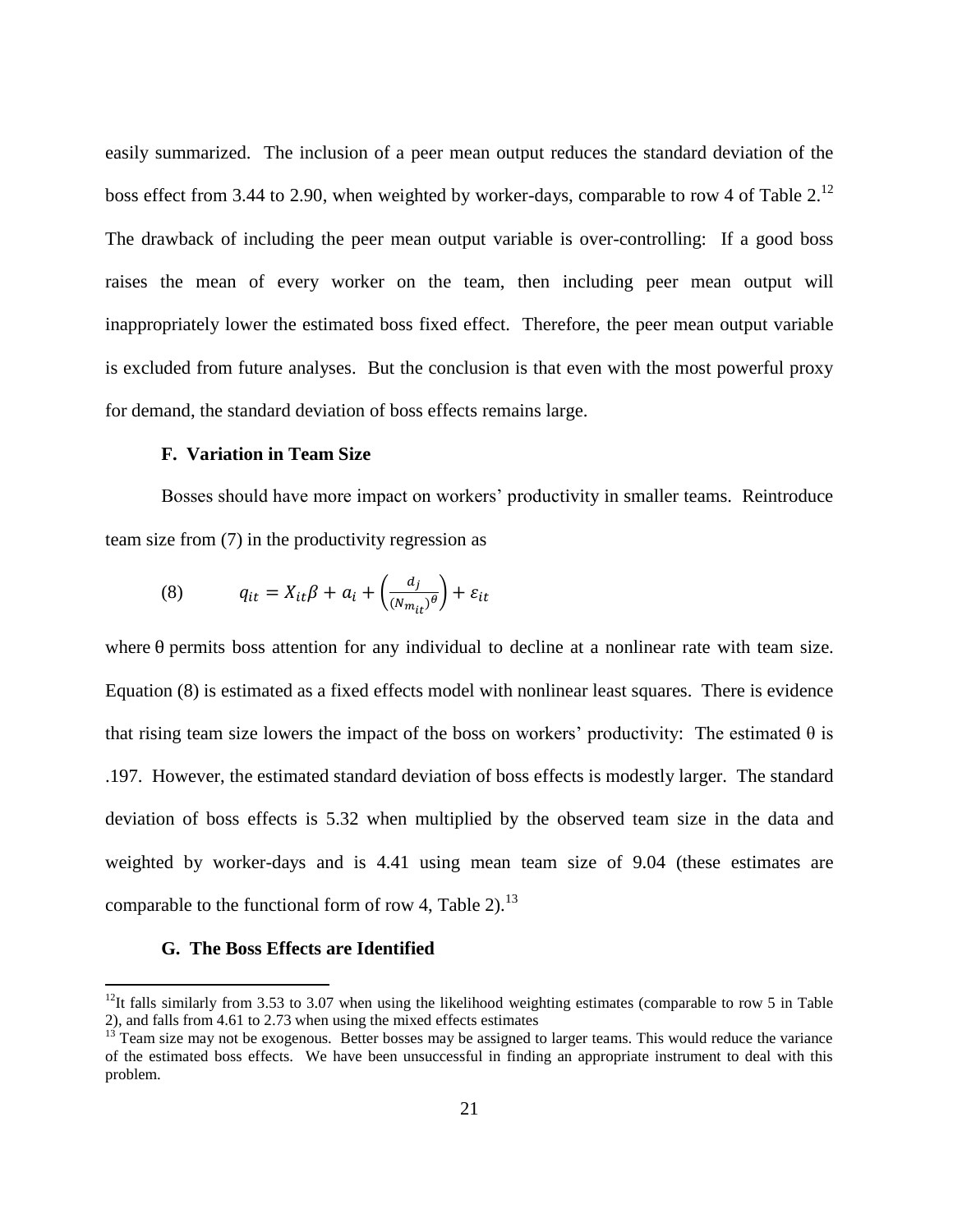The estimates have presumed identification of boss effects. How are they identified? Holding constant the worker's quality,  $\alpha_i$ , the boss effect,  $\delta_j$ , is identified by those workers who switch bosses. The boss effects are estimated off of "changers." In order to estimate the effect of a boss on workers' productivity, the same boss must work with different workers, whose abilities are known through the worker fixed effects. If a given worker switches from boss A to boss B and his productivity rises, then the change in productivity is attributed to the change in bosses. For any given boss, the boss effect is therefore estimated as the average increase across all workers who work for that boss when they switch to that boss (or average decrease when they switch from that boss). More precisely, the boss effects are estimated within

"groups" of connected workers in the graph-theoretic sense.<sup>14</sup> If a separate group of bosses and workers is not connected, no worker nor boss ever interacts with any other worker or boss in the non-connected group. Within each group, there must be one normalization of the boss effects and one normalization of the worker effects.

The data are sufficient to estimate the boss effects within each connected group. For each worker, there is an average of 240 days of daily productivity data (or about a calendar year of data). Each worker changes bosses about 4 times during this interval. Therefore, when the boss is the unit of analysis, his team members have, on average, touched 4.7 other bosses. Given the average number of workers per boss, the number of worker changers per boss is 49 (or 80 if weighted by the number of observations per boss). These are sizable numbers. As a result, 99.99% of the daily data is in the largest connected group, with only 560 of the 5.7 million

 $\overline{a}$ 

<sup>&</sup>lt;sup>14</sup> Paraphrasing, "When a group of [workers] and [bosses] is connected, the group contains all the [workers] who ever worked for any of the [bosses] in the group and all the [bosses] to which any of the workers were ever assigned" (Abowd, Kramerz, and Woodcock, 2006).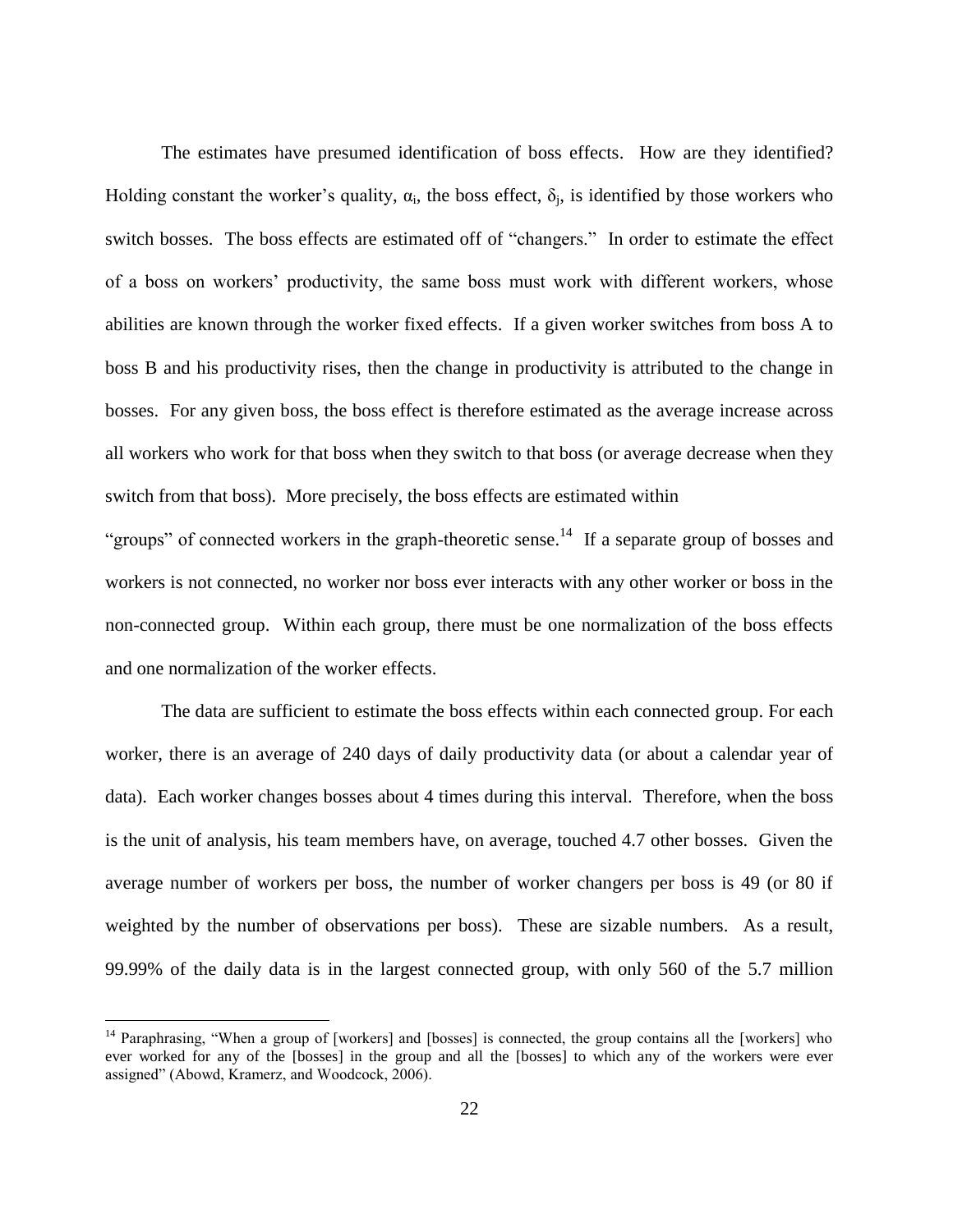observations and 11 of the 1,940 bosses outside of the largest connected group.

### **IV. Teaching and Motivating by Bosses**

The most general specifications allow prior bosses to affect current period productivity. In the productivity regression, call that which persists "teaching" and that which is only contemporaneous "motivation." Teaching is simply defined as that part of what bosses do that has some persistence in its effect on output. It might involve skill transfer or providing the worker with a good work ethic and good work habits. As long as it is persistent, we will think of this as a skill that was taught to the worker. Motivation is defined as that which affects performance today, but dies out immediately. A kind word that makes a worker push harder for an hour or two might be included in this kind of effect. Its persistence is limited to the day on which the boss inspires the worker to improve productivity.

Teaching re-introduces the lag structure of (6), where the persistent (teaching) portion of past boss effects is λ. Assume the past boss's effect is independent of the length of the spell with that boss, so that

$$
(9) \qquad q_{it} = X_{it}\beta + \alpha_i + \delta_j + \sum_{k=1}^{J} \mathbb{1}\{t > \tau_{ik}\} \gamma^{t-\tau_{ik}} \lambda \delta_k D_{ik,t-\tau} + \varepsilon_{ijt}.
$$

where the term  $\tau_{ik}$  captures the last calendar day that worker i works with past boss k and the matrix  $D_{ik,t-\tau}$  indicates past boss assignments in period t- $\tau$ . Assume also that past skills depreciate at rate  $\gamma^{t-\tau_{ik}}$ , so that the estimated  $\gamma$  reported below is the monthly rate of decay, using  $(t-\tau_{ik})/30$ . In sum, equation (9) contains worker and boss fixed effects and a lagged boss effect that is permitted to depreciate by  $\gamma^{t-\tau_{ik}}$  after the worker moves to a new boss. Estimation is via non-linear least squares with fixed effects.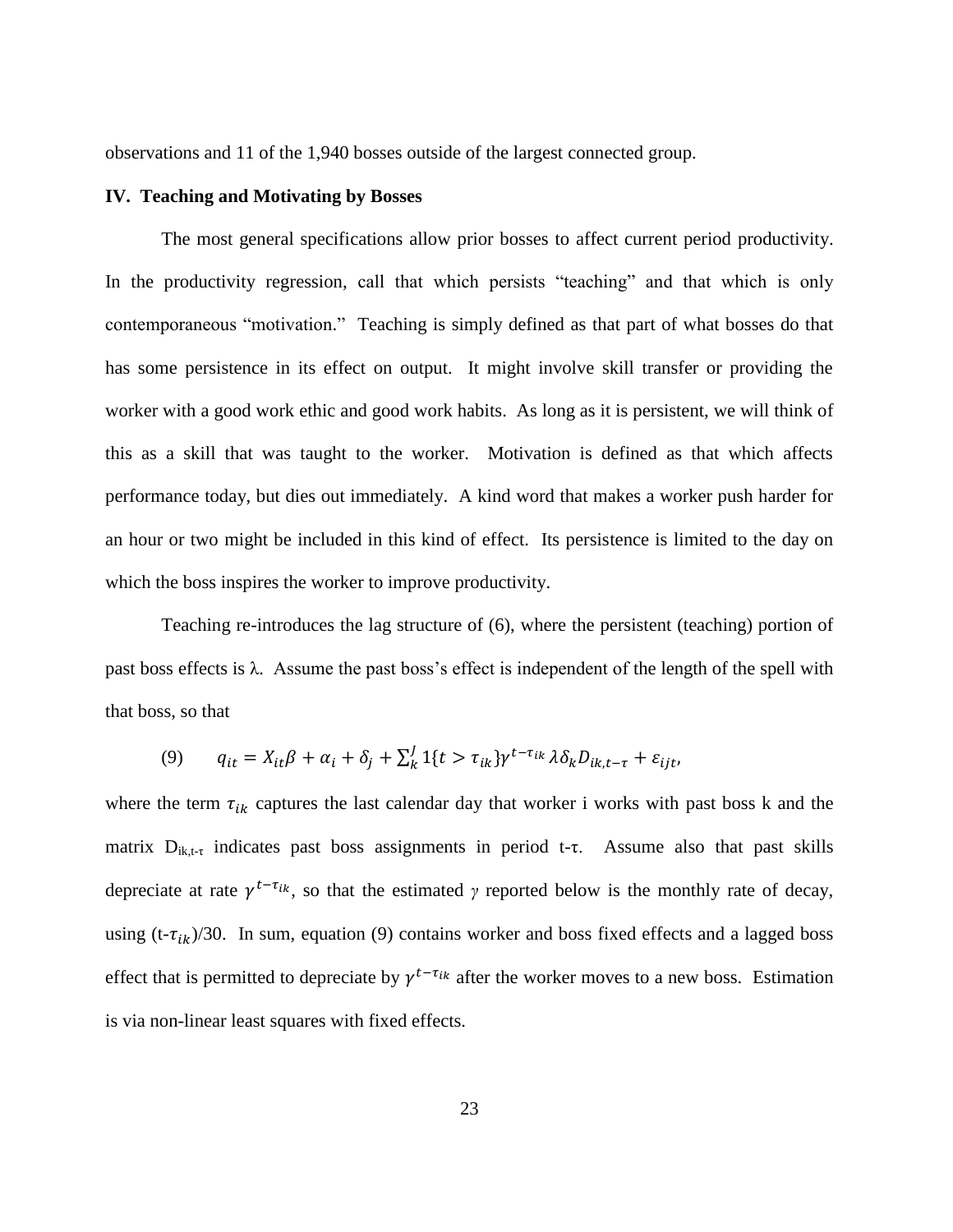Table 3 contains the results. Teaching accounts for 67 percent of the effect of bosses on workers' productivity. That is, the amount that the past boss effect persists to the present is estimated to be  $\lambda = .67$ . However, the skills learned from past bosses also depreciate; the monthly rate of decay, *γ,* is estimated to be 0.75. Therefore, after 6 months, about 18% of a boss's teaching remains. Past skills might depreciate if workers learn new products or processes over time, as they do in most TBS companies. But the bottom line is that bosses are mostly providing knowledge that doesn't depreciate instantaneously.

#### **V. Heterogeneity in Boss Effects**

### **A. Match Effects**

Does the treatment effect of boss quality on worker productivity vary with the quality of the worker? There may be heterogeneity in the treatment effects: the effect of a boss on a worker's productivity may depend on the quality of the worker. Good bosses, especially those with teaching skills, may be most useful for those workers who have the toughest time learning or for those who have the most to learn. But it is possible that the reverse is true: our most distinguished academics teach Ph.D. students, not kindergarteners, because the basic skills learned when young are easily taught by less skilled individuals.

It is unclear, a priori, whether a new boss has a comparative advantage with a high human capital or a low human capital worker. From  $(1)$ ,  $(2)$  and  $(4)$ , note that

$$
\frac{\partial q}{\partial b} = H \frac{\partial E}{\partial B} + E \frac{\partial H}{\partial B}.
$$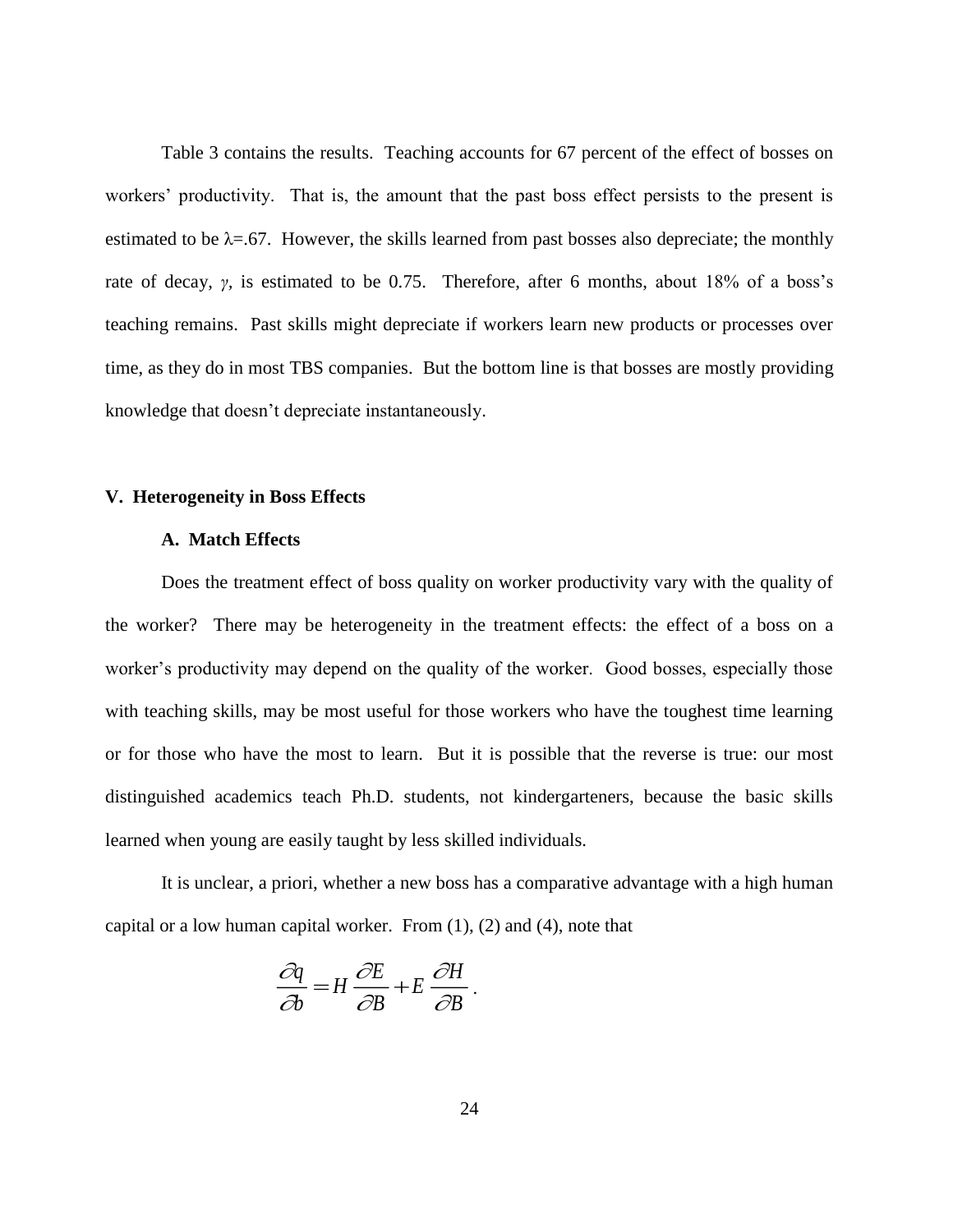Even if ∂E/ ∂B and ∂H/∂B were greater for the high H than for the low H workers, because high H workers have greater stocks of human capital, the sign is indeterminate. As such, it is important to estimate this to determine how bosses should be sorted so as to make the most of comparative advantage.

To introduce match effects, the estimating equation is an amended version of (7) that includes the match effects,  $\varphi_{ij}$ , and is based on the general specification in (6). The estimating equation is

$$
(10) \quad q_{it} = X_{it}\beta + \alpha + \delta_i + \varphi_{ij} + \varepsilon_{it}.
$$

 $\overline{a}$ 

where  $\varphi_{ij}$  is the match quality between person i and boss j as previously defined. The match effects are estimated in Table 4 using mixed effects estimation. The identifying assumptions are

now : 
$$
E(\alpha|X) = E(\delta|X) = E(\varphi|X) = 0
$$
 and  $Cov\begin{pmatrix} \alpha \\ \delta \\ \varphi \end{pmatrix} X = \begin{bmatrix} \sigma_{\alpha}^2 I_{\#W} & 0 & 0 & 0 \\ 0 & \sigma_{\delta}^2 I_{\#B} & 0 & 0 \\ 0 & 0 & \sigma_{\varphi}^2 I_{\#M} & 0 \\ 0 & 0 & 0 & R \end{bmatrix}$  where #M is

the number of distinct matches in the data and R is again assumed to be  $\sigma_{\varepsilon}^2 I_N$ . Note that the assumption of a diagonal covariance matrix does not mean there is zero systematic correlation between output and high ability workers and bosses; it is just that these terms are captured in the realized values of  $\varphi$ . The best linear unbiased predictors of  $a_i, \delta_i$ , and  $\varphi_{ij}$  are obtained by solving Henderson's mixed model equations. For details, see Abowd, Kramarz, and Woodcock (2006).

When match effects are introduced, the standard deviation of the match effect is .68 (Table 4). This is small relative to the standard deviation of the boss effect at 2.97.<sup>15</sup>

 $15$  The match effects cannot be estimated for the full sample of 5.7 million observations, so the data is divided into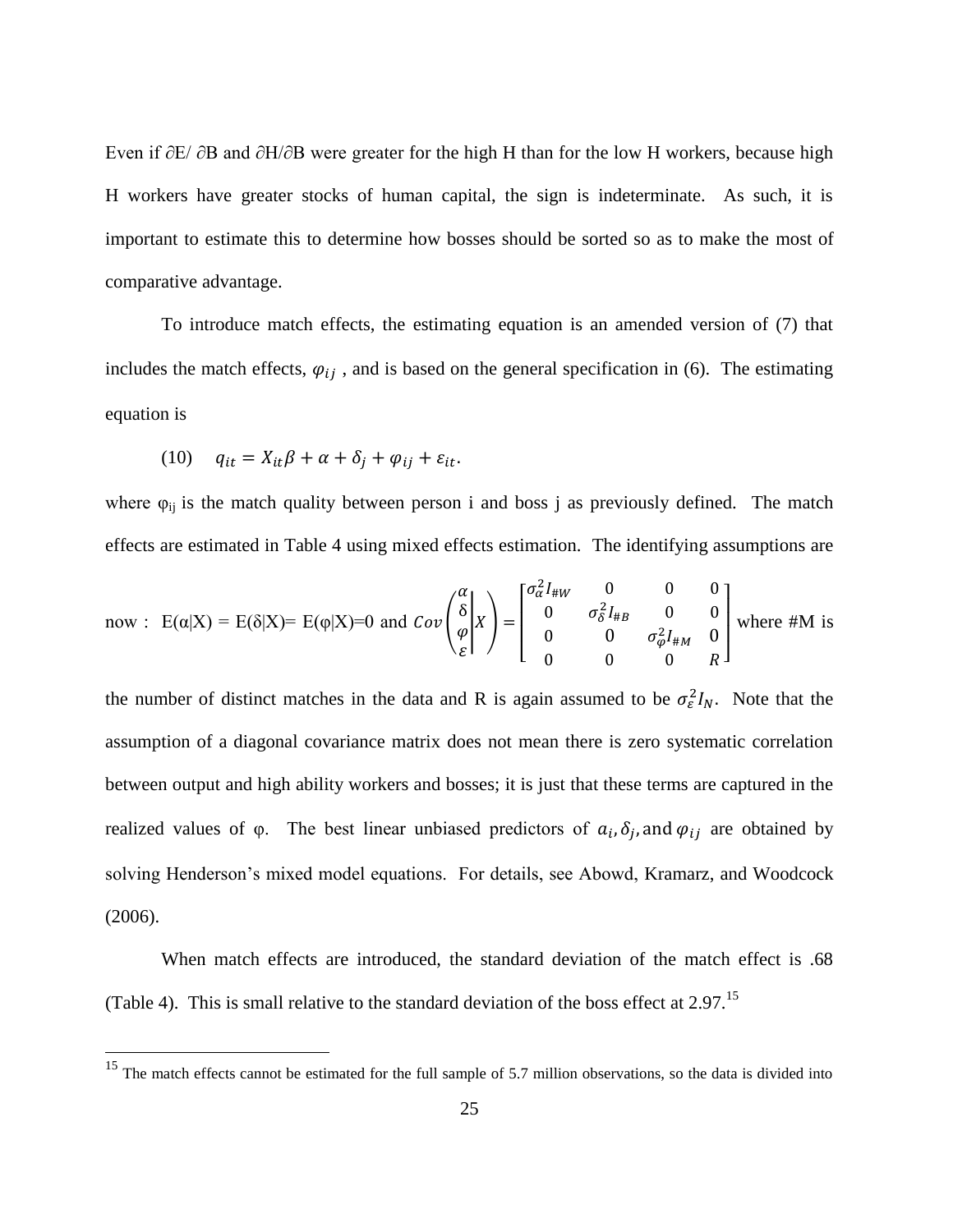It is possible to compute an overall variance in boss effect, taking into account that the individual boss effect now depends on the worker with which the boss is combined. For each boss, there are as many boss effects as there are different workers that boss j has supervised. The standard deviation in boss effects is now calculated across boss-worker pairs, as the standard deviation of  $\delta_i + \varphi_{ii}$ . The result of this calculation is a standard deviation of boss effects that is 3.05.

### **B. Assignment**

 $\overline{a}$ 

With estimates of  $\varphi_{ij}$  in hand, it is possible to calculate whether good bosses should be matched to good workers or to bad workers. Bosses are classified as "good" or "bad" according to whether their estimated boss effect  $\delta_i$  is above or below the median. Workers are also classified as "good" or "bad" according to whether their estimated worker effect  $\alpha_i$  is above or below the median. The aim is to model heterogeneity in treatment effects by categorizing match effects by the quality of the boss and quality of the worker in the boss-worker pairs.

The designations of good/bad bosses and good/bad workers are formed from the distribution of the fixed effects holding constant the match effect and are unbiased. There are four cells of (good-boss, good-worker), (good-boss, bad worker), (bad-boss, good-worker), and (bad-boss, bad-worker). As long as each of these cells is populated with data, unbiased estimates can be obtained. All that is required is that some good bosses are matched with good workers, some bad bosses are matched with good workers, and some good bosses are matched with bad

regional subsamples and the results reported in Table 4 are the averages across these subsamples. The results of column (1) are comparable to column (4) Panel B results of Table 2, but with different normalizations of the omitted boss in each subsample. The standard deviation of the boss effects falls from 4.61 (Table 2) to 3.75 (Table 4) when the regressions weight the mean of each boss and worker distribution to be 0 within each random subsample.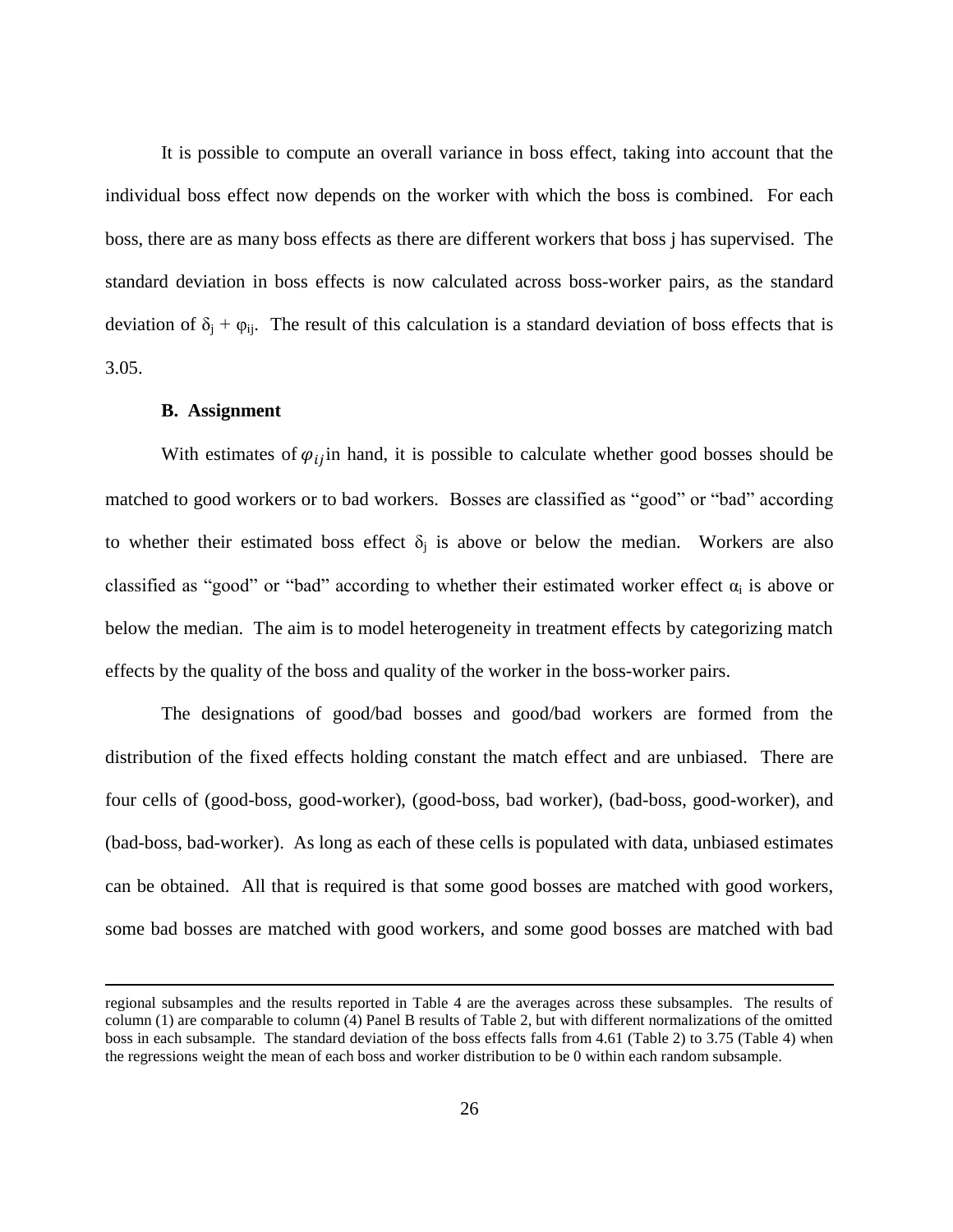workers, and some bad bosses are matched with some bad workers. Each of our four cells of boss/worker pairs for the good/bad combinations will measure the mean outcome for the quality groups designated.

The results are contained in Table 4. The issue here is one of comparative advantage. Even if good bosses improve the productivity of all workers (which, as it turns out, they do not), it would still be necessary to determine how best to allocate the better bosses. The results in Table 4 provide a clear answer. The mean match effect of good bosses with good workers ("stars") is .112, whereas the mean match effect of bad bosses with stars is .032. As a result, moving a star worker from a bad boss to a good one increases the workers output, on average, by .08 units per hour. But pairing bad workers ("laggards") with good bosses yields a match effect of -.063, whereas pairing those workers with bad bosses yields a match effect of -.060. The numbers are virtually identical (actually, bad workers do slightly better with bad bosses than they do with good bosses). The prescription is that maximizing the value of bosses requires that the better bosses be assigned to the better workers. Workers and bosses should be matched positively because good bosses (defined as good for the average worker) increase the output of stars by more than they do of laggards. Still, the effects are not large. The gain from pairing stars with good bosses rather than bad bosses is.083 units per hour, on a mean output of 10.26 units.

#### **VI. Non-random Assignment of Workers to Bosses**

There is non-random assignment of workers to bosses a portion of the time. Interview evidence from visits to the company identified the assignment rule. For the first job after being hired, the worker is randomly assigned to bosses, filling in on crews for workers who have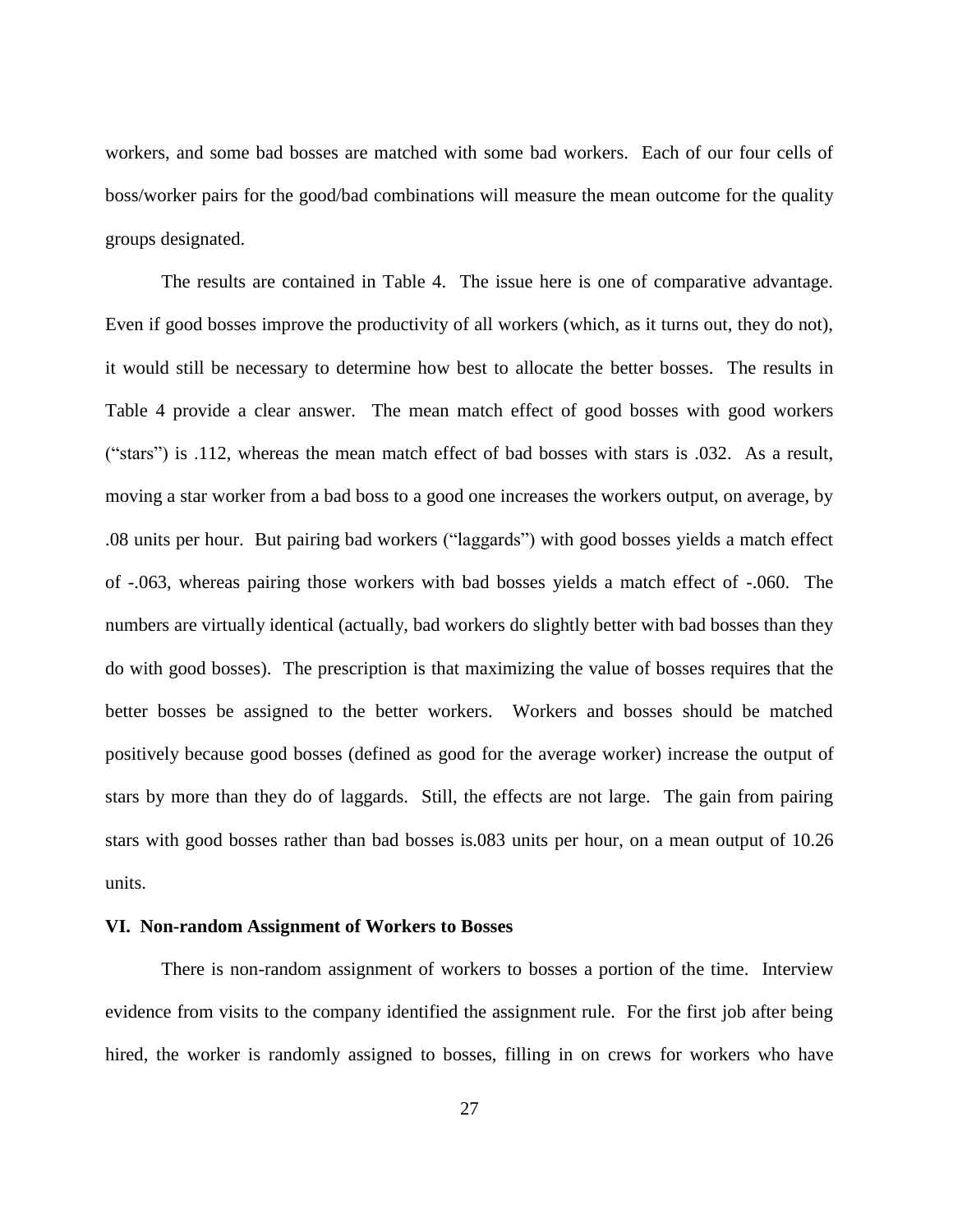departed. Because this is a high turnover job, much of the assignment in the firm is random, reflecting the fact that new workers are randomly assigned to fill open slots. There are two sources of non-random assignment with subsequent worker movements between crews. Older workers may be assigned to older bosses because both groups get their preferred shift choices. Star workers may be assigned to star bosses when stars are given their preferred boss or shift as a reward for their success.

Given non-random assignment, an unbiased estimate of the boss effects is obtained if either of two conditions holds. The first condition is that workers are assigned randomly to bosses after controlling for worker quality in the productivity regression. The panel data permits careful controls for worker quality; these are the focus of section A below. The second condition is that boss effects are homogeneous across workers. If all workers have the same response to a boss, then it does not matter if the worker is randomly assigned to the boss. Differential response of workers to bosses was introduced in section V as controls for match quality; these are the focus of section B below.

#### **A. Time-Varying Individual Ability**

Given non-random assignment, the boss effects are unbiased if the regression controls for the differential worker quality that induces the sorting of workers to bosses. The simplest way to control for worker quality is to introduce worker fixed effects, as was done in Table 2. However, consider the case in which worker quality is time varying and thus the worker fixed effects do not control fully for worker quality. If workers are matched to bosses based on each worker's time varying output, then there will be some correlation between the omitted worker quality and the design matrix of boss effects. Suppose that worker i's performance is trending up. At some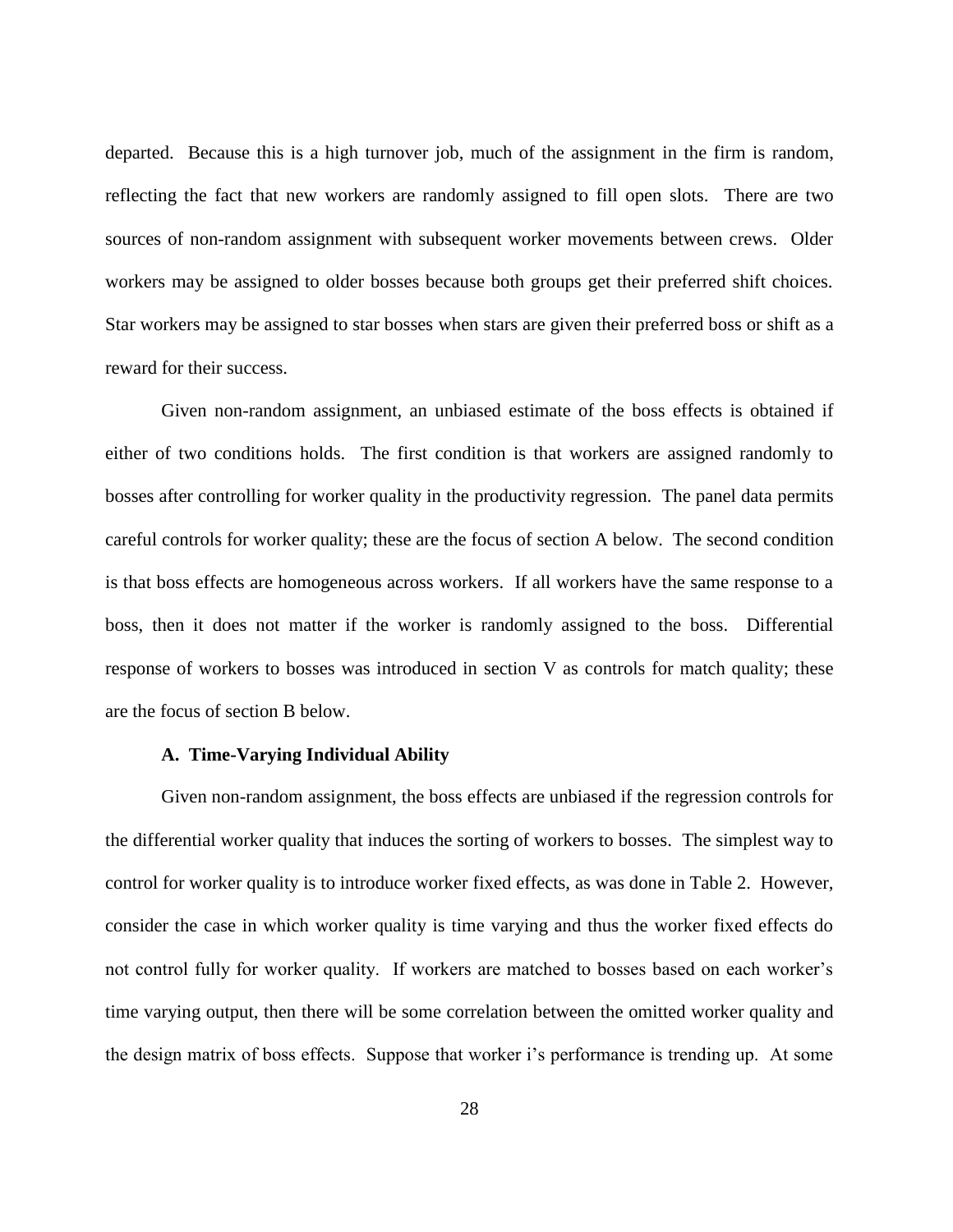point, worker i gets assigned to good boss m, moving from inferior boss s. The trend in i's productivity continues upward after moving to boss m, which makes the boss m effect appear larger than it would be had boss m been assigned to worker i when i was new. Alternatively, if workers' productivity shocks are transitory, but assignment is based on these idiosyncratic shocks, the boss effects may be understated. After the worker is assigned to the good boss, the positive transitory component vanishes, making it appear that the good boss reduced the worker's productivity.

To incorporate time-varying ability, lagged worker productivity, output-per-hour $_{i,t-1}$ , is added to productivity regression (7). Two different specifications are tried, using yesterday's productivity and productivity in the last 14 days. Estimation is non-linear least squares fixed effects.

The results in Table 5 demonstrate that the standard deviation of the boss fixed effect declines slightly when lagged worker productivity is added. The relevant comparison is the net present value (NPV) of the standard deviation of the boss effect, because the boss effect feeds into the worker's lagged output.<sup>16</sup> The NPV of the standard deviation of the boss effects is either 3.39 or 3.17, depending on the assumed lag structure. The variance in boss effects is largely unchanged from the 3.44 value of the baseline model of Table 2 (row 4).

#### **B. Heterogeneity in the Treatment Effect**

 $\overline{a}$ 

If there is no heterogeneity in the response of workers to bosses, then any non-random assignment of workers to bosses is irrelevant for the estimation of boss effects. The estimation of the match effects, introducing  $\varphi_{ij}$  in Table 5, is the method of permitting workers to differ in

<sup>&</sup>lt;sup>16</sup> The NPV of the boss effect is the standard deviation of the boss effect divided by  $(1 - \eta_{i,t-1})$ , where  $\eta_{i,t-1}$  is the coefficient on the lagged dependent variable.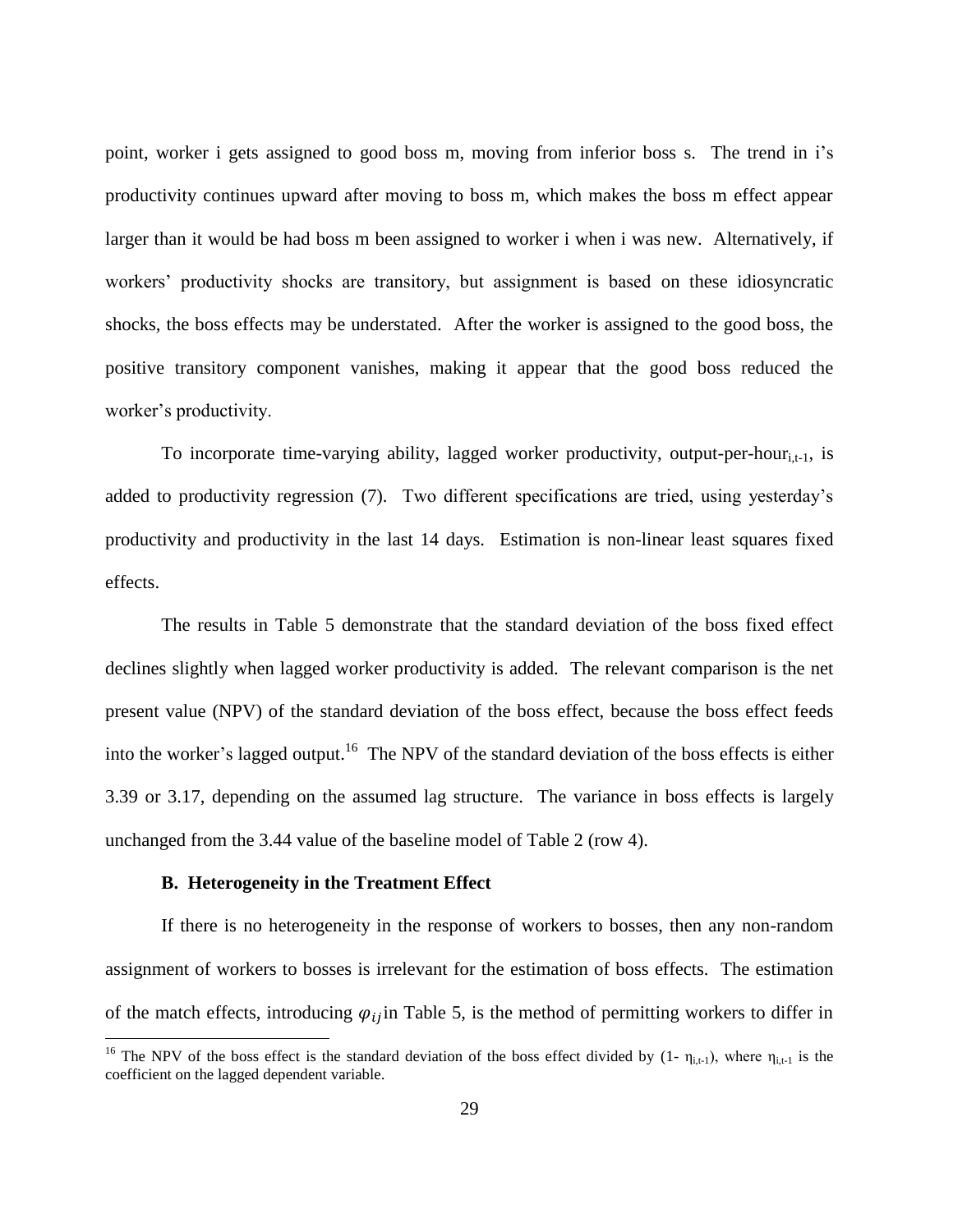their responses to bosses. There is heterogeneity in the response to bosses, but it is modest relative to the main, uniform effect that bosses have on all workers.

### **C. Using Randomly Assigned Workers as a Robustness Check**

Do the estimated boss effects predict well out of sample? The answer is that they do. This suggests that there is little non-random assignment that is an issue after controlling for worker fixed effects.

The experiment is as follows. Because new workers were nearly randomly allocated to their first boss due to the stochastic nature of quits and vacancies, we estimate boss quality using data from the older workers and see if those boss quality measures predict the productivity of the new workers when there is random assignment.

In step one, boss fixed effects were estimated on a subset of matched worker-boss data for older workers who have experienced at least 2 previous boss switches. The estimated boss fixed effects were then saved. In step two, the quartiles of the initial boss distribution were calculated from the estimated boss effects in the experienced worker sample.<sup>17</sup> If the boss fixed effects predict well out of the sample (i.e., beyond the older group on which they were estimated), then new workers who are randomly assigned to a good boss should have higher output than a new worker who is randomly assigned to a bad boss.

To test this, a regression is estimated. Among new hires, the dependent variable is the mean output during the 30 day period prior to the first boss switch. The results in Table 6, Column 1, suggest that the estimated boss fixed effects predict well out of sample. The

 $\overline{a}$ 

 $17$  Quartiles are used for this calculation as a partial solution to problems arising due to measurement error in the individual boss fixed effects. Even with this measurement error, there is a statistically significant and positive coefficient when regressing individual productivity for new workers on the boss effects recovered for the old workers (results not shown).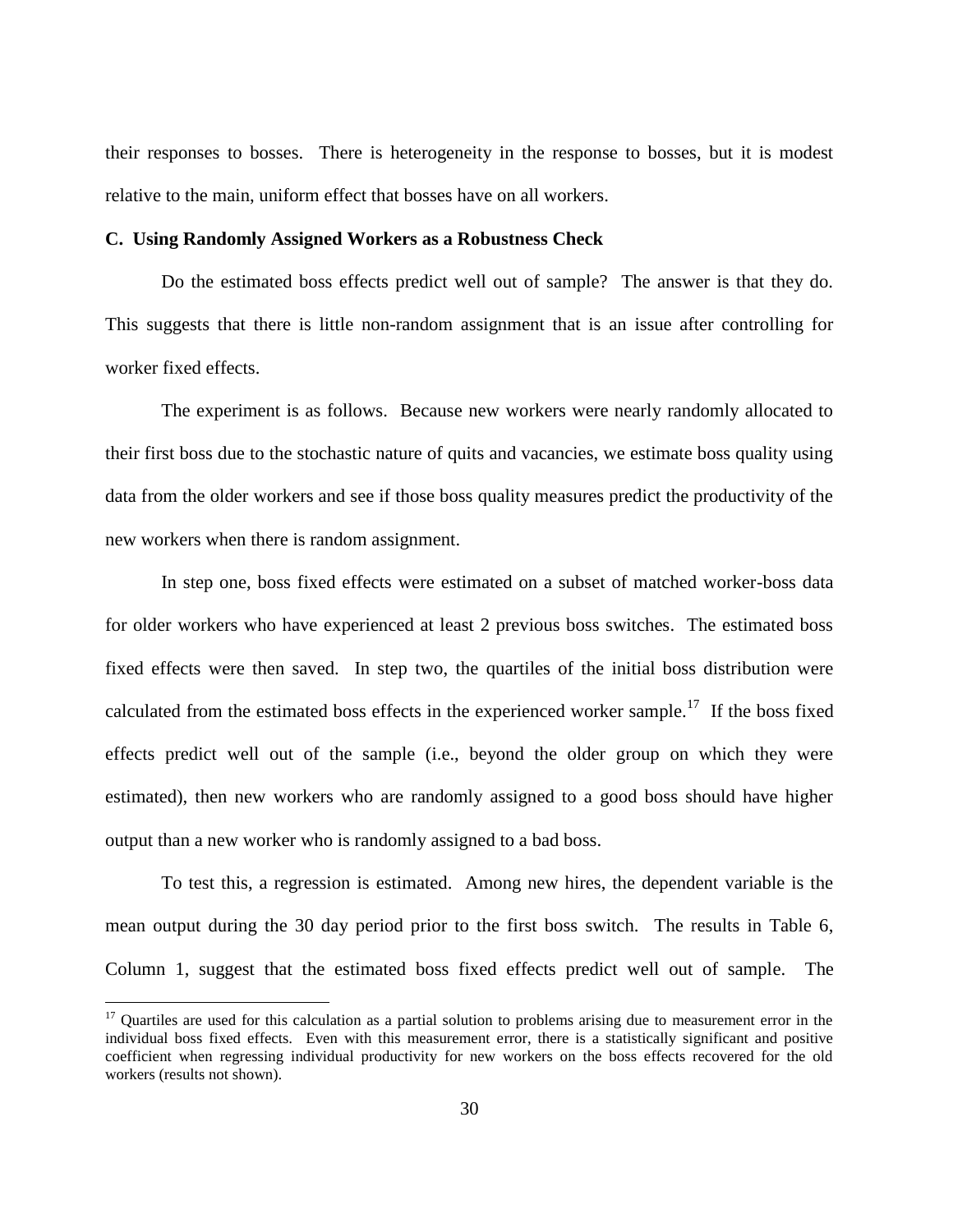coefficient on the highest quartile is 0.22 and is highly statistically significant. The excluded category is the bottom quartile; for comparison purposes, the raw interquartile range of the estimated boss fixed effects for this sample is 0.49. The coefficient on the second highest quartile is 0.07. Thus, boss effects that are estimated for the older sample of workers do a reasonable job of predicting the productivity of the new hires. On average, a good boss is always a good boss.

Finally, it is possible to estimate the distribution of boss effects using only the sample of new workers. Using only new workers, the estimated standard deviation of boss mixed effects is 4.43 (excluding worker effects because there is only 1 observation per worker). This is very close to the estimate of 4.61 in Table 2.

#### **D. Testing for Non-random Boss Transitions**

 $\overline{a}$ 

Column 2 of Table 6 tests for non-random sorting given the ex-ante classification of bosses. Consistent estimation of the individual boss effects requires orthogonality between the design matrix representing current boss assignments and the concurrent and lagged residuals. While a test cannot be carried out using concurrent residuals, it is possible to test whether residuals from the initial boss assignment predict the quality of future bosses. The test is implemented by regressing the residuals from Table 6, Column 1, on indicators for the quartiles of the distribution of the subsequent boss. Under the null hypothesis of random assignment, the quartiles of future boss fixed effects should be unrelated to the lagged residual. An F(4, 5946) test that all parameters are jointly zero does not reject the null (p-value  $= 0.17$ ).<sup>18</sup> While this test cannot speak to non-random allocation of bosses and workers that occurs later in a worker's

 $<sup>18</sup>$  The quartiles of the future boss distribution are treated as fixed for the purposes of this test, which biases the test</sup> in favor of rejection.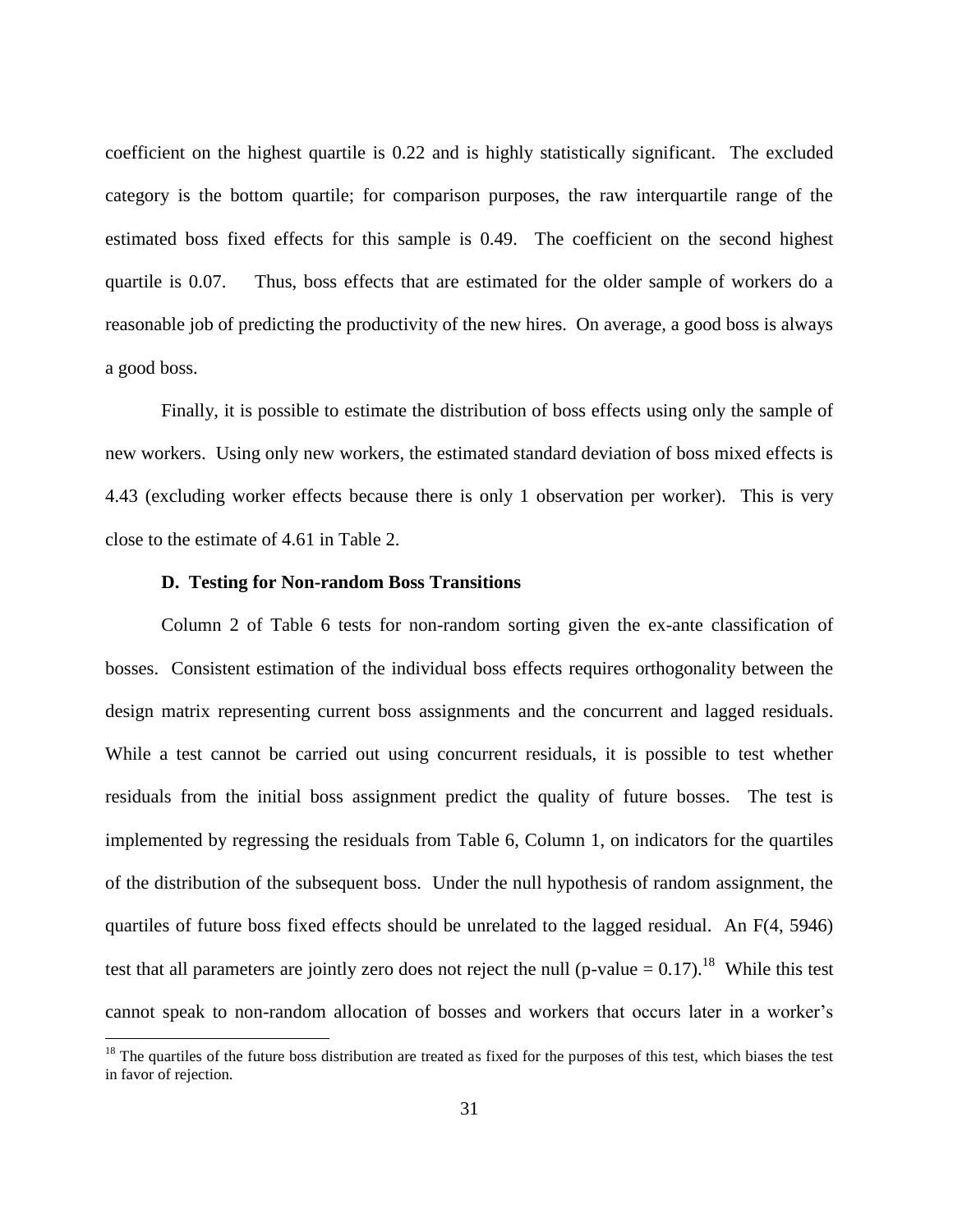career, when coupled with the external validation of the estimated boss effects on a separate sample of workers, the results suggest that non-random sorting is unlikely to be a major problem for estimation.

### **VII. Boss Attrition**

It seems reasonable to suppose that the boss selection process is such that the observed bosses are the best candidates among the pool of potential bosses. However, the firm's forecast of future boss productivity is likely subject to error. In this case, as the firm learns about boss productivity, the worst bosses are likely to be replaced.

To test this prediction, boss attrition is analyzed. The approach is to select one calendar day in the data in each year. For each boss present on that calendar date, the dependent variable is an indicator that the boss is still present in the data at least one year in the future. The date chosen is January 10 for years 2007, 2008, and 2009. This dependent variable is then regressed on year fixed effects and an indicator that the boss's estimated fixed effect is in the bottom 10% of the distribution. The focus is on the lower quality bosses because the best bosses might leave on their own to move to better opportunities elsewhere.

The results are presented in Table 7. Bosses in the bottom 10% are much less likely to be in the data in the next year. The coefficient on the bottom 10% is -.236, compared with a constant of .645. The probability that a boss in the  $10<sup>th</sup>$  percentile of boss quality separates from the firm over a 1 year period is .59 compared to a baseline estimate of .36.

To ensure that this result is not due to noise (the concern being that the estimated boss fixed effects for short-lived bosses are most likely to be in either tail of the distribution), the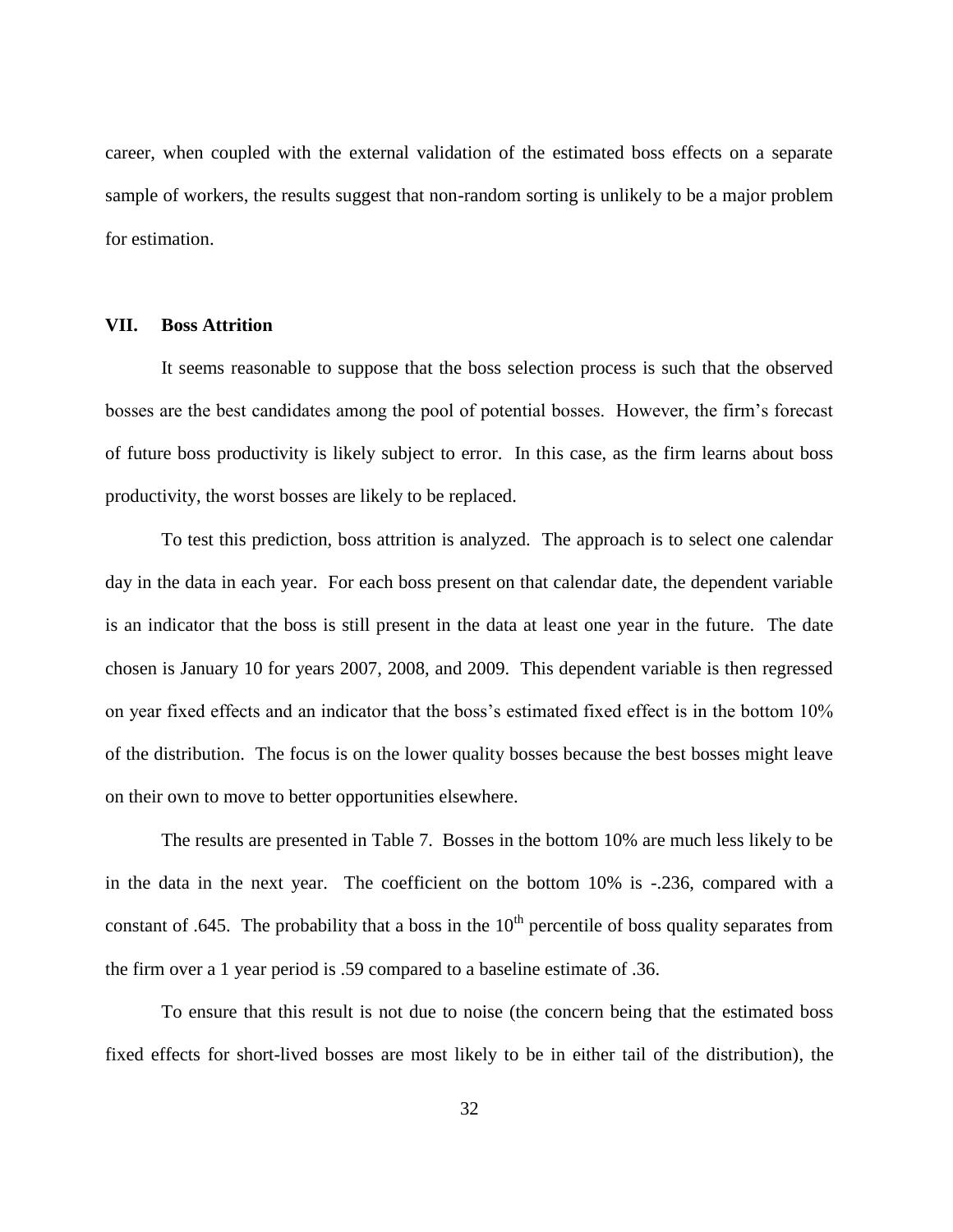second column of Table 6 includes an indicator for bosses in the top 10%. While the coefficient is negative, it is small and not statistically different from zero.

These results suggest that the worst bosses do not survive. The exit rate of bad bosses is almost twice the exit rate of the average quality boss.

### **VIII. Peer Effects**

 $\overline{a}$ 

There is a growing literature on peer effects.<sup>19</sup> If the best bosses are also likely to be matched with the best team members, peer effects may confound the estimates. To test for this, the basic specification with boss and worker fixed effects is run while adding a peer effect:

$$
(10) \qquad q_{ijt} = \ X_{it} \beta + \alpha_i + \delta_j + \xi \ p_{ijt} + \epsilon_{ijt}
$$

where the peer effect,  $p_{\text{iit}}$ , is specified in two ways.

One way to estimate peer effects is to use peers' fixed effects as measures of the peer output, estimated using a two-step non-linear least squares routine. The estimating equation for the joint model is

$$
(10') \quad q_{ijt} = X_{it}\beta + \alpha_i + \delta_j + \xi_{\text{Per}}(TeamSize - 1)^{-1} \sum_{k \in jt \setminus \{i\}} \alpha_k + \epsilon_{ijt}
$$

where summation over  $k \in it \setminus \{i\}$  captures the fixed effects of worker i's team on day t with boss j while excluding worker i. This specification allows the estimated peer effect to depend only on the permanent effect of co-workers on the team,  $\alpha_k$ , not on concurrent  $q_{iit}$ . Estimation of the joint model is not feasible on the full set of data because of memory constraints; storage of the matrix

<sup>&</sup>lt;sup>19</sup> Most current peer effects papers test whether workers learn from each other due to proximity, or adjust their effort in response to those who work around them (Falk and Ichnio, 2006) or who watch them (Mas and Moretti, 2009). Few papers test for the complementarity of skills within the teams that are formed among peers, because skills are unobserved and most data has come from production functions (like store clerks) that are largely individual output, not team output. That is true of this data.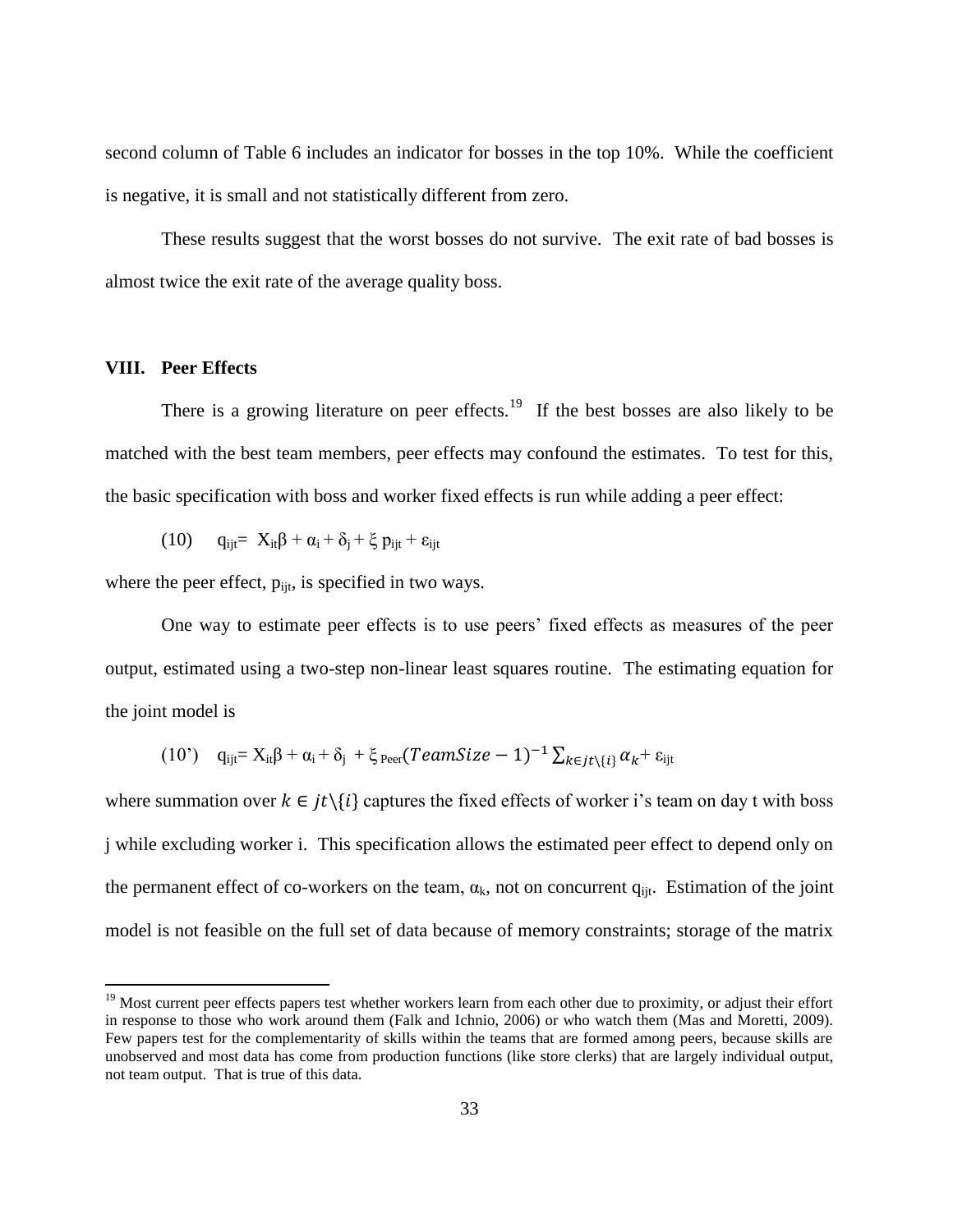of peer-indicators, even in sparse form, requires an order of magnitude more memory than storage of the data with only worker and boss indicators. Because workers and bosses rarely move establishments, the joint procedure can be applied using subsets of establishments. The estimation algorithm is a two-step procedure. The outer-loop "guesses" a value of  $\xi_{\text{Per}}$  and then computes the remaining parameters via a linear conjugate gradient procedure in an inner-loop conditioning on the value of  $\xi_{\text{peer}}$ . Search is then over  $\xi_{\text{peer}}$ .

The main result is that peer effects are not economically significant relative to boss and worker effects. The regressions in column 1 of Table 8 use a subset of the data corresponding to a typical region, because joint estimation of worker effects and unconstrained peer effects is only feasible on subsets of the data. The estimated peer effects are close to zero.

Another method to estimate peer effects uses a peer's first few months of output as a proxy for the peer's current output. These results are provided in column 2. Again, the coefficient is close to zero.

The conclusion is that peer effects are very small relative to boss effects.<sup>20</sup> Note that this production environment has relatively little teamwork because each worker primarily interacts with a customer, not with other workers.<sup>21</sup> Although the workers can see each other and may learn from each other or compete with each other, the workers do not appear to be complements in production.

 $\overline{a}$ 

 $20$  There is also possible sorting of workers into teams of correlated peers, because good workers will work together if given the choice of their preferred shift and there are similar preferred shifts for all workers. If this sorting is temporal, based on recent performance (as it is), introducing worker fixed effects for peer effects will reduce the bias. If the sorting is based on permanent performance, there will be an upward bias in the estimated peer effects. Given that the peer effects are zero or negative, this is not a concern.

 $21$  The same is true in Mas and Moretti (2009), who also find significant, but small peer effects.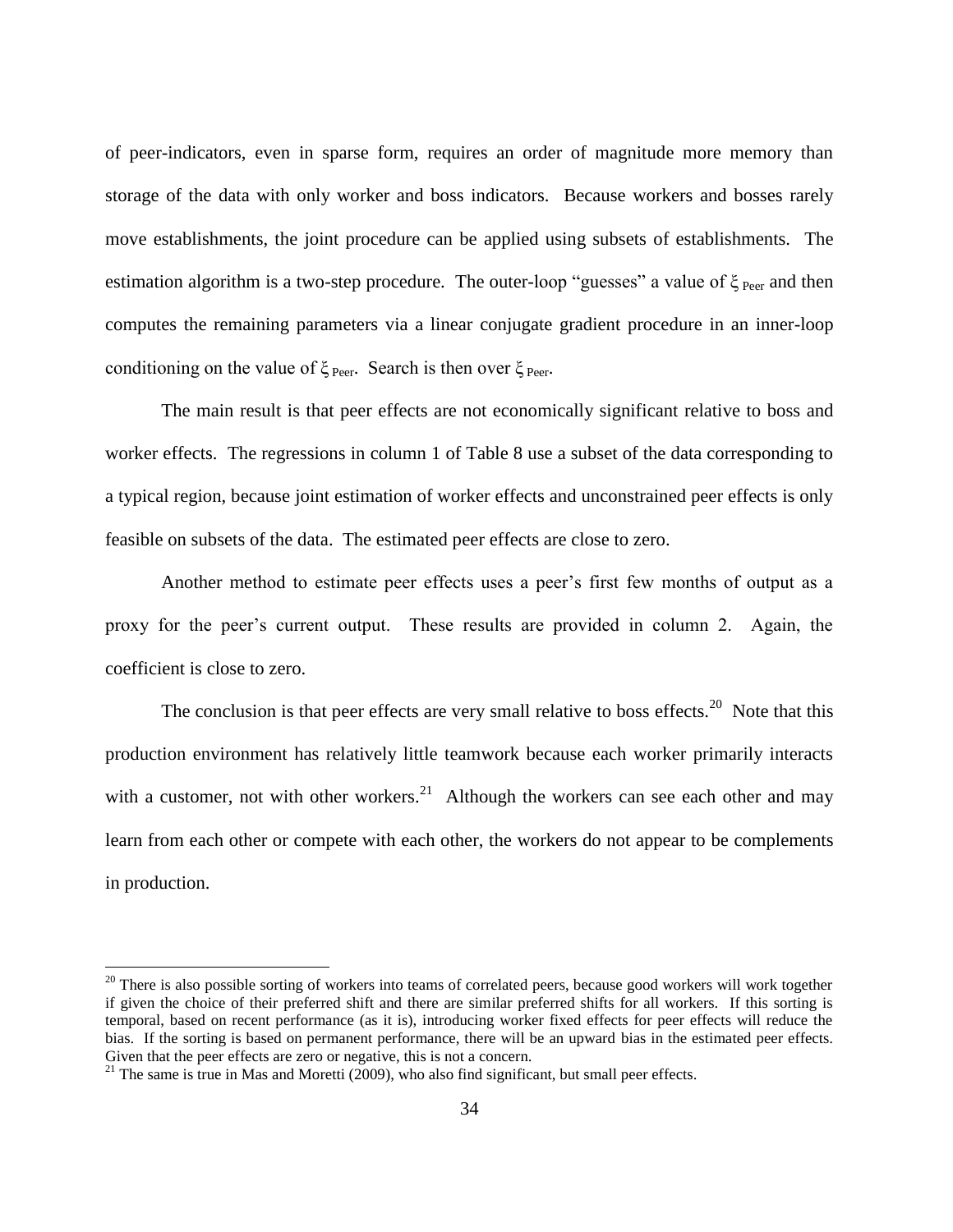### **IX. Two Measures of Output**

Table 9 provides results that treat both output-per-hour and uptime as dependent variables, again using the structure of equation (7). First note that the range of boss effects is larger, both in absolute and percentage terms, on output-per-hour than on uptime. The weighted standard deviation of boss fixed effects is 3.31 for output-per-hour and 0.58 for uptime. This is in part a function of the fact that output per hour varies much more than uptime. The unconditional standard deviation of output per hour is 30.7% of the mean whereas the standard deviation of uptime is 2.8% of the mean. There is a limitation to how important bosses can be in monitoring uptime. For service jobs of this type, where monitoring is easily performed by the information technology, the incremental effect of bosses on workers through monitoring uptime is low.

Good bosses appear to be good along both dimensions. The correlation between the boss effect on output-per-hour and the boss effect on uptime can be computed. The simple correlation of the two fixed effects (bosses on uptime and bosses on output-per-hour) is .16, which is significant at standard levels. Bosses who are better at increasing output-per-hour are better at increasing uptime in their workers as well. $^{22}$ 

# **X. Conclusion**

 $\overline{a}$ 

Supervision and management are a fundamental in personnel economics and in the theory of the firm. Although we take as given that managers matter, neither the mechanisms through which they affect productivity nor the actual size of the effects have been documented

 $22$  Worker fixed effects are already held constant so this is not a result of good workers sorting to good bosses.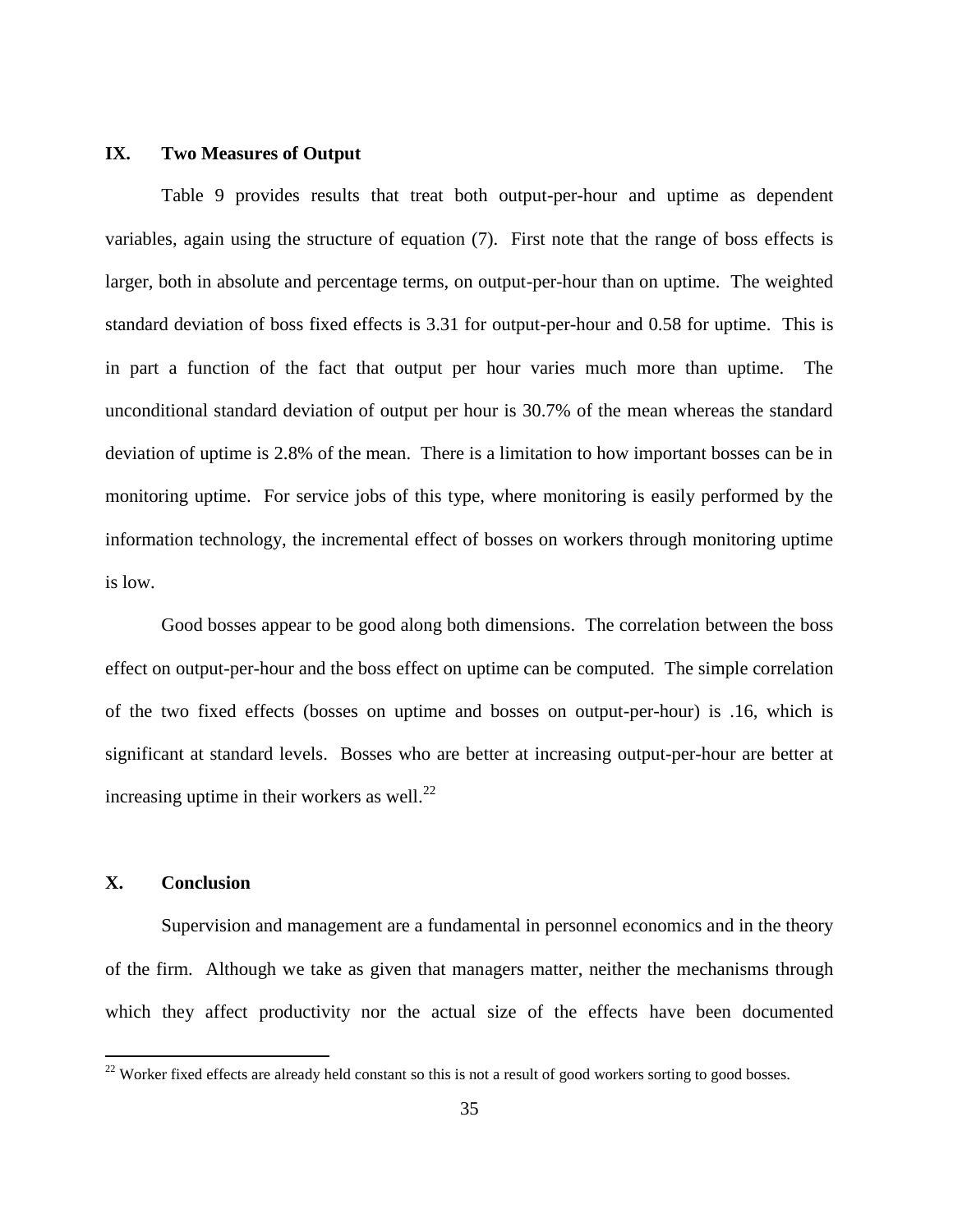previously. By using a data set that reports daily output on workers and records the supervisors to which they are assigned on each day, it is possible to examine the effects of bosses on worker productivity.

Boss effects are large and significant. The value of the average boss is about 1.75 times that of a worker. Furthermore, bosses vary substantially in their quality. A very good boss increases the output of the supervised team over that supervised by a very bad boss by about as much as adding one member to the team. Additionally, in this production context, peer effects are trivial. The only "peer" who matters in this work environment is the boss. The primary means by which bosses matter is through teaching; motivating is less important. Finally, good bosses increase the output of the better workers by more than that of poorer workers. Consequently, the assignment of supervisors to workers affects total output of the firm. Specifically, productivity can be increased by sorting the better bosses to the better workers.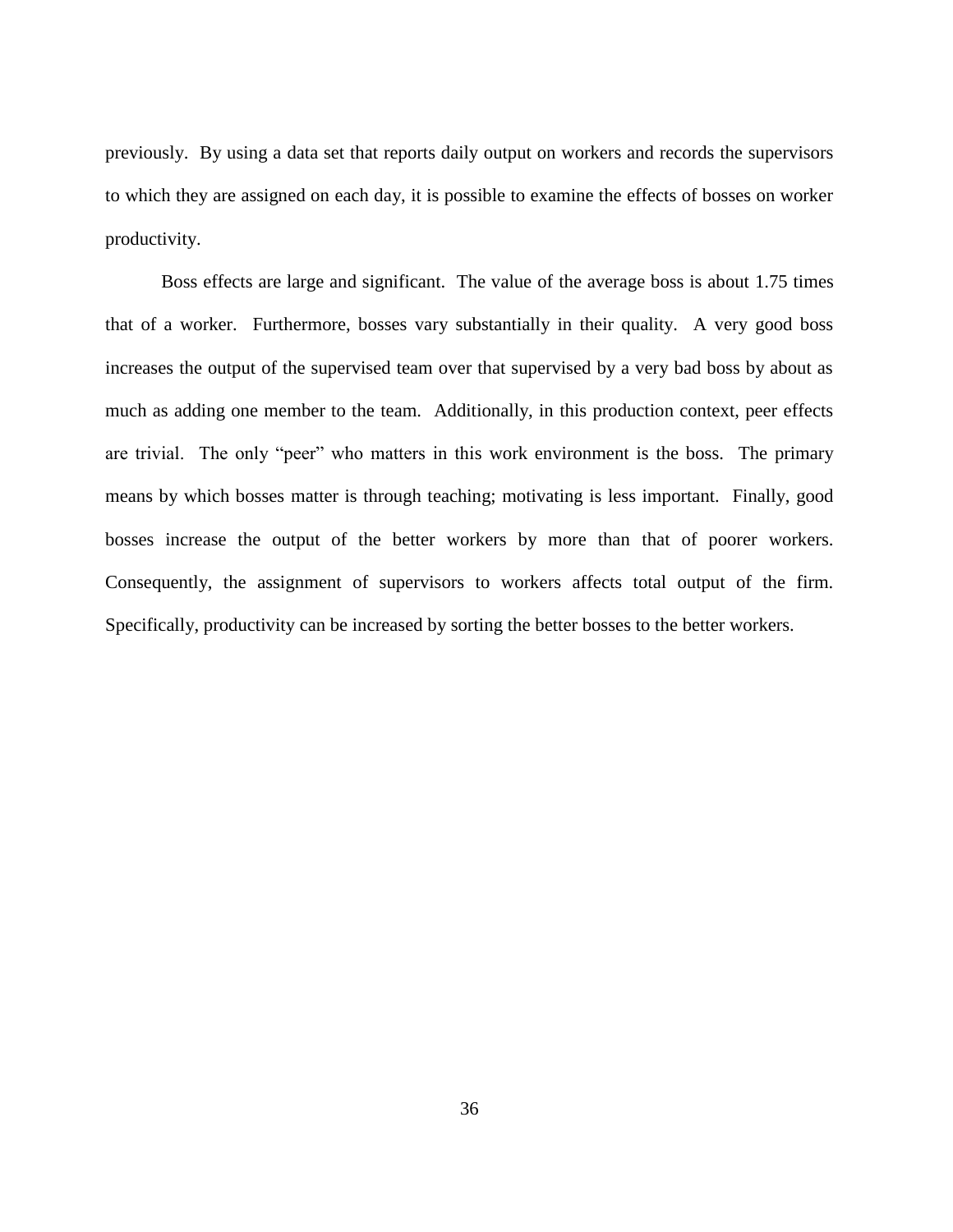### **References**

- 1. Abowd, John, Robert Creecy, and Francis Kramarz. 2002. "Computing Person and Firm Effects Using Linked Longitudinal Employer-Employee Data." Working Paper.
- 2. Abowd, John, Francis Kramarz, and Simon Woodcock. 2006. "Econometric Analysis of Linked Employer-Employee Data." Working Paper.
- 3. Bertrand, Marianne and Antoinette Schoar. 2003. "Managing with Style: The Effect of Managers on Corporate Policy." *Quarternly Journal of Economics,* 118(4), 1169-1208.
- 4. Bloom, Nicholas and John Van Reenen. 2007. "Measuring and Explaining Management Practices Across Firms and Countries." *Quarterly Journal of Economics,* 122(4), 1351- 1408.
- 5. Falk, Armin, and Andrea Ichino. 2006. "Clean Evidence on Peer Effects." *Journal of Labor Economics*, 24(1), 39-57.
- 6. Ichniowski, Casey, and Kathryn Shaw. 2003. "Beyond Incentive Pay: Insiders' Estimates of the Value of Complementary Human Resource Management Practices." *The Journal of Economic Perspectives,* 17(1), 155-180.
- 7. Kandel, Eugene, and Edward Lazear. 1992. "Peer Pressure and Partnerships." *Journal of Political Economy*, 100(4), 801-817.
- 8. Lazear, Edward P. 2000. "Performance Pay and Productivity." *American Economic Review,* 90(5), 1346-1361.
- 9. Lazear, Edward P. "The Peter Principle: A Theory of Decline," *Journal of Political Economy* 112:1, pt. 2 (2004): S141-S163
- 10. Lazear, Edward P. and Kathryn L. Shaw. "Tenure and Output," *Labour Economics*, 15 (2008): 710-724.
- 11. Mas, Alexandre, and Enrico Moretti. 2009. "Peers at Work." *American Economic Review,* 99(1), 112-145.
- 12. Murphy, Kevin J. and Jan Zabojnik. 2007. "Managerial Capital and the Market for CEOs." University of Southern California Working Paper.
- 13. Rosen, Sherwin. 1982. "Authority, Control, and the Distribution of Earnings." *Bell Journal of Economics*, 13(2), 311-323.
- 14. Shaw, Kathryn, and Edward Lazear. 2008. "Tenure and Output." *Labour Economics,*  15, 710-724.
- 15. Simon, Herbert. 1957. "The Compensation of Executives." *Sociometry*, 20(1), 32-35.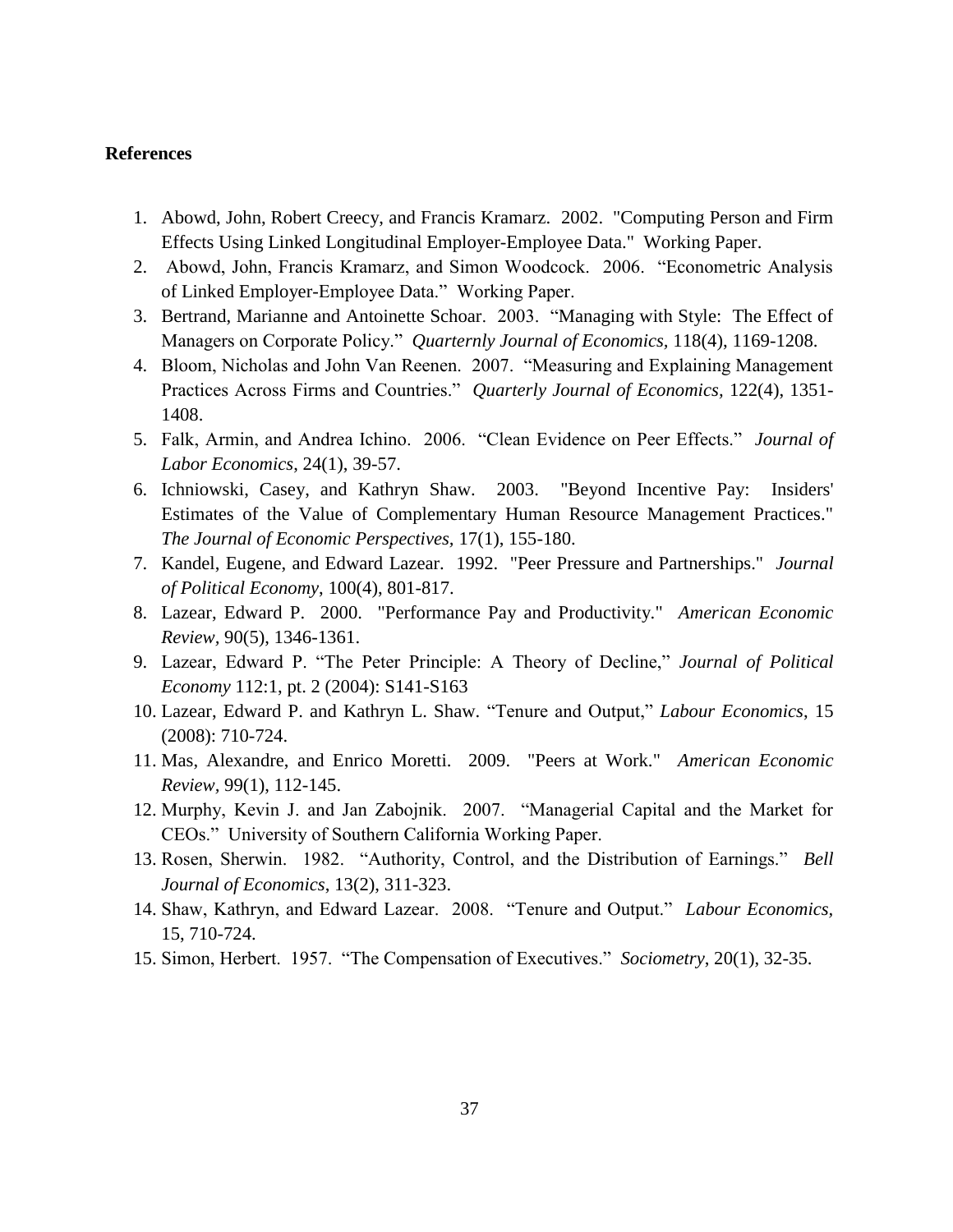### **Table 1: Summary Statistics**

| Variable                                    | Obs       | Mean   | Std. Dev. | Min | Max     |
|---------------------------------------------|-----------|--------|-----------|-----|---------|
|                                             |           |        |           |     |         |
| Output Per Hour                             | 5,729,508 | 10.26  | 3.16      | 0.1 | 40.0    |
| Uptime                                      | 4,870,610 | 0.96   | 0.03      | 0.5 | 1.0     |
| Output Per Hour* Uptime                     | 4,870,610 | 10.01  | 3.00      | 0.4 | 40.0    |
| Tenure                                      | 5,729,508 | 648.91 | 609.83    | 1.0 | 4,235.0 |
| Number of Workers                           | 23,878    |        |           |     |         |
| Number of Unique Bosses Per Worker          | 23,878    | 3.99   | 2.78      | 1.0 | 19.0    |
| Daily Team Size                             | 633,818   | 9.04   | 4.54      | 1.0 | 29.0    |
| Number of Bosses                            | 1,940     |        |           |     |         |
| Number of Unique Workers Per Boss           | 1,940     | 49.15  | 35.41     | 1.0 | 250.0   |
| Mean Number of Other Bosses for Each Worker | 1.940     | 4.69   | 1.51      | 0.0 | 11.3    |

Notes:

The data contain daily worker productivity records from June 2006 to May 2010. Output per hour is the daily average of the number of transactions per hour. Uptime is the daily percent of time that the worker is available to handle transactions. These measures are recorded by computer software. There is some missing data on uptime. The missing uptime data is concentrated toward the beginning of the sample period. The mean of output per hour when restricting the sample to the 4,870,610 worker-days with non-missing uptime is 10.38 with standard deviation 3.08.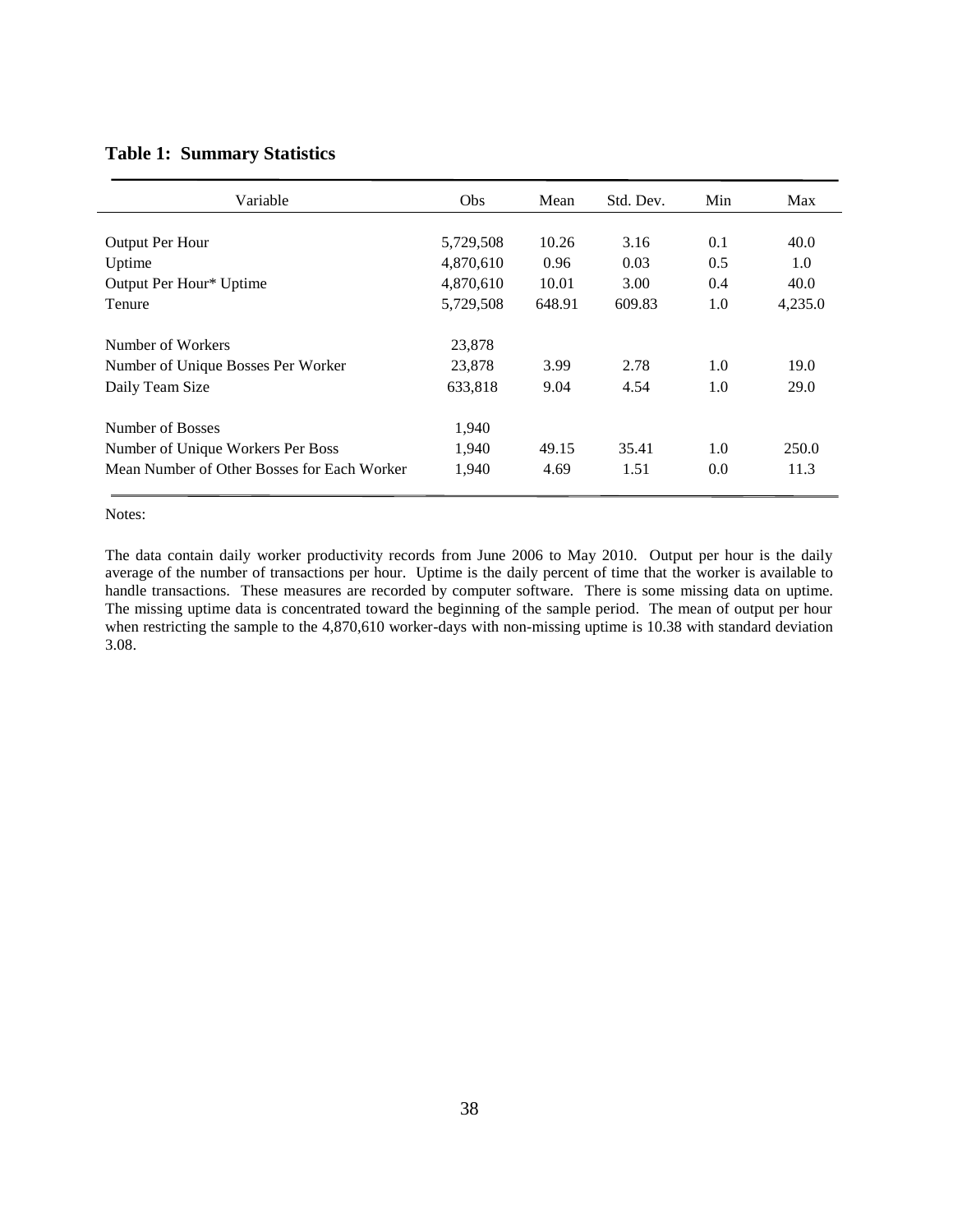| PANEL A: FIXED EFFECTS                                        |            |                |                |                     |
|---------------------------------------------------------------|------------|----------------|----------------|---------------------|
|                                                               |            | Worker         | <b>Boss</b>    | Worker and          |
|                                                               | <b>OLS</b> | Effects        | Effects        | <b>Boss Effects</b> |
| R-squared                                                     | 0.061      | 0.237          | 0.092          | 0.243               |
| <b>Standard Deviation of Worker Fixed Effects</b>             |            |                |                |                     |
| (1) Weighted by worker-days (frequency)                       |            | 1.34           |                | 1.32                |
|                                                               |            |                |                |                     |
| Adjusted for Sampling Error (1 observation per worker)<br>(2) |            | 1.24           |                | 1.22                |
| (3) Unweighted (1 observation per worker)                     |            | 1.87           |                | 1.85                |
| <b>F</b> statistic                                            |            | $55.6***$      |                | 47.7***             |
| <b>Standard Deviation of Boss Fixed Effects</b>               |            |                |                |                     |
| (Multiplied by Average Team Size of 9.04)                     |            |                |                |                     |
| (4) Weighted by worker*boss days (frequency)                  |            |                | 5.24           | 3.44                |
| Adjusted for Sampling Error (1 observation per boss)<br>(5)   |            |                | 5.6            | 3.53                |
| Unweighted (1 observation per boss)<br>(6)                    |            |                | 8.86           | 7.5                 |
| F on Joint Fixed Effects                                      |            |                |                | 53.3***             |
| PANEL B: MIXED EFFECTS                                        |            |                |                |                     |
|                                                               |            | Worker         | <b>Boss</b>    | Worker and          |
|                                                               | <b>OLS</b> | <b>Effects</b> | <b>Effects</b> | <b>Boss Effects</b> |
| <b>Standard Deviation of Worker Mixed Effects</b>             |            | 1.52           |                | 1.45                |
| <b>Standard Deviation of Boss Fixed Effects</b>               |            |                |                |                     |
| (Multiplied by Average Team Size of 9.04)                     |            |                | 6.69           | 4.61                |
| <b>SAMPLE SIZES</b>                                           |            |                |                |                     |
|                                                               |            |                |                |                     |
| Number of Observations                                        | 5,729,508  | 5,729,508      | 5,729,508      | 5,729,508           |
| Number of Workers                                             | 23,878     | 23,878         | 23,878         | 23,878              |
| Number of Bosses                                              | 1,940      | 1,940          | 1,940          | 1,940               |
| Percent of sample in largest connected group                  |            |                |                | 99.99               |
|                                                               |            |                |                |                     |

#### **Table 2: Regressions of Output-per-hour on combinations of fixed effects**

Notes:

All specifications contain a fifth order polynomial function of tenure (with a 365 day cutoff and cutoff indicator), monthly time dummies, and day of week dummies. Within each connected group of workers and bosses, worker effects are mean zero and one boss effect is restricted to be zero. In Panel A, the estimated fixed effects are weighted by the number of worker-days (rows 1 and 4), are adjusted for sampling error (rows 2 and 5), or are unweighted (rows 3 and 6). The estimates adjusted for sampling error assume the true boss and worker fixed effects are normally distributed. The estimated boss and worker fixed effects are then normally distributed with variance equal to the sum of sampling error and the true variance. Maximum likelihood estimates of the true variance are reported. The sampling variance is computed as the residual variance for each worker or boss, which slightly understates the sampling variance because there is no accounting for off-diagonal elements in the matrix of regressors. The fixed effects R-squared is reported; the R-squared from mixed effects is similar in each specification.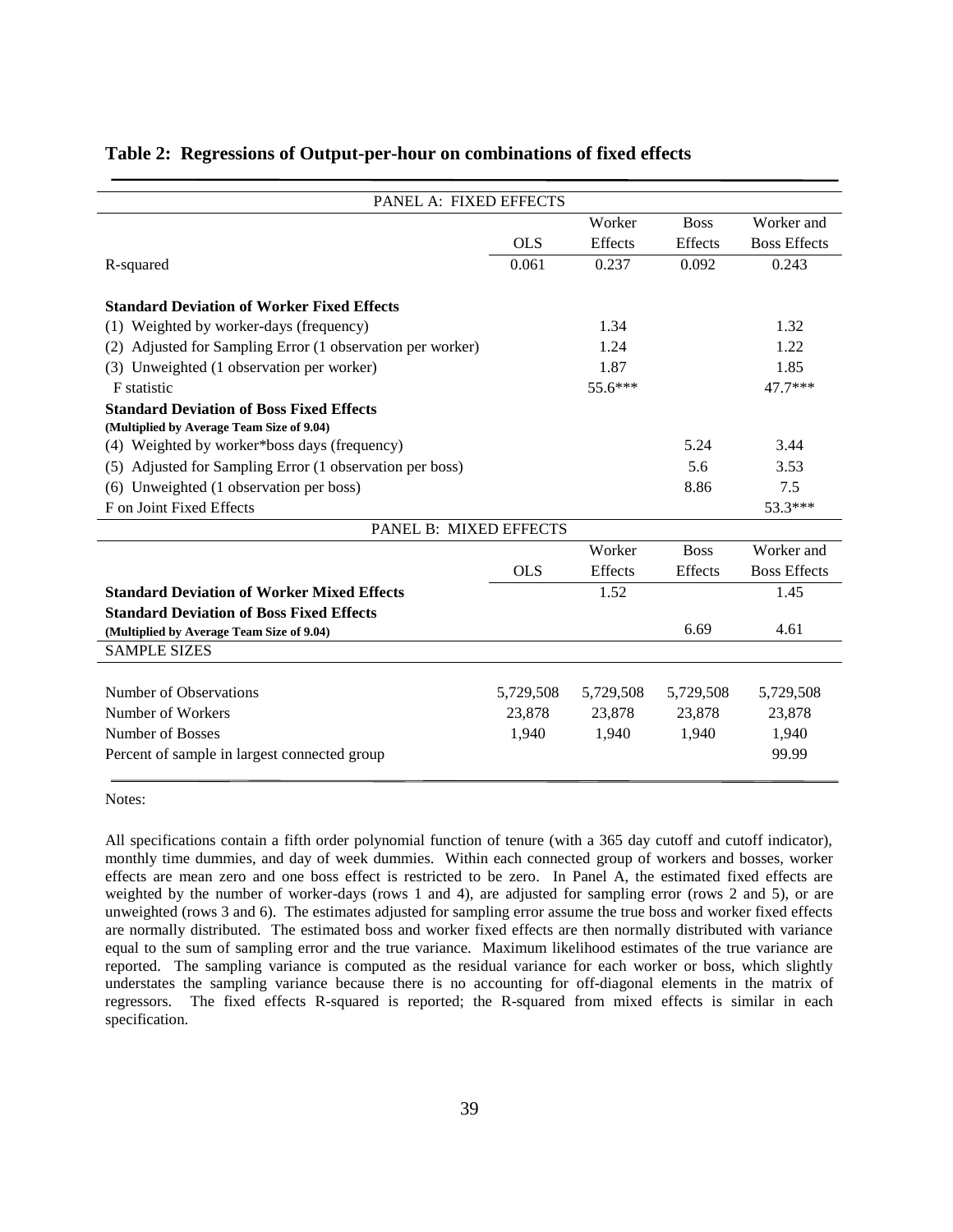### **Table 3: Teaching and Motivation**

| Teaching $(\lambda)$                                                        | 0.67      |
|-----------------------------------------------------------------------------|-----------|
| Monthly Rate of Decay $(\lambda)$                                           | 0.75      |
| Amount of Boss Effect Remaining After 1 Year $(\lambda \land 12)^* \lambda$ | 0.02      |
| <b>Standard Deviation of Worker Fixed Effects</b>                           |           |
| Weighted by worker-days                                                     | 1.30      |
| <b>Standard Deviation of Worker Fixed Effects</b>                           |           |
| (Multiplied by Average Team Size of 9.04)                                   |           |
| Weighted by worker-days                                                     | 3.35      |
| Number of Observations                                                      | 5,729,508 |
| Number of Workers                                                           | 23,878    |
| Number of Bosses                                                            | 1,940     |

#### Notes:

All specifications contain a fifth order polynomial function of tenure (with a 365 day cutoff and cutoff indicator), monthly time dummies, day of week dummies, boss fixed effects, and worker fixed effects. Estimation is conducted via nonlinear least squares, where search over the reported parameters involves an "outer" loop, while an inner loop conditions on the outer loop values to solve for the other parameters. Estimation on the full data set is infeasible because storing the matrix of past boss histories is not possible for the full sample. Instead, the reported results are from a set of regressions in which the data is divided into regional subsamples and then aggregated by taking weighted averages across these subsamples.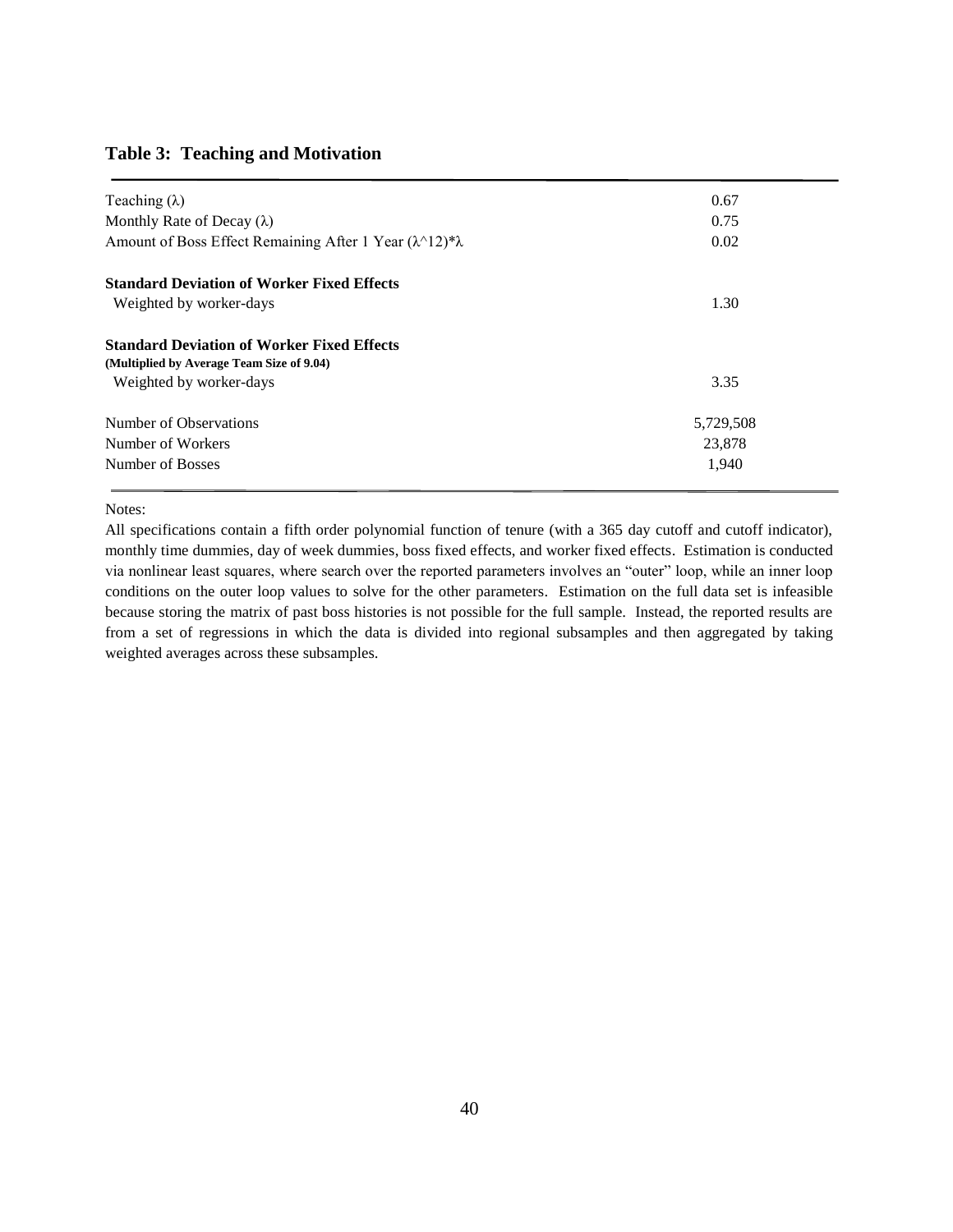|  | <b>Table 4: Heterogeneous Boss Effects</b> |  |  |
|--|--------------------------------------------|--|--|
|--|--------------------------------------------|--|--|

|                                                                                              | Output-per-hour<br>No Match Effects | Output-per-hour<br>With Match Effects |
|----------------------------------------------------------------------------------------------|-------------------------------------|---------------------------------------|
| R-squared                                                                                    | 0.233                               | 0.26                                  |
| <b>Standard Deviation of Worker Mixed Effects</b>                                            | 1.50                                | 1.35                                  |
| <b>Standard Deviation of Boss Mixed Effects</b><br>(Multiplied by Average Team Size of 9.04) | 3.75                                | 2.97                                  |
| <b>Standard Deviation of Match Effects</b>                                                   |                                     | 0.68                                  |
| <b>Means of Match Effects by Groups</b>                                                      |                                     |                                       |
| Good Bosses and Good Workers                                                                 |                                     | 0.112                                 |
| Good Bosses and Bad Workers                                                                  |                                     | $-0.063$                              |
| <b>Bad Bosses and Good Workers</b>                                                           |                                     | 0.032                                 |
| <b>Bad Bosses and Bad Workers</b>                                                            |                                     | $-0.060$                              |
| Number of Observations                                                                       | 5,729,508                           | 5,729,508                             |
| Number of Workers                                                                            | 23,878                              | 23,878                                |
| Number of Bosses                                                                             | 1,940                               | 1,940                                 |

Notes:

All specifications contain a fifth order polynomial function of tenure (with a 365 day cutoff and cutoff indicator), monthly time dummies, and day of week dummies. Estimation on the full data set is infeasible because storing the matrix of match effects is not possible for the full sample. Instead, the reported results are from a set of regressions in which the data is divided into regional subsamples and then aggregated by taking weighted averages across these subsamples. The first column of results purges across-region heterogeneity from the mixed effects estimates, and is comparable to the mixed effects estimates in Table 2. In the second column, bosses are classified "good" if the estimated "best linear unbiased predictor" (BLUP) of their mixed effect is above the median; bosses are "bad" if their mixed effect is below the median. A similar definition applies to workers. The means of the match effects are then calculated for each boss-worker cell formed from the mixed estimates of boss and worker effects.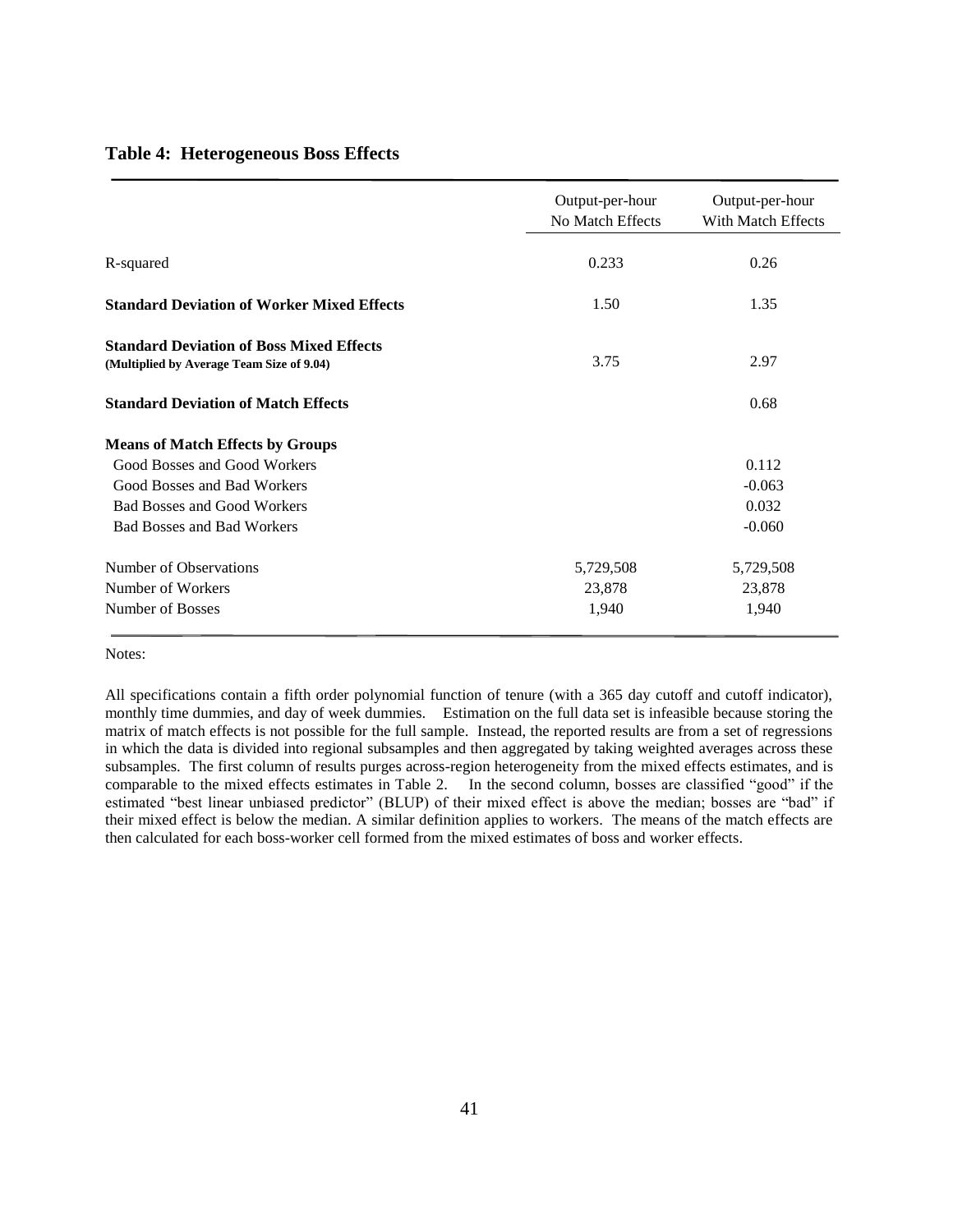| Number of Lags                                                                                                 | (1)       | (2)            |
|----------------------------------------------------------------------------------------------------------------|-----------|----------------|
| R-squared                                                                                                      | 0.2502    | 0.2537         |
| Coefficient on the first lag<br>Coefficient on the second lag                                                  | 0.104     | 0.096<br>0.074 |
| <b>Standard Deviation of Worker Fixed Efforts</b><br>Weighted by worker-days                                   | 1.18      | 1.09           |
| <b>Standard Deviation of Boss Effects (Multiplied by Average Team Size of 9.04)</b><br>Weighted by worker-days | 3.04      | 2.87           |
| NPV of a Standard Deviation of Boss Effects for an Average Team                                                | 3.39      | 3.17           |
| Durbin-Watson Statistic                                                                                        | 2.01      | 2.01           |
| Number of Observations                                                                                         | 5,705,630 | 5,682,019      |

## **Table 5: Regressions of Output-per-hour with Lagged Dependent Variables**

Notes:

The specifications correspond to Table 2, Column 4, but add either 1 lag (column 1) or 2 lags (column 2) of output per hour as right-hand-side variables. These models rely on large T asymptotics. All specifications contain a fifth order polynomial function of tenure (with a 365 day cutoff and cutoff indicator), monthly time dummies, and day of week dummies. Worker fixed effects are mean zero, and one boss fixed effect is restricted to be zero. To calculate the standard deviations of boss and worker effects, the estimated fixed effects are weighted by the sample frequency of worker-days. The NPV of the boss effect is the standard deviation of the boss effect divided by  $(1 - \eta_i)$ ,  $_{t-1}$ ) where  $\eta_i$ ,  $_{t-1}$  is the coefficient on the lagged dependent variable.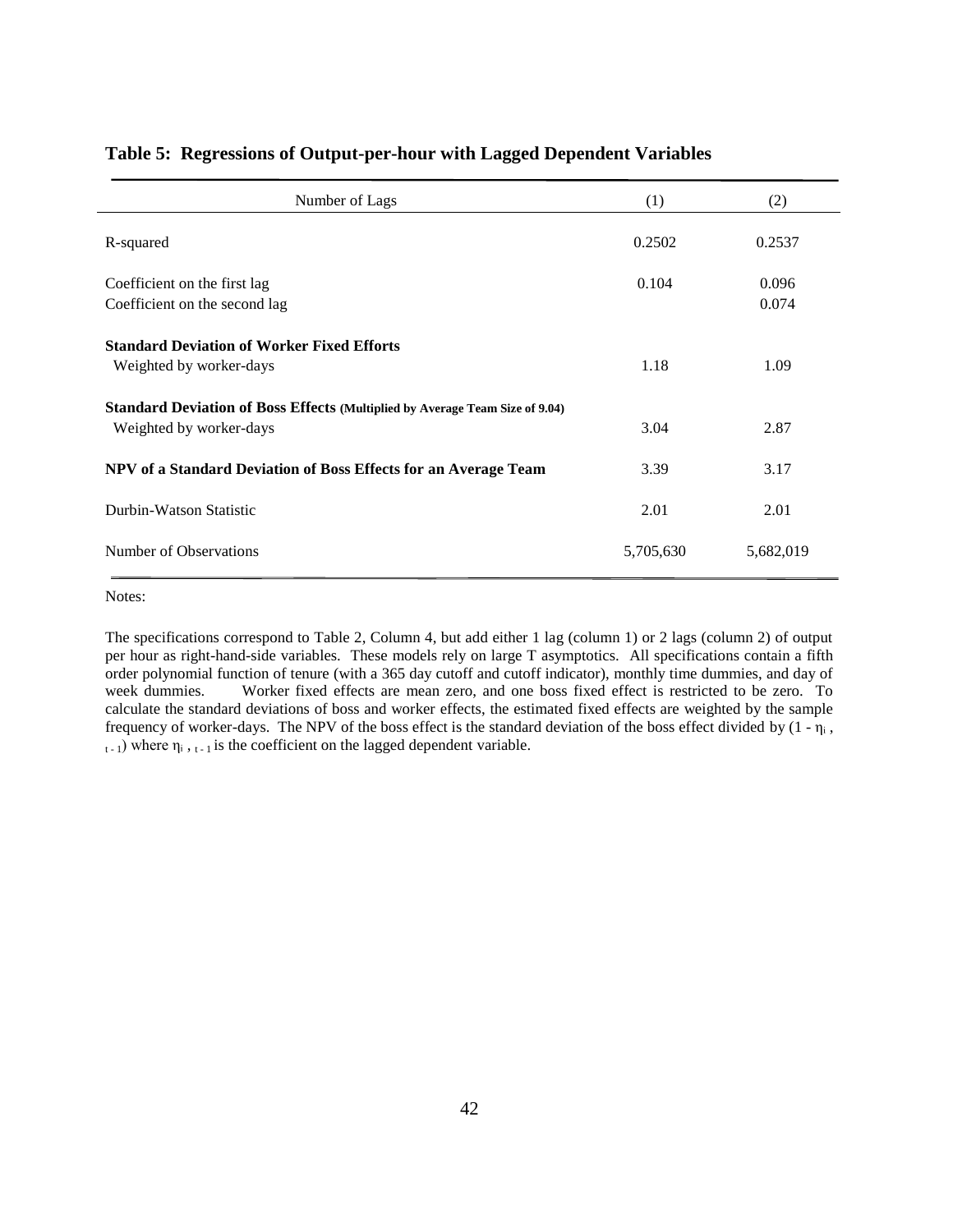|  | <b>Table 6: Out of Sample Validation</b> |  |  |
|--|------------------------------------------|--|--|
|--|------------------------------------------|--|--|

| Dependent Variable                                  | Mean OPH 30 days prior<br>To the first boss switch<br>(1) | Residuals from Column 1<br>(2) |
|-----------------------------------------------------|-----------------------------------------------------------|--------------------------------|
| $2nd$ Quartile                                      | 0.07<br>(0.06)                                            | 0.11<br>(0.06)                 |
| $3rd$ Quartile                                      | 0.18<br>(0.06)                                            | $-0.00$<br>(0.06)              |
| $4th$ Quartile                                      | 0.22<br>(0.06)                                            | $-0.01$<br>(0.06)              |
| Constant                                            |                                                           | $-0.03$<br>(0.04)              |
| F Statistic that all parameters are zero<br>P-Value |                                                           | 1.59<br>0.18                   |
| Type of Boss Quartiles                              | Concurrent                                                | Future                         |
| R-squared                                           | 0.19                                                      | $\boldsymbol{0}$               |
| Number of Observations                              | 5,950                                                     | 5,950                          |

Notes:

The sample contains workers on their first assignment prior to the first boss switch. To be included, workers must have had at least 15 days of productivity data before and after the boss switch. Boss quartiles are calculated using a partitioned set of workers as follows. First, using a sample including only workers after their second boss switch, boss fixed effects for this sample are computed by regressing oph on worker fixed effects, boss fixed effects, a fifth order polynomial function of tenure (with a 365 day cutoff and cutoff indicator), monthly time dummies, and day of week dummies. Second, the estimated boss fixed effects are merged onto the sample of workers on their first boss. We then compute quartiles of the boss distribution for the initial and subsequent boss. Bosses who do not work with older workers (after 2 switches) are not included in the sample. The regression in Column 1 has controls for tenure and monthly time dummies. Day of the week dummies are not included because average output is taken over several days.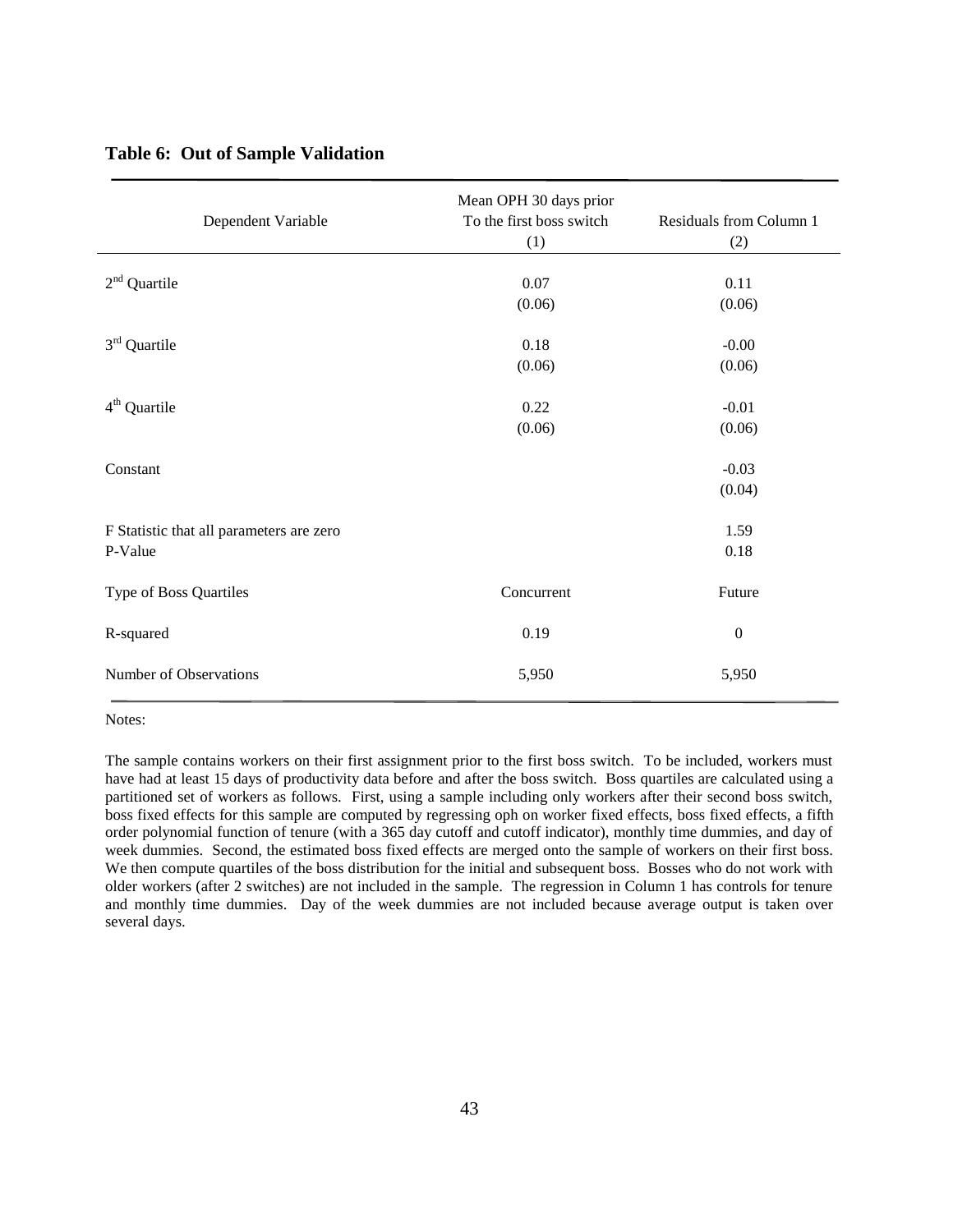| Bottom 10% of Boss Effects | $-0.236$<br>$(.082)$ *** | $-0.239$<br>$(.082)$ *** |
|----------------------------|--------------------------|--------------------------|
| Top 10% of Boss Effects    |                          | $-0.044$<br>(.050)       |
| Constant                   | 0.645<br>$(.021)$ ***    | 0.645<br>$(.022)$ ***    |
| R-squared                  | 0.018                    | 0.018                    |
| Number of Observations     | 1,444                    | 1,444                    |

### **Table 7: The Probability that Bosses are Retained for 1 Year**

Notes:

The data are repeated cross sections of bosses, matched with their respected estimated boss fixed effect from Table 2, on January 10 of each year. The dependent variable is an indicator that the boss is present in the data 1 year in the future. Year fixed effects are included but not displayed. The distribution of boss effects uses each unique boss as the unit of analysis. Standard errors are in parentheses and triple asterisks indicate significance at the 1% level.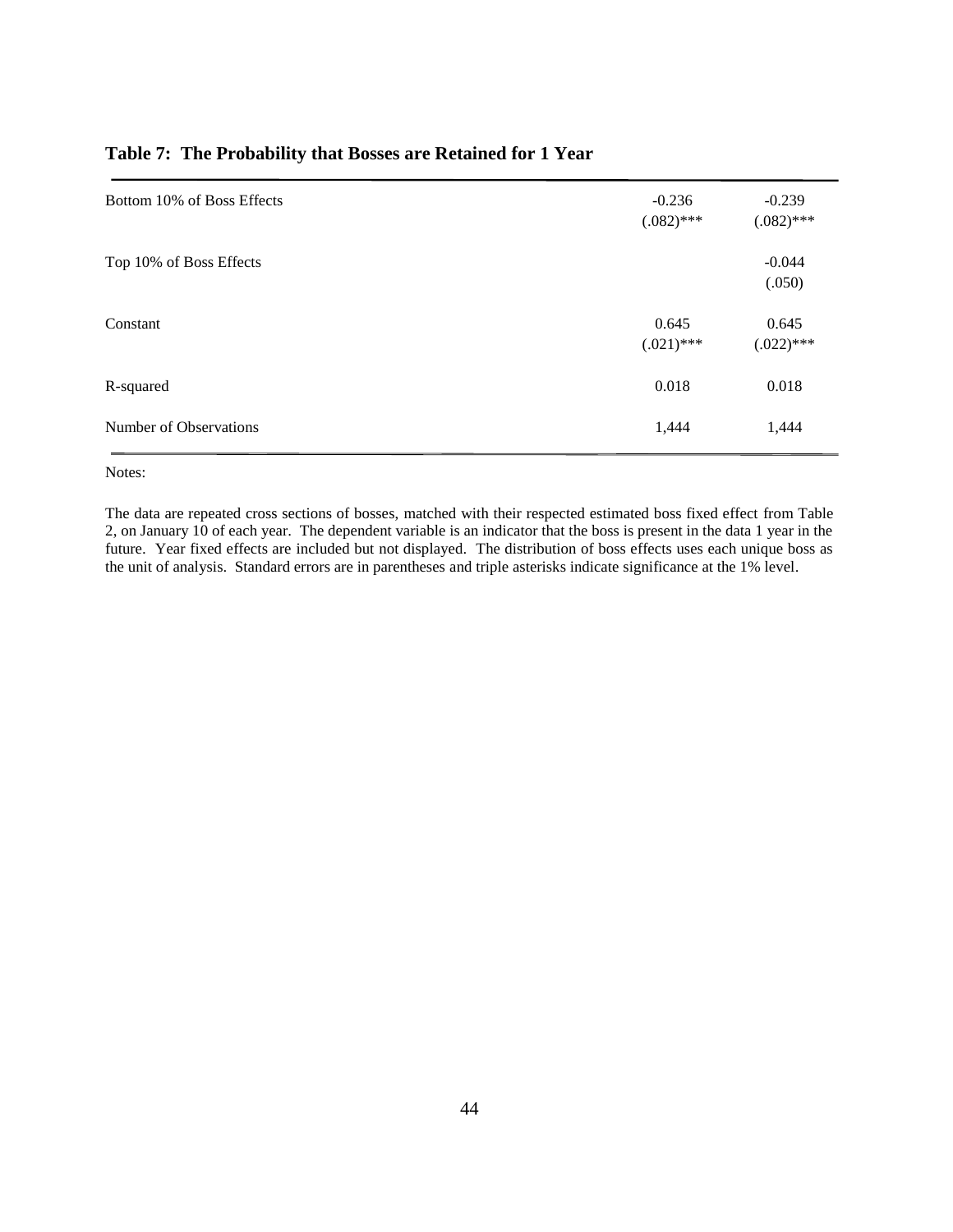| <b>Estimation method:</b>                                      | Joint   | Peer Proxies |
|----------------------------------------------------------------|---------|--------------|
| R-squared                                                      | 0.2356  | 0.243        |
| Coefficient on Peers' Mean Ability                             | 0.001   | $-0.022$     |
| <b>Standard Deviation of Peer Effects</b>                      | 0.022   | 0.0009       |
| Standard Deviation of Boss Effects (Weighted by worker-days)   | 0.31    | 0.38         |
| Standard Deviation of Worker Effects (Weighted by worker-days) |         | 1.32         |
| Number of Workers                                              | 1.679   | 23,878       |
| Number of Bosses                                               | 155     | 1,940        |
| Number of Observations                                         | 391,730 | 5,729,508    |

#### **Table 8: The Effect of Peer Quality on Output-per-hour**

#### Notes:

All specifications contain a fifth order polynomial function of tenure (with a 365 day cutoff and cutoff indicator), monthly time dummies, day of week dummies, and boss and worker fixed effects. In column 1, the joint estimation uses non-linear least squares, taking the mean of the team members' individual fixed effects as a measure of peer quality. The joint estimation procedure is computationally demanding; an "outer" loop is used to search over the peer effect coefficient, while an inner loop conditions on the outer loop value and solves for the parameters using a conjugant gradient procedure. The joint procedure is not possible on the full data because of memory issues in Matlab; storage of the matrix of peer fixed effects requires an order of magnitude more memory than using a singledimensional index of peer quality. In column 2, the peer proxies use mean output on the first three months on the job as the value of peer quality. If a worker's first three months are not observed, then the mean value of all observed workers' first three months is used. To calculate the standard deviation of peer effects, it is assumed that one peer's output increases by a standard deviation change in output per hour, or 3.16 units. This is then multiplied by the Coefficient on Peer's Mean Ability and divided by (9.04-1), the mean number of other team members.